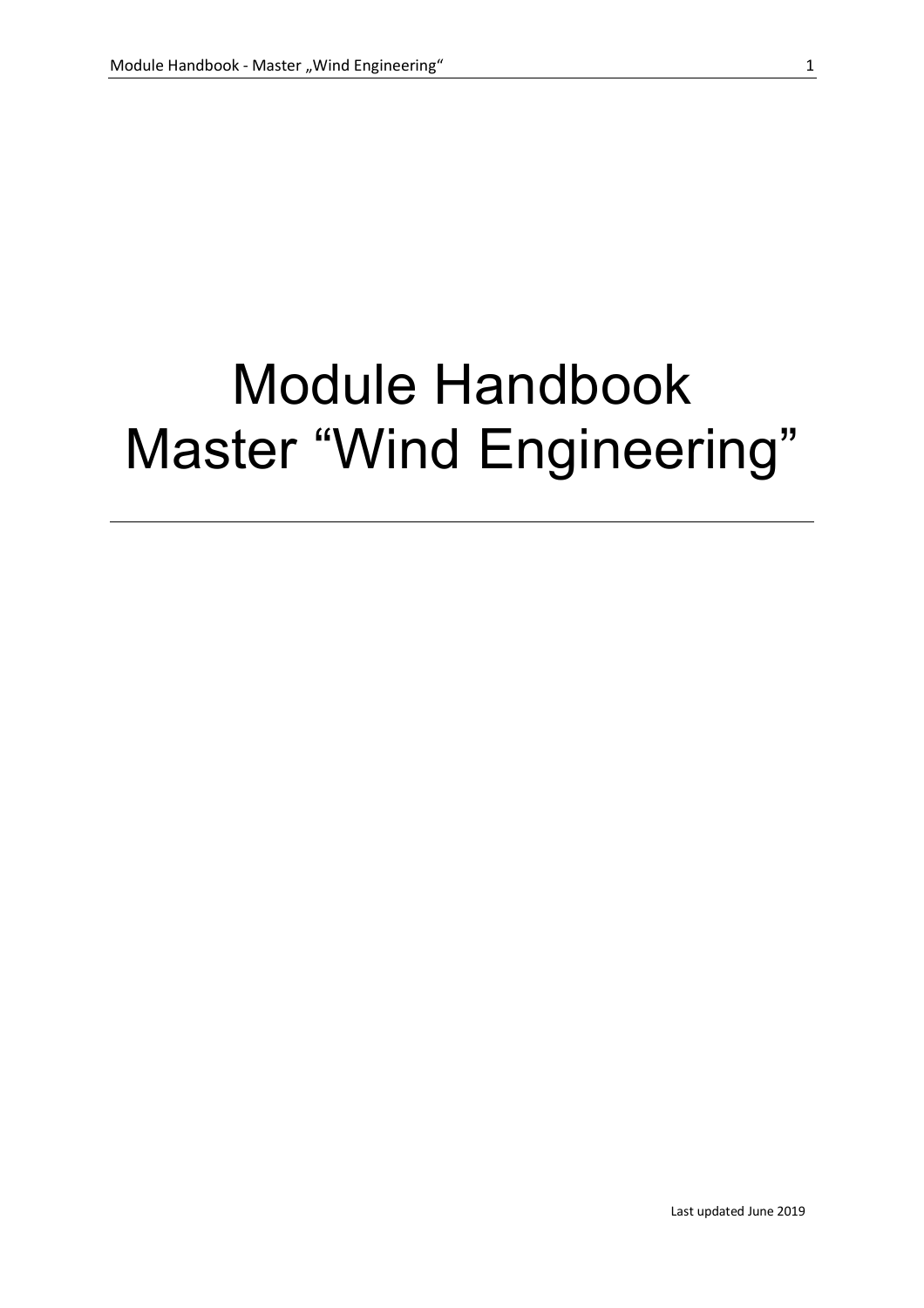#### **Table of content**

| Module number [18]: Electrical machines, power electronics and control  31             |  |
|----------------------------------------------------------------------------------------|--|
|                                                                                        |  |
| Module number [20]: Tower and sub-structure design and dimensioning & Rotor blades  33 |  |
|                                                                                        |  |
|                                                                                        |  |
|                                                                                        |  |
|                                                                                        |  |
|                                                                                        |  |
|                                                                                        |  |
| Module number [27]: Controller Design for Wind Turbines and Wind Farms  46             |  |
|                                                                                        |  |
|                                                                                        |  |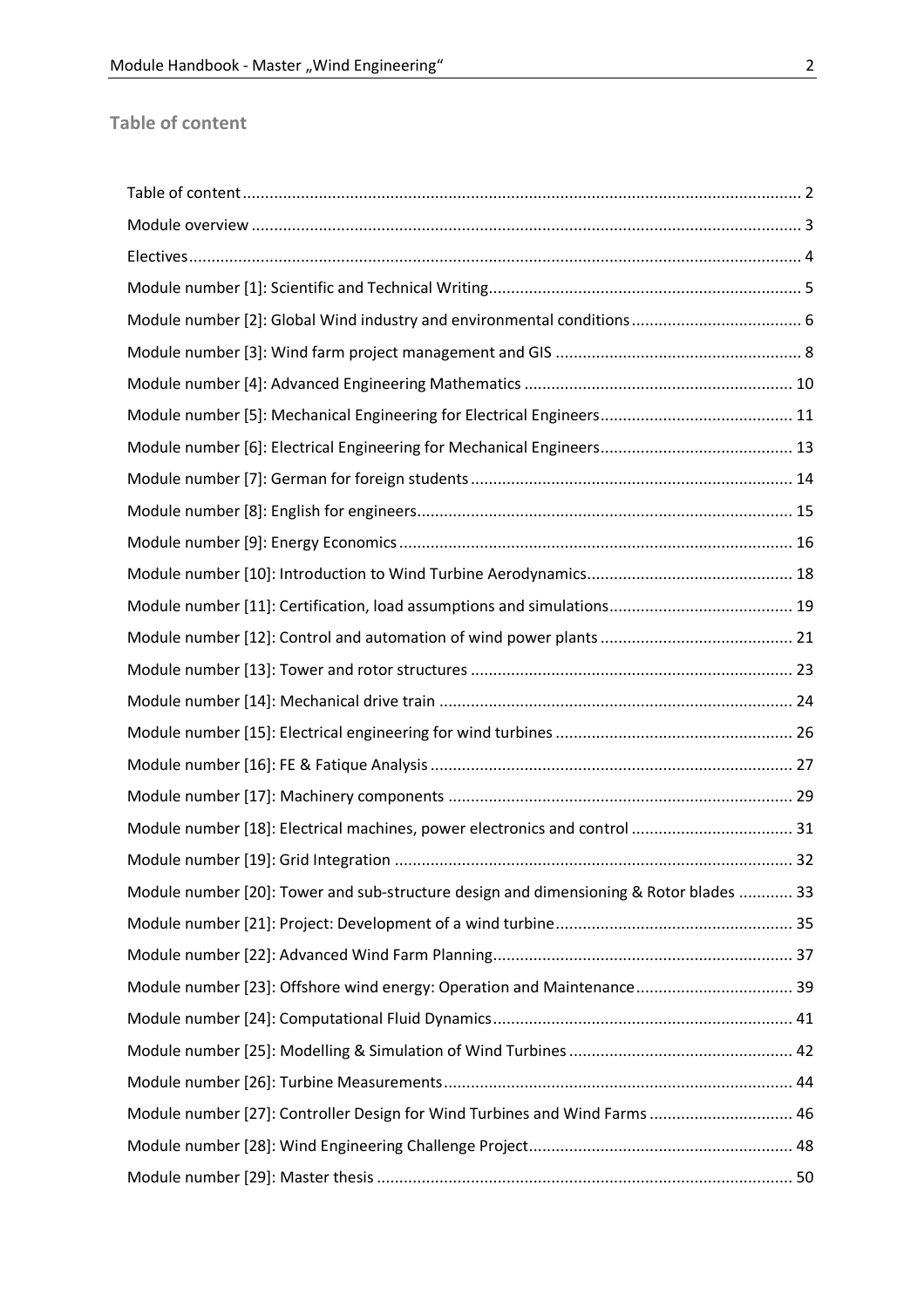#### **Module overview**

| 1. Semester (WiSe)                                   | 2. Semester (SoSe)                              | 3. Semester (WiSe)                                                                                                                                  |
|------------------------------------------------------|-------------------------------------------------|-----------------------------------------------------------------------------------------------------------------------------------------------------|
| Scientific and technical writing                     | Introduction to wind turbine aerodynamics       | Mechanical engineering:<br><b>Machinery components</b><br>٠<br>FE & Fatigue Analysis<br>٠<br>Project: Development of a wind turbine<br>÷            |
| Global Wind industry and environmental<br>conditions | Certification, load assumptions and simulations | 2 Electives                                                                                                                                         |
| Wind farm project management                         | Control and automation of wind power plants     | <b>Electrical engineering:</b><br>Electrical machines and power electronics<br>٠<br>Grid integration<br>٠<br>Project: Development of a wind turbine |
| Advanced engineering mathematics                     | Tower and rotor structures                      | 2 Electives                                                                                                                                         |
| <b>Elective A</b>                                    | Mechanical drive train                          | <b>Strucural engineering:</b><br>- Tower and sub-structure design and<br>dimensioning & Rotor blades                                                |
| <b>Elective B</b>                                    | Electrical engineering for wind turbines        | FE & Fatigue Analysis<br>$\overline{\phantom{a}}$<br>Project: Development of a wind<br>2 Electives                                                  |
| 4. Semester (SoSe)                                   |                                                 |                                                                                                                                                     |
|                                                      |                                                 |                                                                                                                                                     |

Thesis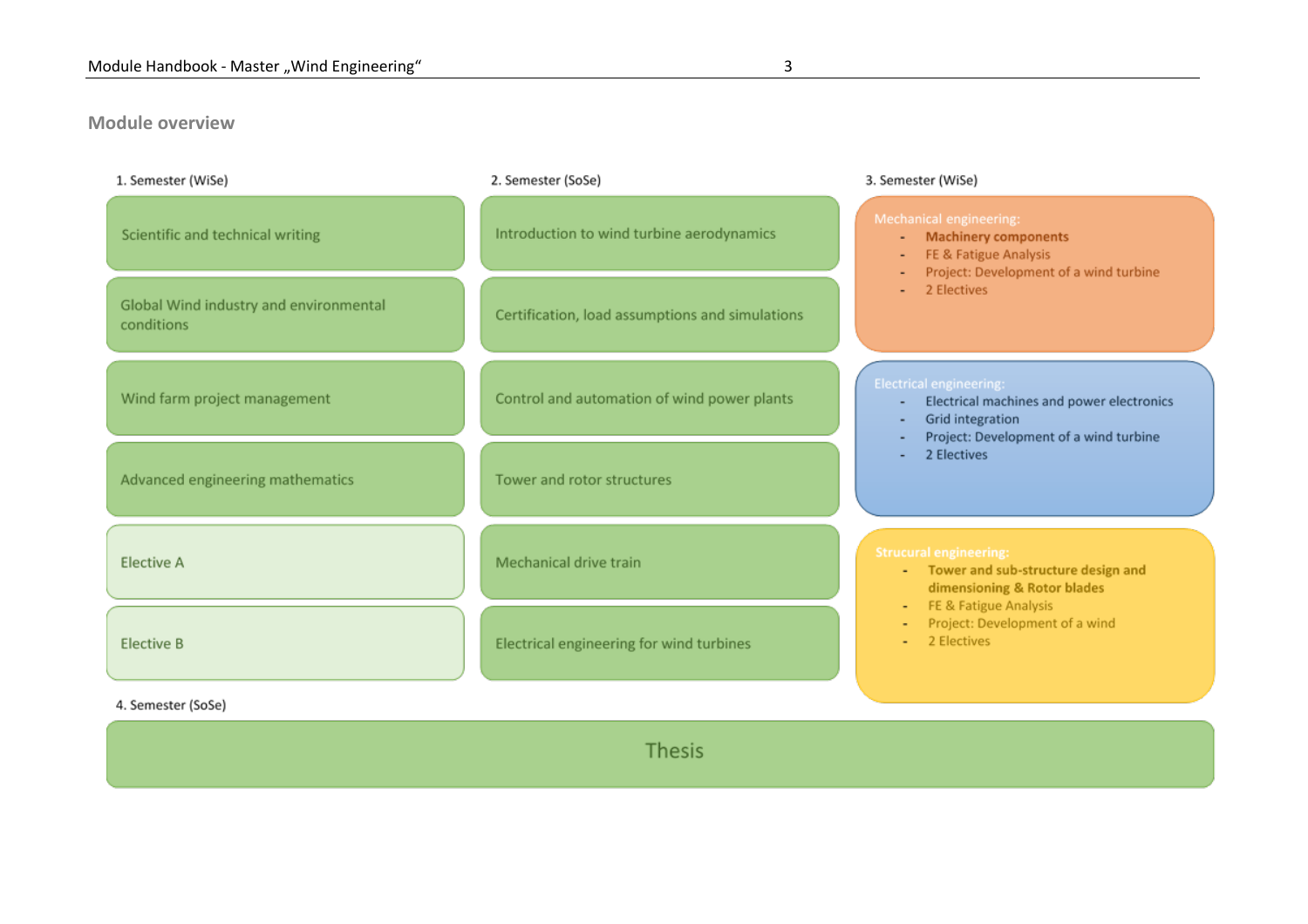#### **Electives**

#### 1. Semester (WiSe)

Mechanical engineering for electrical engineers (Buresch)

Electrical engineering for mechanical engineers (Sahner)

German for foreign students (Kähler)

English for engineers (Ward)

Energy economics (Hohmeyer)

Wind Energy Challenge Project (Faber, Struwe)

3. Semester (WiSe)

**Advanced Wind Farm Planning** (van Radecke)

Offshore Wind Energy: Operation and Maintenance (Birk)

**Computational Fluid Dynamics** (Schaffarczyk)

Modelling & Simulation of Wind Turbines (Jauch)

**Turbine Measurements** (Ibsch)

**Control of Wind Turbines and Wind Farms** (Schlipf)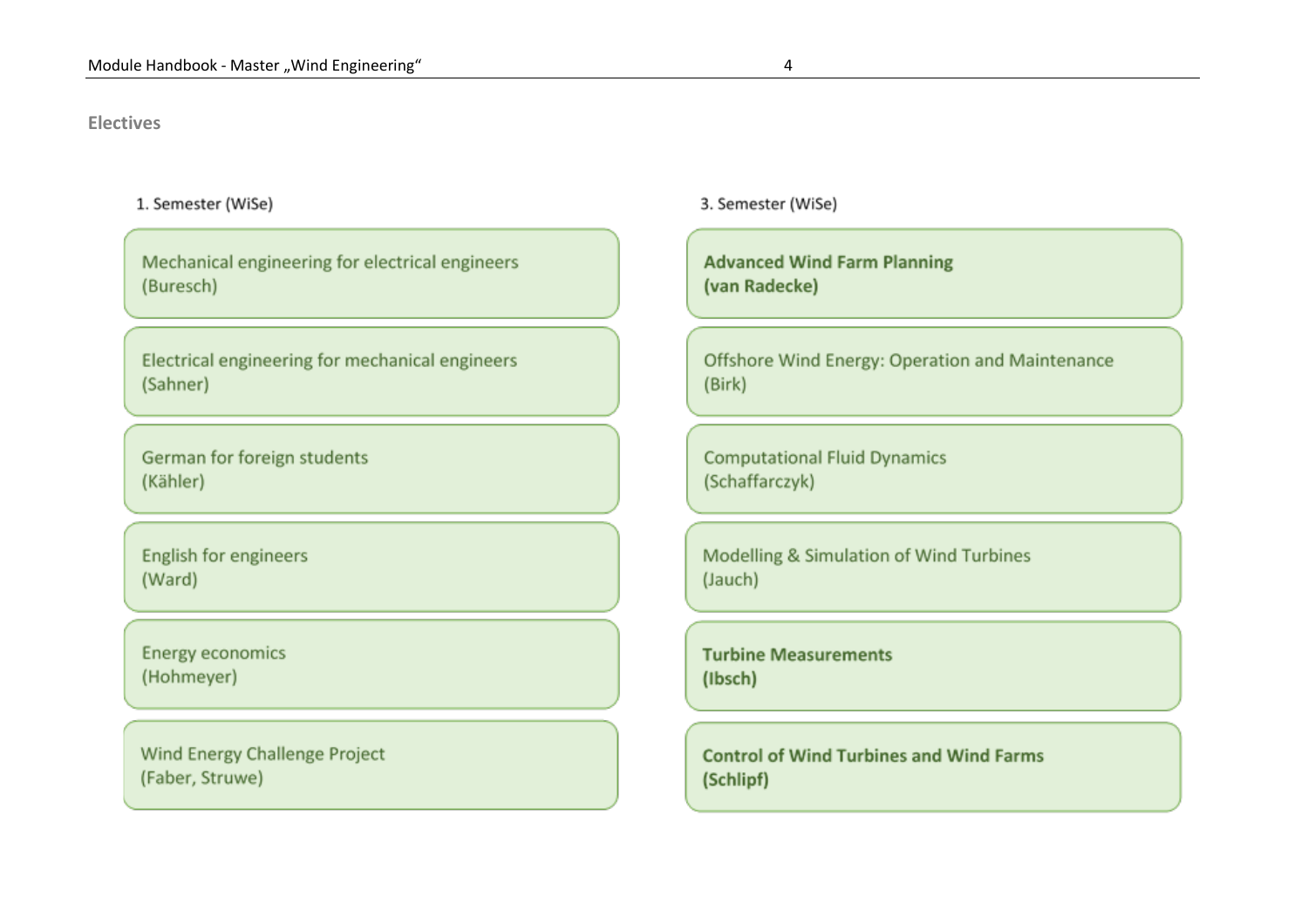# **Module number [1]: Scientific and Technical Writing**

| Course                       | Master of Science - Wind Engineering                                        |
|------------------------------|-----------------------------------------------------------------------------|
| Module name                  | <b>Scientific and Technical Writing</b>                                     |
| Abbreviation (if applicable) |                                                                             |
| Subtitle (if applicable)     |                                                                             |
| Seminar (if applicable)      |                                                                             |
| Semester                     | Winter semester                                                             |
| Person in charge of module   | Peter Missfeld, University of applied sciences Flensburg                    |
| Lecturer/s                   | Peter Missfeld, University of applied sciences Flensburg                    |
| Status within the curriculum | <b>Master Course Wind Engineering</b>                                       |
|                              | mandatory course                                                            |
| Language                     | English                                                                     |
| Type of course and hours     | 2 h lectures, 2 h writing laboratory                                        |
| per week                     |                                                                             |
| Student workload             | attendance: 60 h                                                            |
|                              | private study: 90 h                                                         |
| Credit points                | 5 ECTS                                                                      |
| Preconditions according to   | English language skills according to admission requirements                 |
| examination regulations      |                                                                             |
| Aims of the module,          | The students learn how to write academic texts using technical<br>$\bullet$ |
| acquired skills              | vocabulary and are able to structure texts                                  |
|                              | They are able to define research questions<br>$\bullet$                     |
|                              | After finishing the module the students are able to quote<br>$\bullet$      |
|                              | sources correctly                                                           |
|                              | They gain the knowledge of drafting, revising and editing<br>٠              |
|                              | academic texts                                                              |
| Subjects covered             | Formats for scientific and technical writing<br>$\bullet$                   |
|                              | Arguing<br>٠                                                                |
|                              | <b>Structuring texts</b><br>٠                                               |
|                              | Introduction, summary, and abstracts for own written texts<br>$\bullet$     |
|                              | Various citation styles                                                     |
|                              | Presentation of results                                                     |
| Form of examination          | Written report                                                              |
| Media used                   | Powerpoint presentation, Blackboard                                         |
| Recommended literature       | Alred, G. J., Brusaw, C. T., Oliu W. E.: Handbook of<br>$\bullet$           |
|                              | Technical Writing, Bedford/St. Martin's, 2009                               |
|                              | Glasman-Deal, H.: Science Research Writing for non-native<br>٠              |
|                              | speakers of English, Imperial College London, UK, 2010                      |
|                              | Sheffield, N.: Scientific Writing: Clarity, Conciseness, and                |
|                              | Cohesion, Institute for Genome Sciences and Policy, Duke                    |
|                              | University, 2011                                                            |
|                              | Rogers, S.M.: Mastering Scientific and Medical Writing-A Self-              |
|                              | help Guide. Springer, 2007                                                  |
|                              |                                                                             |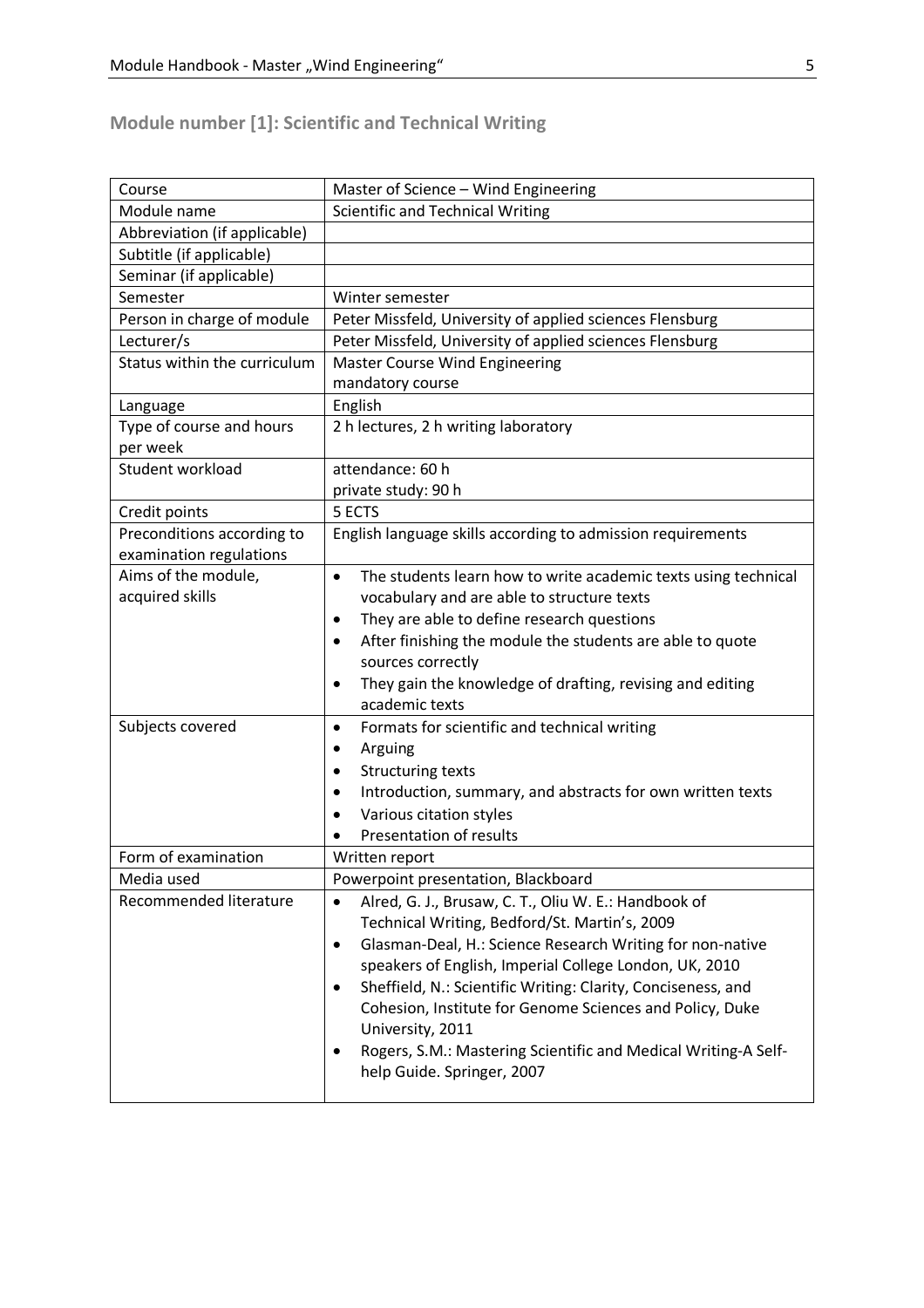# **Module number [2]: Global Wind industry and environmental conditions**

| Course                               | Master of Science - Wind Engineering                                                                                               |  |
|--------------------------------------|------------------------------------------------------------------------------------------------------------------------------------|--|
| Module name                          | Global Wind industry and environmental conditions                                                                                  |  |
| Abbreviation (if applicable)         |                                                                                                                                    |  |
| Subtitle (if applicable)             |                                                                                                                                    |  |
| Seminar (if applicable)              |                                                                                                                                    |  |
| Semester                             | Winter semester                                                                                                                    |  |
| Person in charge of module           | Dr. rer. nat. Hermann van Radecke, University of applied sciences<br>Flensburg                                                     |  |
|                                      | Prof. h.c. Dr. Klaus Rave, University of applied sciences Flensburg                                                                |  |
| Lecturer/s                           | Dr. rer. nat. Hermann van Radecke, University of applied sciences                                                                  |  |
|                                      | Flensburg                                                                                                                          |  |
|                                      | Prof. h.c. Dr. Klaus Rave, University of applied sciences Flensburg                                                                |  |
|                                      | et. al.                                                                                                                            |  |
| Status within the curriculum         | <b>Master Course Wind Engineering</b>                                                                                              |  |
|                                      | mandatory course                                                                                                                   |  |
| Language                             | English                                                                                                                            |  |
| Type of course and hours<br>per week | 4 h lectures with exercises                                                                                                        |  |
| Student workload                     | attendance: 60 h                                                                                                                   |  |
|                                      | private study: 90 h                                                                                                                |  |
| Credit points                        | 5 ECTS                                                                                                                             |  |
| Preconditions according to           | None                                                                                                                               |  |
| examination regulations              |                                                                                                                                    |  |
| Aims of the module,                  | This course gives an overview of global wind energy networks<br>$\bullet$                                                          |  |
| acquired skills                      | and standard energy and environmental calculations of wind<br>parks.                                                               |  |
|                                      | $\bullet$                                                                                                                          |  |
|                                      | It provides an insight into the actual state of the global wind<br>energy market with global institutions, organisations, networks |  |
|                                      | and associations. Students will learn about the different                                                                          |  |
|                                      | regulatory regimes and their effects on the wind industry. The                                                                     |  |
|                                      | influence of policy making and the implementation of policies                                                                      |  |
|                                      | are outlined.                                                                                                                      |  |
|                                      | It deals with the financing of wind farms, the bankability of                                                                      |  |
|                                      | projects and the strategies for project development.                                                                               |  |
|                                      | An analysis of the relationship between R&D, legislation,                                                                          |  |
|                                      | different climates and onshore and offshore installations will                                                                     |  |
|                                      | provide students with valuable experience for future careers.                                                                      |  |
|                                      | The students learn the fundamentals of energy meteorology                                                                          |  |
|                                      | and through study of the impact of wind energy plants on the                                                                       |  |
|                                      | environment gain knowledge of types and levels of emissions.                                                                       |  |
|                                      | They will understand and be able to calculate the physical,<br>٠                                                                   |  |
|                                      | technical and legal aspects of wind energy parks with regard to                                                                    |  |
|                                      | their energy production and emissions within the frame of site                                                                     |  |
|                                      | assessment.                                                                                                                        |  |
| Subjects covered                     | Overview of the global wind industry<br>٠                                                                                          |  |
|                                      | The onshore and offshore markets, general trends                                                                                   |  |
|                                      | Energy policies and regulatory frameworks<br>٠                                                                                     |  |
|                                      | Global drivers of the markets                                                                                                      |  |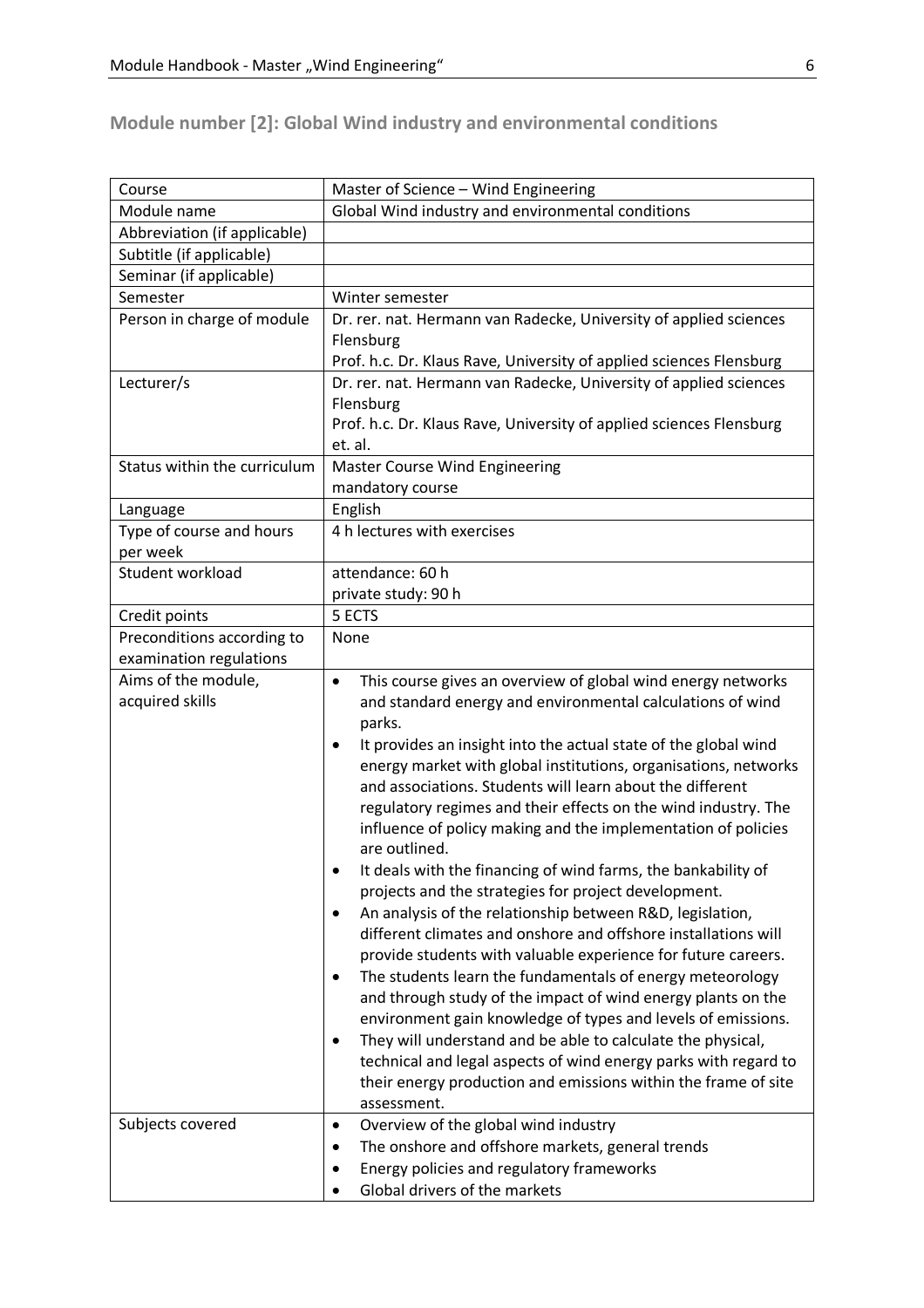|                        | Finance, bankability, project developments                               |
|------------------------|--------------------------------------------------------------------------|
|                        | Energy meteorology, wind systems, boundary layers, profile,<br>$\bullet$ |
|                        | turbulence, WAsP, mesoscale models, wind atlas, technical                |
|                        | directives, short and long-term measurement                              |
|                        | Emissions and influences on the environment, noise<br>٠                  |
|                        | measurement and calculation, shadow, turbulence, optical                 |
|                        | impact, IEC standards                                                    |
|                        | Calculation of energy and emissions (Program modules<br>٠                |
|                        | Windpro, Windfarmer, WAsP, et al.)                                       |
| Form of examination    | Written examination (120 min)                                            |
| Media used             | black board, power point presentation,                                   |
| Recommended literature | Manwell, J. F., McGowan, J. G., Rogers, A. L.: Wind Energy<br>$\bullet$  |
|                        |                                                                          |
|                        | Explained. Wiley, Chichester, 2009                                       |
|                        | Troen, I. and E. L. Petersen: European Wind Atlas. Risø National         |
|                        | Laboratory, Roskilde, 1989                                               |
|                        | CEwind, Hrsg.: Einführung in die Windenergietechnik. Carl<br>٠           |
|                        | Hanser Verlag, München, 2012                                             |
|                        | CEwind, ed.: Understanding Wind Energy Technology. Wiley,<br>٠           |
|                        | 2014 i.p.                                                                |
|                        | IEC 61400 International Electrotechnical Commission<br>٠                 |
|                        | Technische Richtlinien (FGW-Richtlinien)<br>٠                            |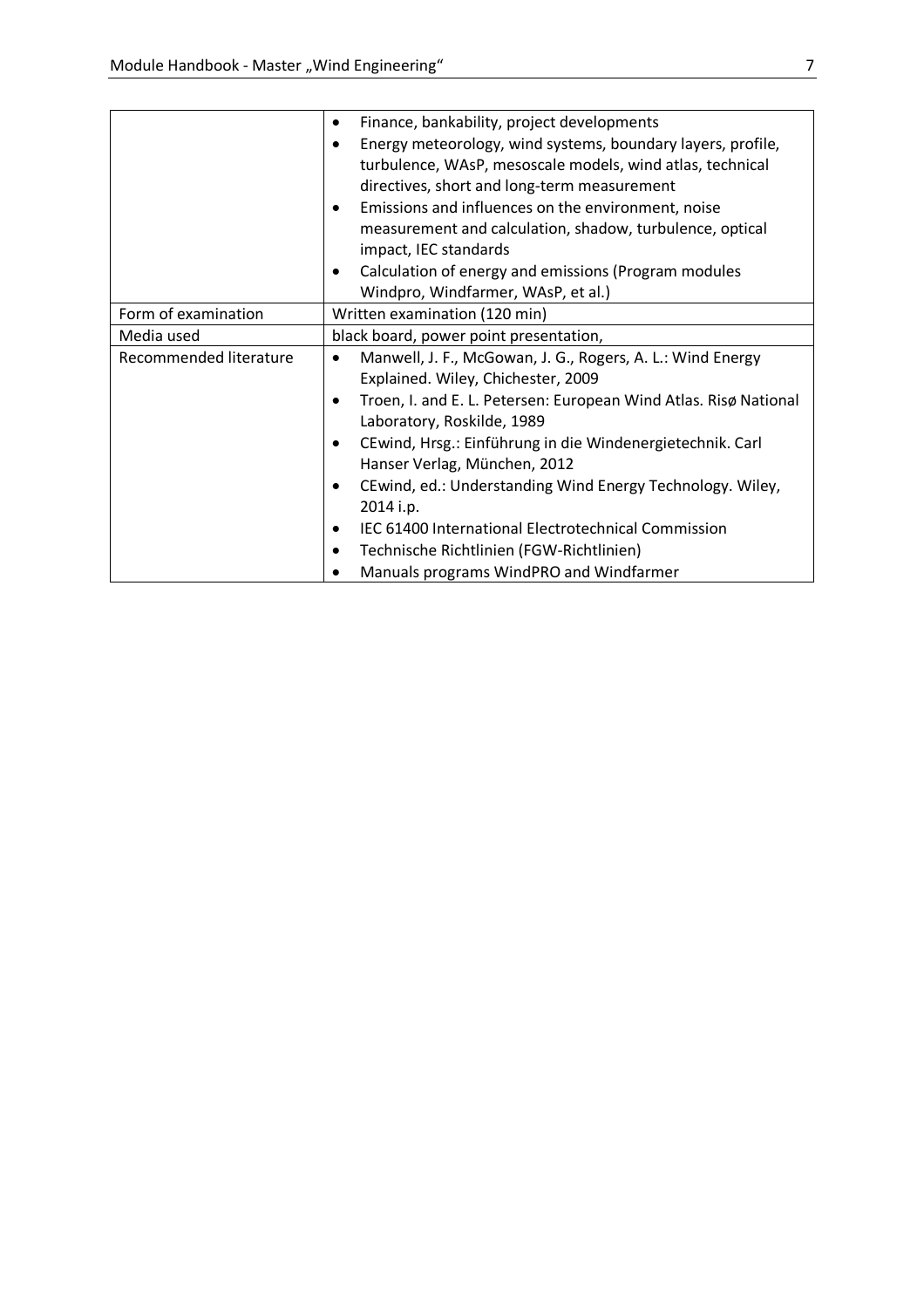# **Module number [3]: Wind farm project management and GIS**

| Course                       | Master of Science - Wind Engineering                                              |
|------------------------------|-----------------------------------------------------------------------------------|
| Module name                  | Wind farm project management and GIS                                              |
| Abbreviation (if applicable) |                                                                                   |
| Subtitle (if applicable)     |                                                                                   |
| Seminar (if applicable)      | Wind energy project management and planning                                       |
| Semester                     | Winter semester                                                                   |
| Person in charge of module   | Prof. Dr. Bernd Möller, Europa-Universität Flensburg                              |
| Lecturer/s                   | Prof. Dr. Bernd Möller, Europa-Universität Flensburg                              |
| Status within the curriculum | <b>Master Course Wind Engineering</b>                                             |
|                              | Mandatory course                                                                  |
| Language                     | English                                                                           |
| Type of course and hours     | 4 h lectures                                                                      |
| per week                     |                                                                                   |
| Student workload             | attendance: 60 h                                                                  |
|                              | private study: 90 h                                                               |
| Credit points                | 5 ECTS                                                                            |
| Preconditions according to   | none                                                                              |
| examination regulations      |                                                                                   |
| Aims of the module,          | Acquisition of general knowledge about all phases of developing<br>$\bullet$      |
| acquired skills              | onshore wind energy projects, from the first idea of realisation,                 |
|                              | acquisition, business model, choice of location, infrastructural                  |
|                              | planning, approval planning and financing, to site management                     |
|                              | during building phase.                                                            |
|                              | The students learn about political, social, technical and legal<br>$\bullet$      |
|                              | aspects of wind energy planning and management                                    |
|                              | The students gain practical skills of using geographical information<br>$\bullet$ |
|                              | systems for wind energy project management and planning.                          |
| Subjects covered             | Wind energy planning and policy review<br>$\bullet$                               |
|                              | Social acceptance and environmental aspects of wind energy<br>$\bullet$           |
|                              | Legal characteristics of planning, implementation and operation<br>$\bullet$      |
|                              | Basic types of projects (greenfield, compression, repowering)                     |
|                              | Identification of suitable areas and preliminary location analysis                |
|                              | Assessing the local wind potential<br>٠                                           |
|                              | Financial analysis and feasibility studies                                        |
|                              | Budget planning and calculation of profitability                                  |
|                              | Urban and rural land-use planning<br>٠                                            |
|                              | Seeking approval and preliminary planning                                         |
|                              | Site management                                                                   |
|                              | Introduction to the use of GIS software for engineers and planners<br>٠           |
|                              | Acquisition and application of geospatial data and information                    |
| Form of examination          | Lab exercise portfolio                                                            |
| Media used                   | white board, power point presentation, beamer, Lab with ArcGIS and                |
|                              | relevant geodata.                                                                 |
| Recommended literature       | Erich Hau: Wind Turbines - Fundamentals, Technologies,<br>$\bullet$               |
|                              | Applications, Economics. Springer, 2013 (German or English                        |
|                              | edition)                                                                          |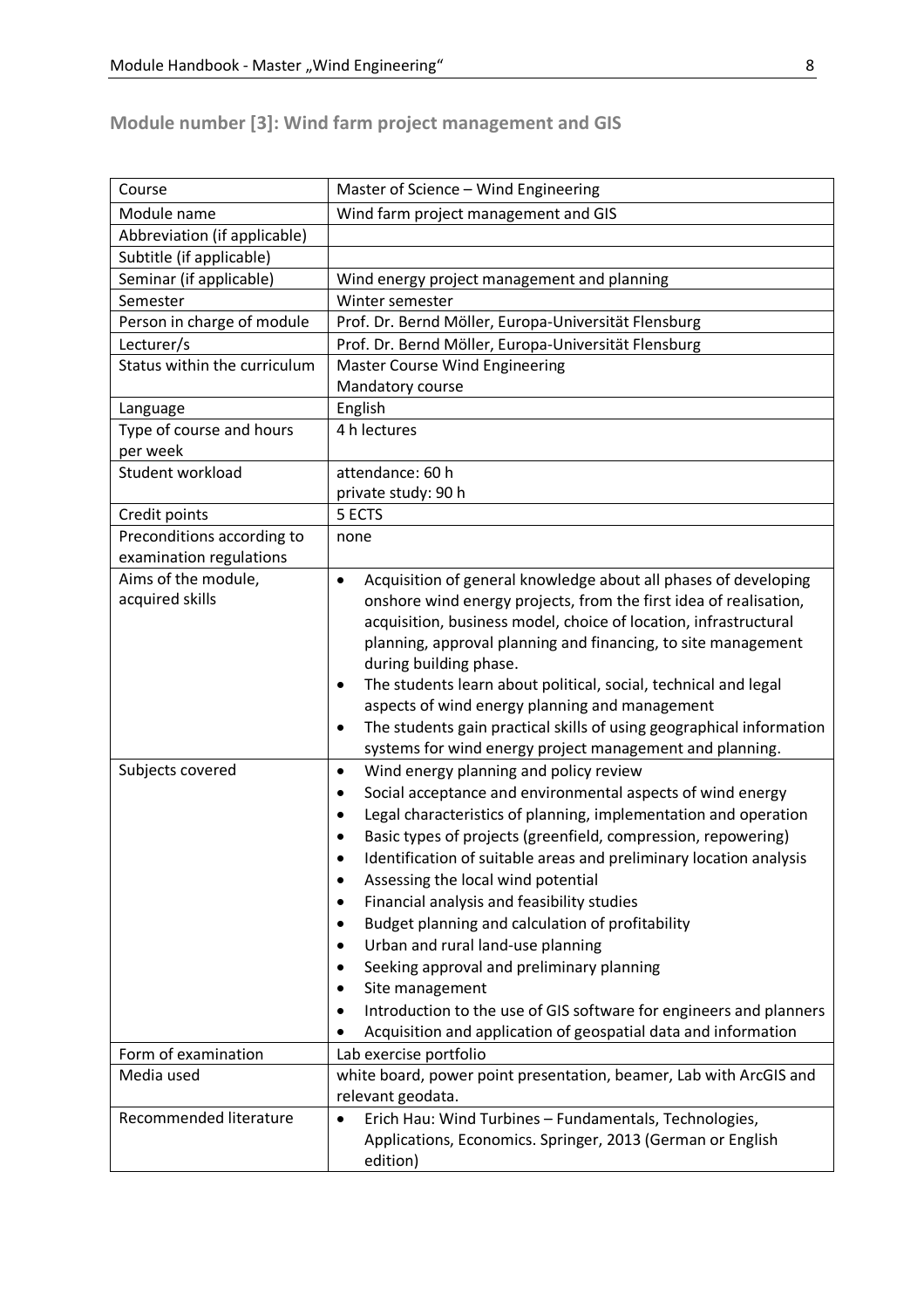| $\bullet$ | De Smith, Longley and Goodchild: Geospatial Analysis - A           |
|-----------|--------------------------------------------------------------------|
|           | Comprehensive Guide. Available online:                             |
|           | http://spatialanalysisonline.com/                                  |
| $\bullet$ | Collins and Law: Getting to know ArcGIS for Desktop. Third         |
|           | edition. ESRI Press, 2013.                                         |
| $\bullet$ | Booth and Mitchell: Getting started with ArcGIS. Various versions, |
|           | ESRI Press, 1999-2011.                                             |
| $\bullet$ | GIS for Renewable Energy. GIS Best Practices series, ESRI 2010.    |
|           | Tore Wizelius: Wind Power Project Management. Gotland              |
|           | University, 2006.                                                  |
|           | Selected scientific papers made available by the lecturer.         |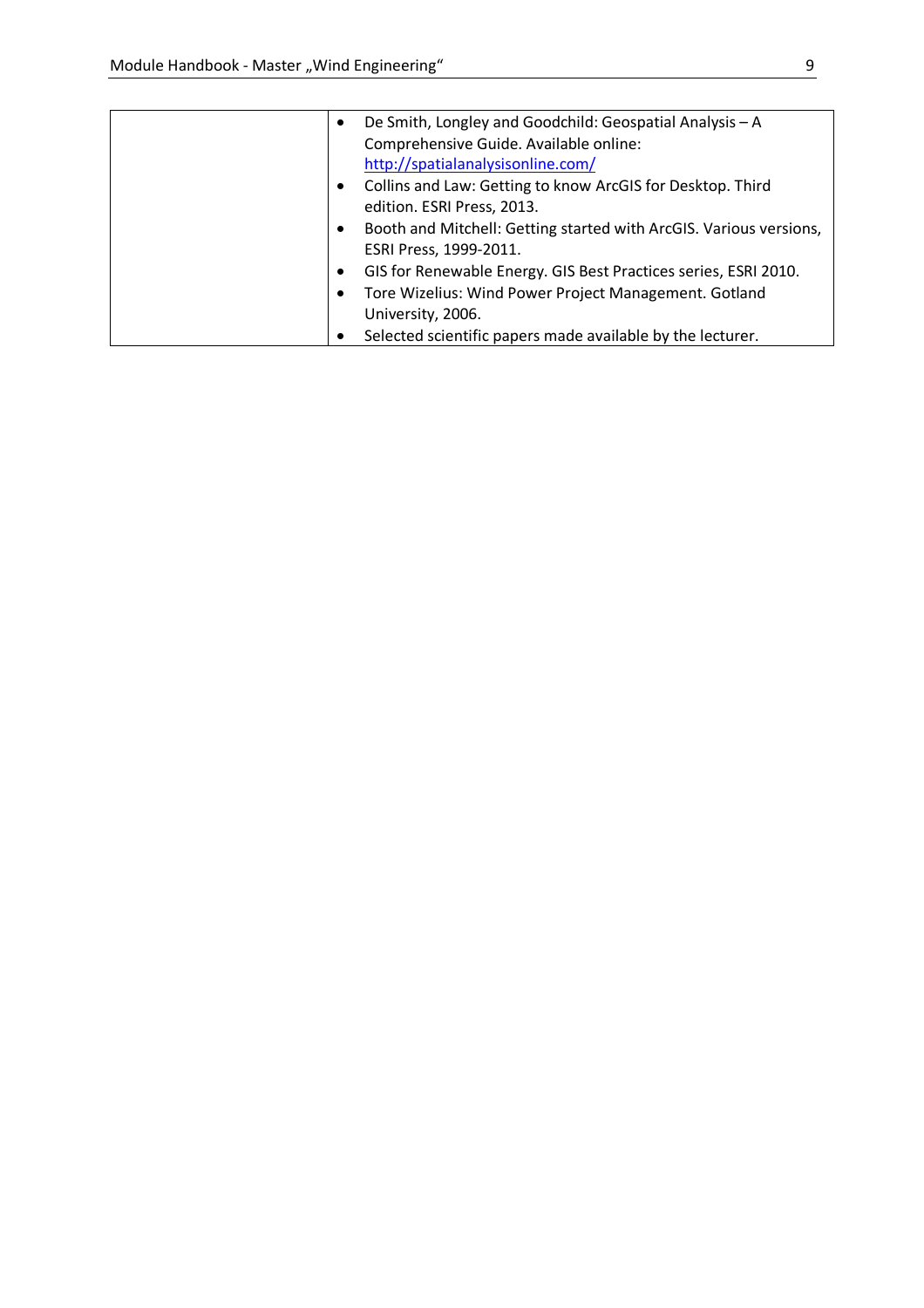# **Module number [4]: Advanced Engineering Mathematics**

| Course                       | Master of Science - Wind Engineering                                       |
|------------------------------|----------------------------------------------------------------------------|
| Module name                  | <b>Advanced Engineering Mathematics</b>                                    |
| Abbreviation (if applicable) | AdvMath                                                                    |
| Subtitle (if applicable)     |                                                                            |
| Seminar (if applicable)      |                                                                            |
| Semester                     | Winter semester                                                            |
| Person in charge of module   | Prof. Dr. Alois Peter Schaffarczyk, University of applied sciences Kiel    |
| Lecturer/s                   | Dr. Falk Scharnberg, University of applied sciences Flensburg              |
|                              | <b>Additional lecturers</b>                                                |
| Status within the curriculum | <b>Master Course Wind Engineering</b>                                      |
|                              | mandatory course                                                           |
| Language                     | English                                                                    |
| Type of course and hours     | 4 h lectures                                                               |
| per week                     |                                                                            |
| Student workload             | attendance: 60 h                                                           |
|                              | private study: 90 h                                                        |
| Credit points                | 5 ECTS                                                                     |
| Preconditions according to   | Sound Knowledge of undergraduate Mathematic                                |
| examination regulations      |                                                                            |
| Aims of the module,          | The students will be introduced into the classical methods of<br>$\bullet$ |
| acquired skills              | advanced engineering calculus.                                             |
|                              | Besides learning classical methods of advanced engineering<br>$\bullet$    |
|                              | calculus the students will also be able to apply the methods to            |
|                              | fluid mechanics                                                            |
| Subjects covered             | Advanced topics of linear algebra<br>$\bullet$                             |
|                              | <b>Space Curves</b><br>$\bullet$                                           |
|                              | Vector differential calculus: grad, div, curl(rot)<br>$\bullet$            |
|                              | Vector integral calculus: integral theorems<br>$\bullet$                   |
|                              | <b>Fourier Analysis</b><br>$\bullet$                                       |
|                              | Linear partial differential equations                                      |
| Form of examination          | Written examination (120 min)                                              |
| Media used                   | black board, power point presentation, internet                            |
| Recommended literature       | E. Kreyszig, Advanced Engineering Mathematics, 10th Ed, J.<br>$\bullet$    |
|                              | Wiley and Sons, 2011, ISBN 978-0-470-64613-7                               |
|                              | Many others<br>$\bullet$                                                   |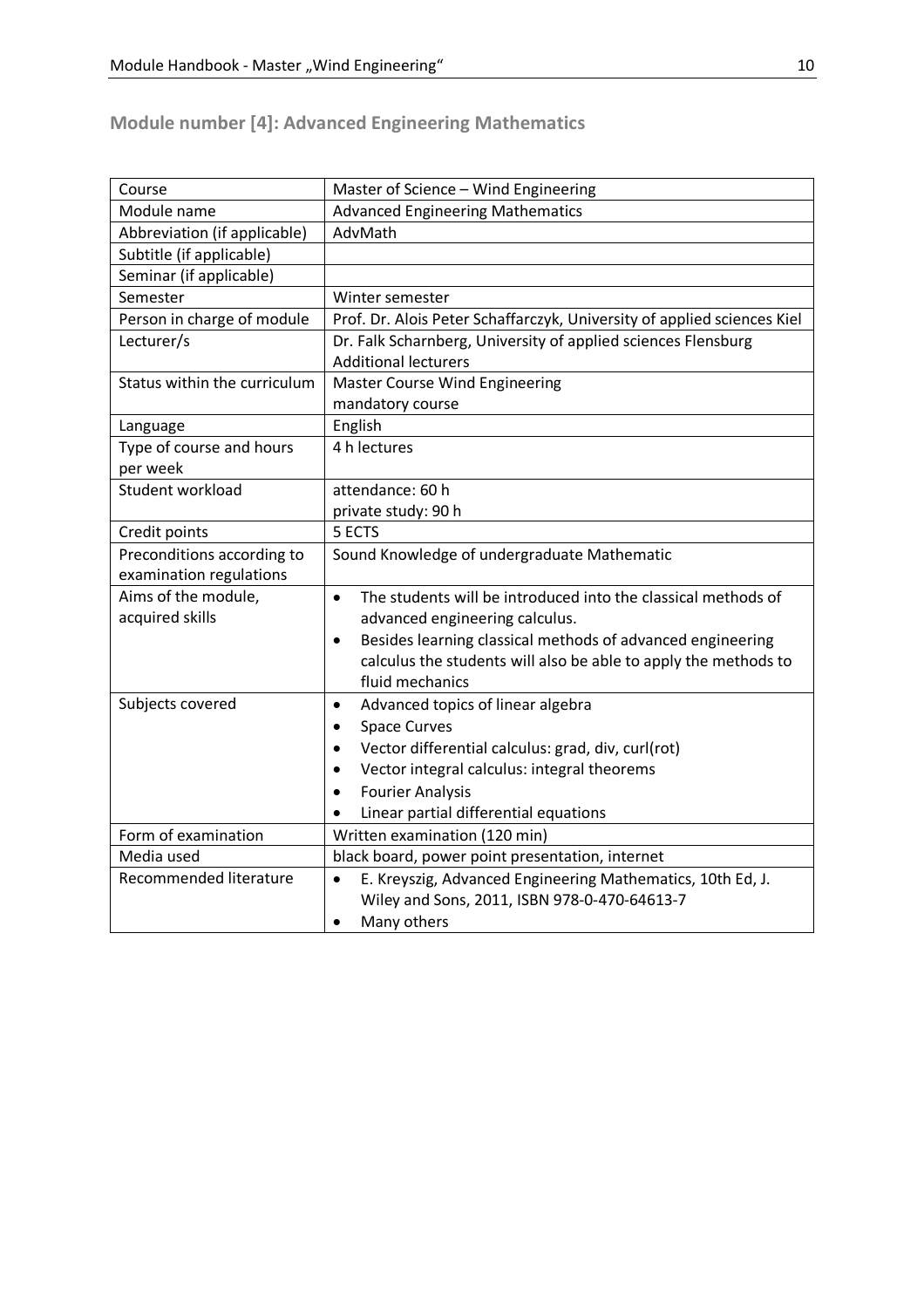# **Module number [5]: Mechanical Engineering for Electrical Engineers**

| Course                       | Master of Science - Wind Engineering                                                                                                     |
|------------------------------|------------------------------------------------------------------------------------------------------------------------------------------|
| Module name                  | Mechanical Engineering for Electrical Engineers                                                                                          |
| Abbreviation (if applicable) |                                                                                                                                          |
| Subtitle (if applicable)     |                                                                                                                                          |
| Seminar (if applicable)      |                                                                                                                                          |
| Semester                     | Winter semester                                                                                                                          |
| Person in charge of module   | Dr. rer. nat. Hermann van Radecke, University of applied sciences                                                                        |
|                              | Flensburg                                                                                                                                |
| Lecturer/s                   | Dr. rer. nat. Hermann van Radecke, University of applied sciences                                                                        |
|                              | Flensburg                                                                                                                                |
|                              | Prof. Dr. Jacqueline Bridge, UWI                                                                                                         |
| Status within the            | <b>Master Course Wind Engineering</b>                                                                                                    |
| curriculum                   | mandatory course                                                                                                                         |
| Language                     | English                                                                                                                                  |
| Type of course and hours     | 4 h lectures with practical exercises                                                                                                    |
| per week                     |                                                                                                                                          |
| Student workload             | attendance: 60 h                                                                                                                         |
|                              | private study: 90 h                                                                                                                      |
| Credit points                | 5 ECTS                                                                                                                                   |
| Preconditions according to   | none                                                                                                                                     |
| examination regulations      |                                                                                                                                          |
| Aims of the module,          | This course provides a bridging opportunity for students who<br>$\bullet$                                                                |
| acquired skills              | have completed a Bachelor of Science                                                                                                     |
|                              | (Electrical/Electrotechnical Engineering).                                                                                               |
|                              | Goal: To prepare students to utilize FEM-based computational<br>$\bullet$<br>tools.                                                      |
|                              |                                                                                                                                          |
|                              | First, the students are introduced to basic mechanics concepts:<br>$\bullet$<br>applied loads (forces, bending moments and torques), the |
|                              | resulting internal loads and the generation of stresses. Point                                                                           |
|                              | loads, uniformly distributed loads and parabolic load                                                                                    |
|                              | distributions will be analysed.                                                                                                          |
|                              | This forms the foundation for the development of simple<br>٠                                                                             |
|                              | models which can be analysed using FEA techniques e.g. beams                                                                             |
|                              | in bending must have at least 3 layers of elements: the neutral                                                                          |
|                              | layer, one in tension, one in compression.                                                                                               |
|                              | In this manner, students will be prepared for laboratory<br>٠                                                                            |
|                              | experiments with FEM software in the computer lab.                                                                                       |
|                              |                                                                                                                                          |
| Subjects covered             | Introduction: The finite element method, types of finite<br>$\bullet$                                                                    |
|                              | elements and what they can calculate, a motivation of what the                                                                           |
|                              | students have to learn.                                                                                                                  |
|                              | Axioms, principles and sign conventions in mechanics.<br>٠                                                                               |
|                              | Statics: Resolution of forces, static equilibrium systems,<br>$\bullet$                                                                  |
|                              | calculation of support reactions.                                                                                                        |
|                              | Mechanics of Materials: Mechanical stress, Hooke's law, normal<br>٠                                                                      |
|                              | and shear stresses, axial loads and torsion.                                                                                             |
|                              | Strength calculation: The voltage analogue; comparison of                                                                                |
|                              | voltage manipulation with the determination of stresses due to                                                                           |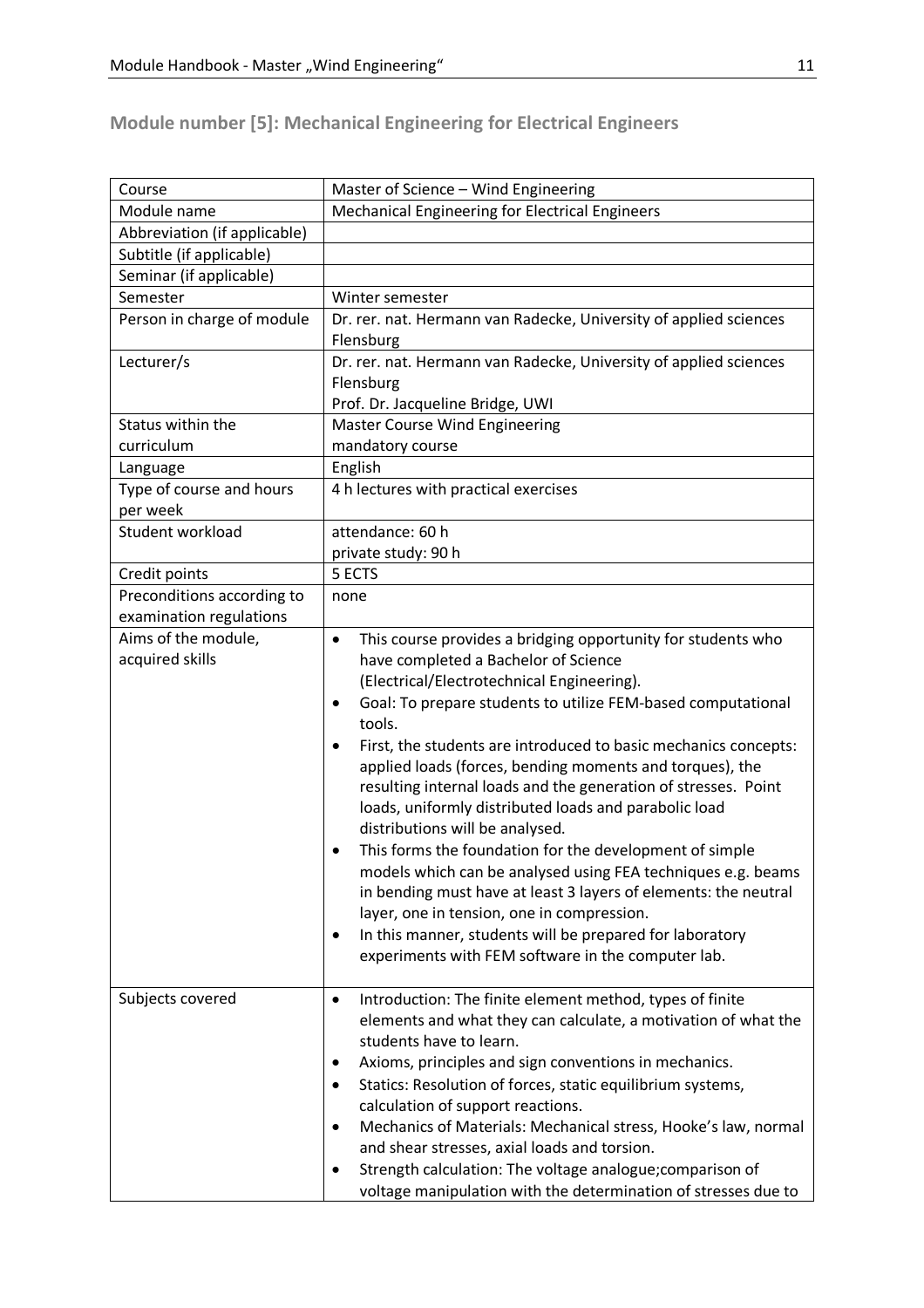|                        | tension/compression, bending and torsion of prismatic straight<br>bars.<br>Kinematics and Kinetics of (a) point masses and (b) rigid bodies<br>$\bullet$<br>in pure rotation.<br>Beam model, concentrated and distributed loads, shear force,<br>bending moment and torque curves.<br>Application to the modelling of FEM systems.<br>$\bullet$ |
|------------------------|-------------------------------------------------------------------------------------------------------------------------------------------------------------------------------------------------------------------------------------------------------------------------------------------------------------------------------------------------|
| Form of examination    | Written examination (120 min)                                                                                                                                                                                                                                                                                                                   |
| Media used             | Whiteboard, PC and video projector, e-learning platform, in-class                                                                                                                                                                                                                                                                               |
|                        | experiments, numerical simulations, lecture notes, drilled exercises                                                                                                                                                                                                                                                                            |
| Recommended literature | Beer, F., Johnston, E.R., deWolf, J., Mazurek, D: Mechanics of<br>$\bullet$                                                                                                                                                                                                                                                                     |
|                        | Materials. McGraw Hill, 6th edition, 2011                                                                                                                                                                                                                                                                                                       |
|                        | Gere, J.M., Goodno, B.J.: Mechanics of Materials, CEngage                                                                                                                                                                                                                                                                                       |
|                        | Learning, 8th edition, 2012                                                                                                                                                                                                                                                                                                                     |
|                        | Popov, E.: Engineering Mechanics of Solids.", Prentice Hall, 2nd                                                                                                                                                                                                                                                                                |
|                        | edition, 1998                                                                                                                                                                                                                                                                                                                                   |
|                        | Buchanan, G.: Mechanics of Materials. HRW.                                                                                                                                                                                                                                                                                                      |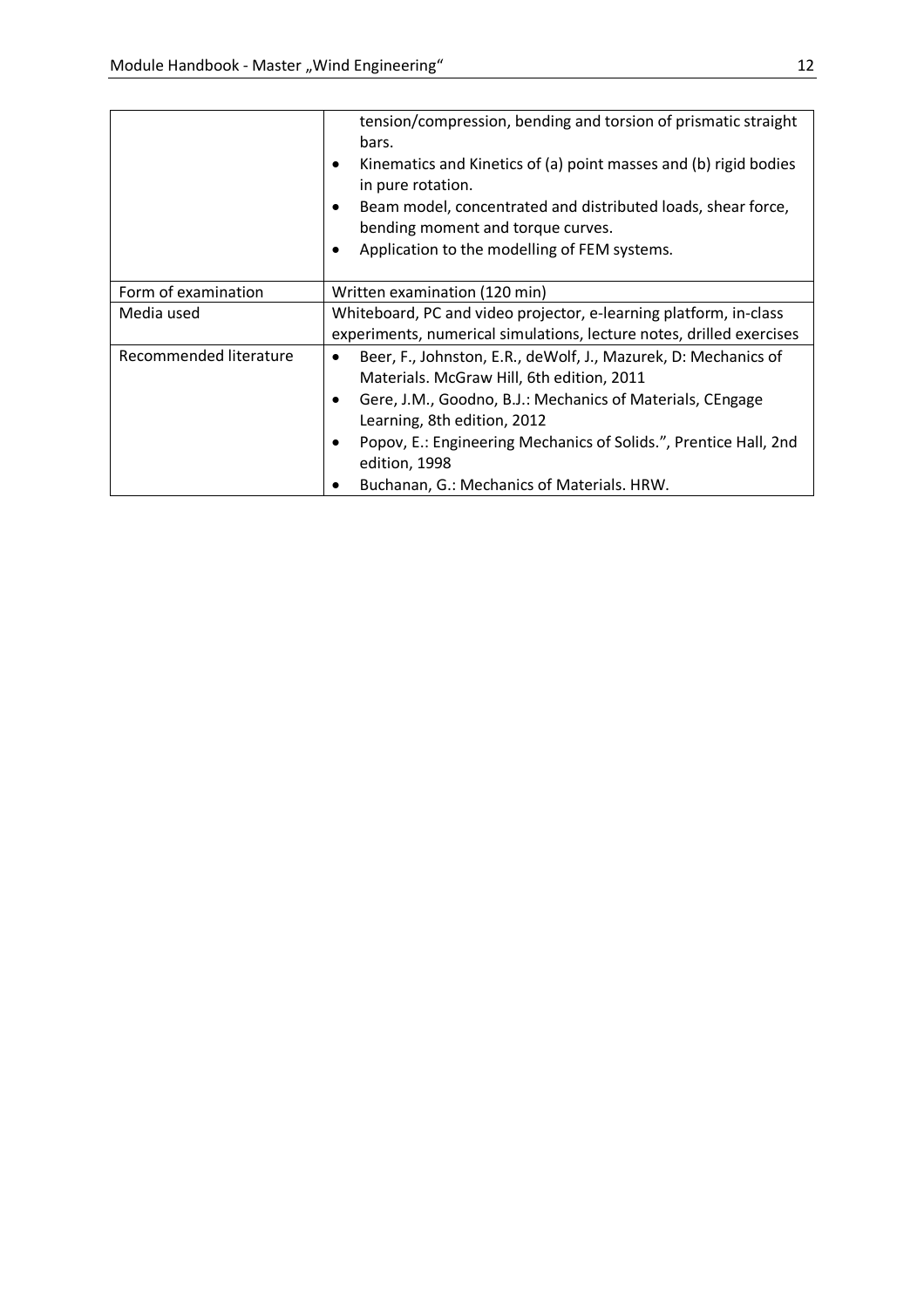# **Module number [6]: Electrical Engineering for Mechanical Engineers**

| Course                               | Master of Science - Wind Engineering                                                       |
|--------------------------------------|--------------------------------------------------------------------------------------------|
| Module name                          | <b>Electrical Engineering for Mechanical Engineers</b>                                     |
| Abbreviation (if applicable)         | EE for ME                                                                                  |
| Subtitle (if applicable)             |                                                                                            |
| Seminar (if applicable)              |                                                                                            |
| Semester                             | Winter semester                                                                            |
| Person in charge of module           | Prof. Dr.-Ing. Peter Sahner, University of applied sciences Flensburg                      |
| Lecturer/s                           | Prof. Dr.-Ing. Peter Sahner, University of applied sciences Flensburg                      |
| Status within the curriculum         | <b>Master Course Wind Engineering</b>                                                      |
|                                      | mandatory course                                                                           |
| Language                             | English                                                                                    |
| Type of course and hours<br>per week | 4 h lectures                                                                               |
| Student workload                     | attendance: 60 h                                                                           |
|                                      | private study: 90 h                                                                        |
| Credit points                        | 5 ECTS                                                                                     |
| Preconditions according to           | Bachelor degree in an engineering discipline or in physics                                 |
| examination regulations              |                                                                                            |
| Aims of the module,                  | The course allows the students to understand the basics of<br>$\bullet$                    |
| acquired skills                      | electrical engineering                                                                     |
|                                      | They are able to apply the learned basics to observed electrical<br>$\bullet$<br>phenomena |
| Subjects covered                     | Ohm's law<br>$\bullet$                                                                     |
|                                      | Kirchhoff's law<br>$\bullet$                                                               |
|                                      | DC circuit: current in resistor, current in inductor, voltage at<br>$\bullet$              |
|                                      | capacitor                                                                                  |
|                                      | AC circuits: calculation of steady states in AC circuits using<br>$\bullet$                |
|                                      | complex number calculation                                                                 |
|                                      | Electric and magnetic field<br>$\bullet$                                                   |
| Form of examination                  | Written examination (120 min)                                                              |
| Media used                           | black board, power point presentation, internet                                            |
| Recommended literature               | Ose, R., Elektrotechnik für Ingenieure, Fachbuchverlag Leipzig<br>$\bullet$                |
|                                      | Zastrow, D.; Elektrotechnik, Vieweg, Braunschweig<br>$\bullet$                             |
|                                      | Weisgerber, W.; Elektrotechnik für Ingenieuere Bd. 1+<br>$\bullet$                         |
|                                      | 2, Vieweg, Braunschweig                                                                    |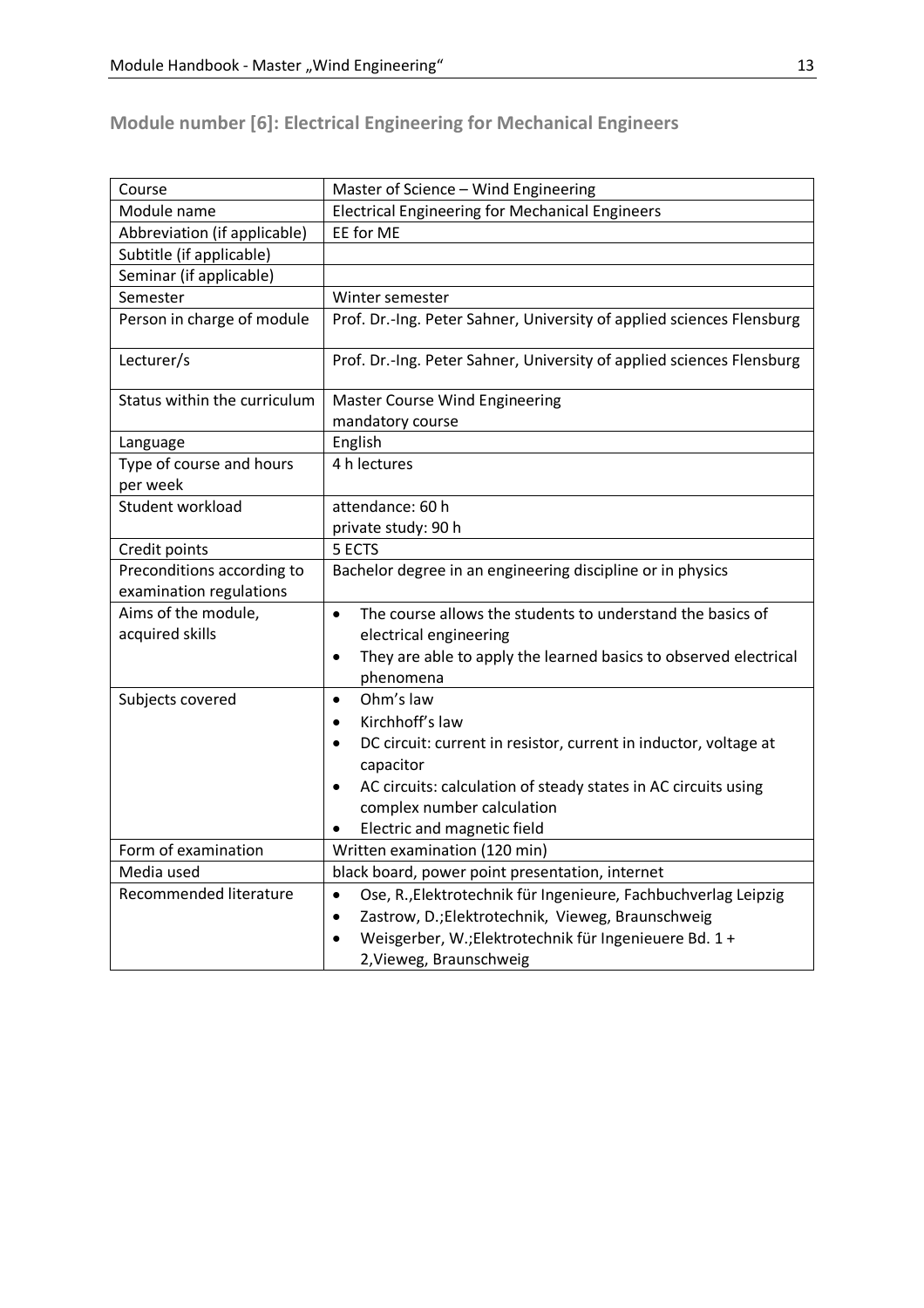# **Module number [7]: German for foreign students**

| Course                       | Master of Science - Wind Engineering                                                                                                                                                                                                                                                                                                                                                                                                                                                                                                                                                                                                                                                                                              |
|------------------------------|-----------------------------------------------------------------------------------------------------------------------------------------------------------------------------------------------------------------------------------------------------------------------------------------------------------------------------------------------------------------------------------------------------------------------------------------------------------------------------------------------------------------------------------------------------------------------------------------------------------------------------------------------------------------------------------------------------------------------------------|
| Module name                  | German for foreign students                                                                                                                                                                                                                                                                                                                                                                                                                                                                                                                                                                                                                                                                                                       |
| Abbreviation (if applicable) |                                                                                                                                                                                                                                                                                                                                                                                                                                                                                                                                                                                                                                                                                                                                   |
| Subtitle (if applicable)     | Basic knowledge of German language                                                                                                                                                                                                                                                                                                                                                                                                                                                                                                                                                                                                                                                                                                |
| Seminar (if applicable)      | German for foreigners                                                                                                                                                                                                                                                                                                                                                                                                                                                                                                                                                                                                                                                                                                             |
| Semester                     | Winter semester                                                                                                                                                                                                                                                                                                                                                                                                                                                                                                                                                                                                                                                                                                                   |
| Person in charge of module   | Sybille Kähler, University of applied sciences Flensburg                                                                                                                                                                                                                                                                                                                                                                                                                                                                                                                                                                                                                                                                          |
| Lecturer/s                   | Sybille Kähler, University of applied sciences Flensburg                                                                                                                                                                                                                                                                                                                                                                                                                                                                                                                                                                                                                                                                          |
| Status within the curriculum | <b>Master Course Wind Engineering</b>                                                                                                                                                                                                                                                                                                                                                                                                                                                                                                                                                                                                                                                                                             |
|                              | elective course                                                                                                                                                                                                                                                                                                                                                                                                                                                                                                                                                                                                                                                                                                                   |
| Language                     | German                                                                                                                                                                                                                                                                                                                                                                                                                                                                                                                                                                                                                                                                                                                            |
| Type of course and hours     | 4 h lectures                                                                                                                                                                                                                                                                                                                                                                                                                                                                                                                                                                                                                                                                                                                      |
| per week                     |                                                                                                                                                                                                                                                                                                                                                                                                                                                                                                                                                                                                                                                                                                                                   |
| Student workload             | attendance: 60 h                                                                                                                                                                                                                                                                                                                                                                                                                                                                                                                                                                                                                                                                                                                  |
|                              | private study: 90 h                                                                                                                                                                                                                                                                                                                                                                                                                                                                                                                                                                                                                                                                                                               |
| Credit points                | <b>5ECTS</b>                                                                                                                                                                                                                                                                                                                                                                                                                                                                                                                                                                                                                                                                                                                      |
| Preconditions according to   | none                                                                                                                                                                                                                                                                                                                                                                                                                                                                                                                                                                                                                                                                                                                              |
| examination regulations      |                                                                                                                                                                                                                                                                                                                                                                                                                                                                                                                                                                                                                                                                                                                                   |
| Aims of the module,          | basic language skills corresponding to A1 (breakthrough or<br>$\bullet$                                                                                                                                                                                                                                                                                                                                                                                                                                                                                                                                                                                                                                                           |
| acquired skills              | beginner) or A2 (waystage or elementary) of the Common                                                                                                                                                                                                                                                                                                                                                                                                                                                                                                                                                                                                                                                                            |
|                              | European Framework of Reference for Languages (CEF)                                                                                                                                                                                                                                                                                                                                                                                                                                                                                                                                                                                                                                                                               |
|                              | depending on the students' preknowledge                                                                                                                                                                                                                                                                                                                                                                                                                                                                                                                                                                                                                                                                                           |
| Subjects covered             | A1: after completion of this course students can<br>$\bullet$<br>- understand and use familiar everyday expressions and<br>very<br>basic phrases related to particular concrete situations<br>- introduce themselves and others<br>- ask and answer questions about personal details<br>- interact in a simple way<br>A2: after completion of this course students can:<br>- understand and use sentences and frequently used<br>expressions related to areas of most immediate relevance<br>- communicate in simple and routine tasks<br>- exchange information on familiar and routine matters<br>- describe in simple terms aspects of their background,<br>immediate environment and matters in areas of<br>immediate<br>need |
| Form of examination          | Oral and written examination (90 min.)                                                                                                                                                                                                                                                                                                                                                                                                                                                                                                                                                                                                                                                                                            |
| Media used                   | white board, beamer, hand-outs                                                                                                                                                                                                                                                                                                                                                                                                                                                                                                                                                                                                                                                                                                    |
| Recommended literature       | Krenn, W., Puchta, H.: Motive A1: Kompaktkurs DaF. Deutsch<br>$\bullet$                                                                                                                                                                                                                                                                                                                                                                                                                                                                                                                                                                                                                                                           |
|                              | als Fremdsprache. Hueber Verlag, München.                                                                                                                                                                                                                                                                                                                                                                                                                                                                                                                                                                                                                                                                                         |
|                              | Krenn, W., Puchta, H.: Motive A2: Kompaktkurs DaF. Deutsch<br>٠                                                                                                                                                                                                                                                                                                                                                                                                                                                                                                                                                                                                                                                                   |
|                              | als Fremdsprache. Hueber Verlag, München.                                                                                                                                                                                                                                                                                                                                                                                                                                                                                                                                                                                                                                                                                         |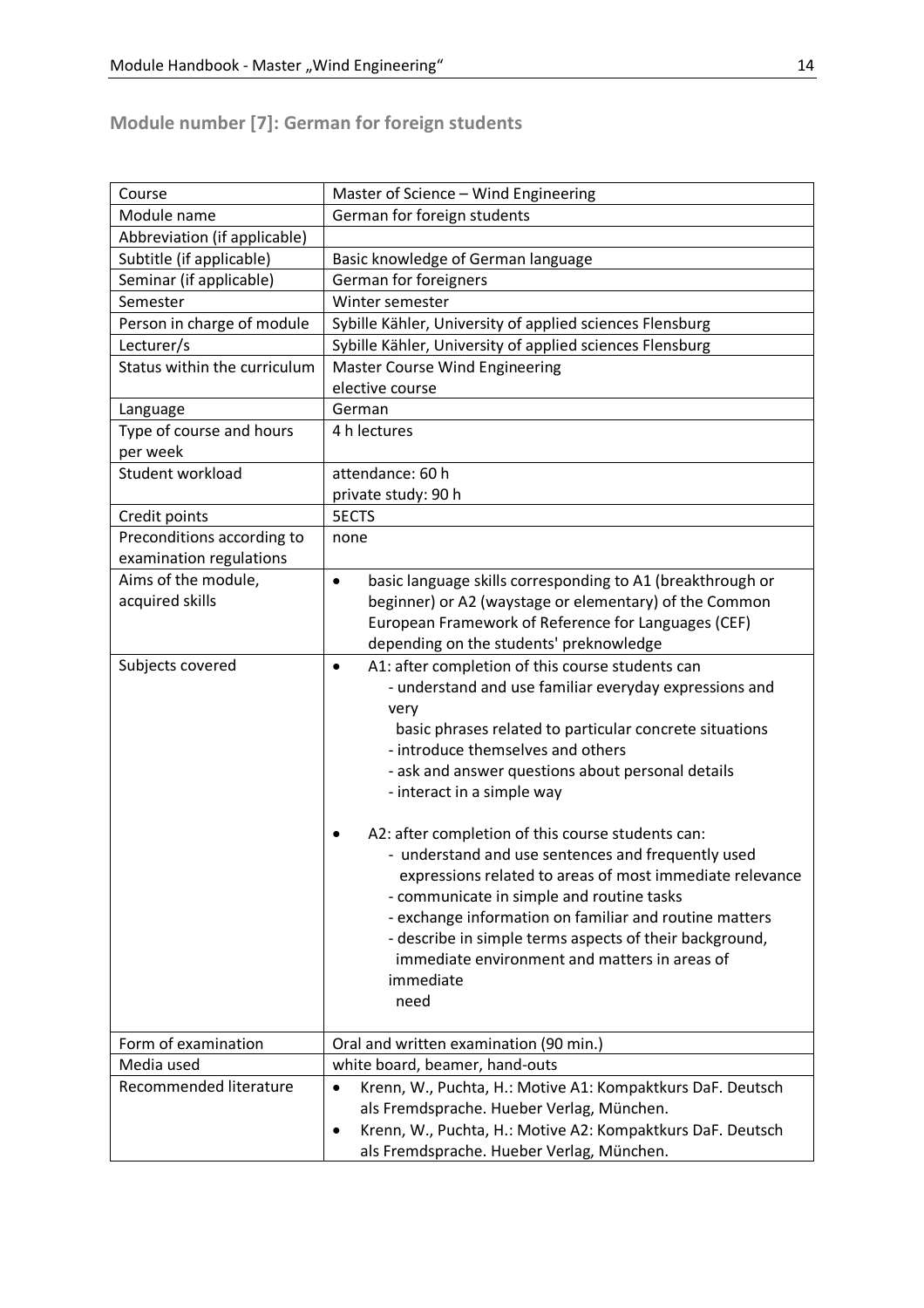# **Module number [8]: English for engineers**

| Course                                 | Master of Science - Wind Engineering                                                                                                                                                                                                                                                                                                                                                                                                                                                                                                                                                                                                               |
|----------------------------------------|----------------------------------------------------------------------------------------------------------------------------------------------------------------------------------------------------------------------------------------------------------------------------------------------------------------------------------------------------------------------------------------------------------------------------------------------------------------------------------------------------------------------------------------------------------------------------------------------------------------------------------------------------|
| Module name                            | English for engineers                                                                                                                                                                                                                                                                                                                                                                                                                                                                                                                                                                                                                              |
| Abbreviation (if applicable)           | <b>ENGL</b>                                                                                                                                                                                                                                                                                                                                                                                                                                                                                                                                                                                                                                        |
| Subtitle (if applicable)               |                                                                                                                                                                                                                                                                                                                                                                                                                                                                                                                                                                                                                                                    |
| Seminar (if applicable)                |                                                                                                                                                                                                                                                                                                                                                                                                                                                                                                                                                                                                                                                    |
| Semester                               | Winter semester                                                                                                                                                                                                                                                                                                                                                                                                                                                                                                                                                                                                                                    |
| Person in charge of module             | John Ward, University of applied sciences Flensburg                                                                                                                                                                                                                                                                                                                                                                                                                                                                                                                                                                                                |
| Lecturer/s                             | John Ward, University of applied sciences Flensburg                                                                                                                                                                                                                                                                                                                                                                                                                                                                                                                                                                                                |
| Status within the curriculum           | <b>Master Course Wind Engineering</b>                                                                                                                                                                                                                                                                                                                                                                                                                                                                                                                                                                                                              |
|                                        | elective course                                                                                                                                                                                                                                                                                                                                                                                                                                                                                                                                                                                                                                    |
| Language                               | English                                                                                                                                                                                                                                                                                                                                                                                                                                                                                                                                                                                                                                            |
| Type of course and hours               | 4 h lectures                                                                                                                                                                                                                                                                                                                                                                                                                                                                                                                                                                                                                                       |
| per week                               |                                                                                                                                                                                                                                                                                                                                                                                                                                                                                                                                                                                                                                                    |
| Student workload                       | attendance: 60 h                                                                                                                                                                                                                                                                                                                                                                                                                                                                                                                                                                                                                                   |
|                                        | private study: 90 h                                                                                                                                                                                                                                                                                                                                                                                                                                                                                                                                                                                                                                |
| Credit points                          | 5 ECTS                                                                                                                                                                                                                                                                                                                                                                                                                                                                                                                                                                                                                                             |
| Preconditions according to             | none                                                                                                                                                                                                                                                                                                                                                                                                                                                                                                                                                                                                                                               |
| examination regulations                |                                                                                                                                                                                                                                                                                                                                                                                                                                                                                                                                                                                                                                                    |
| Aims of the module,<br>acquired skills | Students have the general and specialized language<br>$\bullet$<br>foundations for the formulation of scientific and technical<br>matters.<br>Students are particularly aware of collocations and linguistic<br>$\bullet$<br>twists and know typical verb-noun and adjective-noun<br>combinations which are used in technical communication                                                                                                                                                                                                                                                                                                        |
| Subjects covered                       | <b>Controlled formulating</b><br>$\bullet$<br>Exercises for easy and accurate conversion of facts into<br>$\bullet$<br>language.<br>Basic technical terms and their linguistic description in<br>٠<br>definitions: circuit, conductance, conductivity, efficiency,<br>machine, magnitude, resistance, resistor, power, quantity,<br>speed, switch, velocity, )<br>Technical communication: complaints, damage reports,<br>technical reports, invitation to seminar,<br>Treatment of selected topics: disturbance and errors; velocity;<br>٠<br>modernization; naming and defining, building, design and<br>construction; the environment; quality; |
| Form of examination                    | Written Examination (120 min)                                                                                                                                                                                                                                                                                                                                                                                                                                                                                                                                                                                                                      |
| Media used                             | black board, power point presentation, internet                                                                                                                                                                                                                                                                                                                                                                                                                                                                                                                                                                                                    |
| Recommended literature                 | Bonamy, D.: Technical English 3. Pearson Longman, 2011<br>ISBN: 978-1-4082-2947-7                                                                                                                                                                                                                                                                                                                                                                                                                                                                                                                                                                  |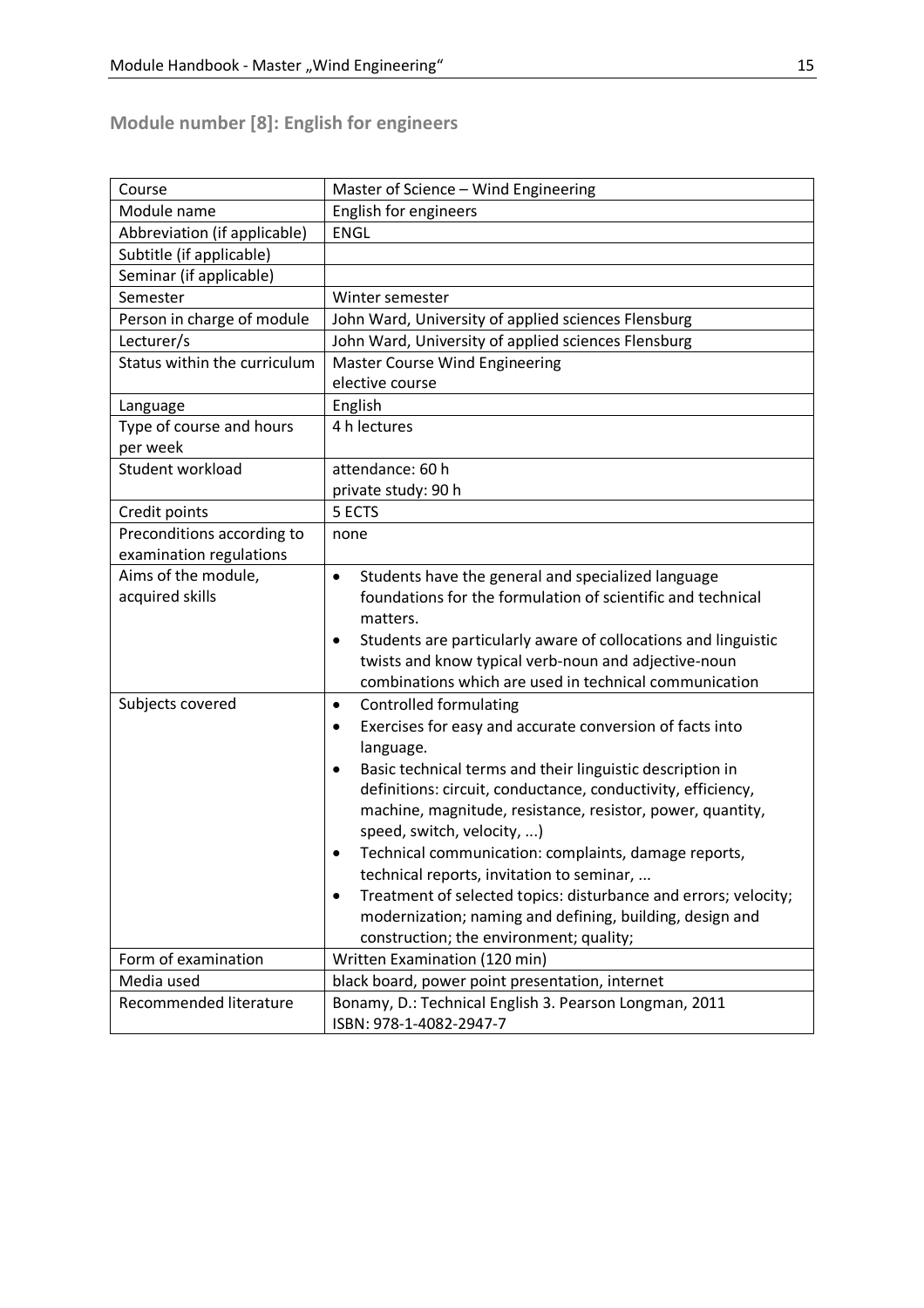#### **Module number [9]: Energy Economics**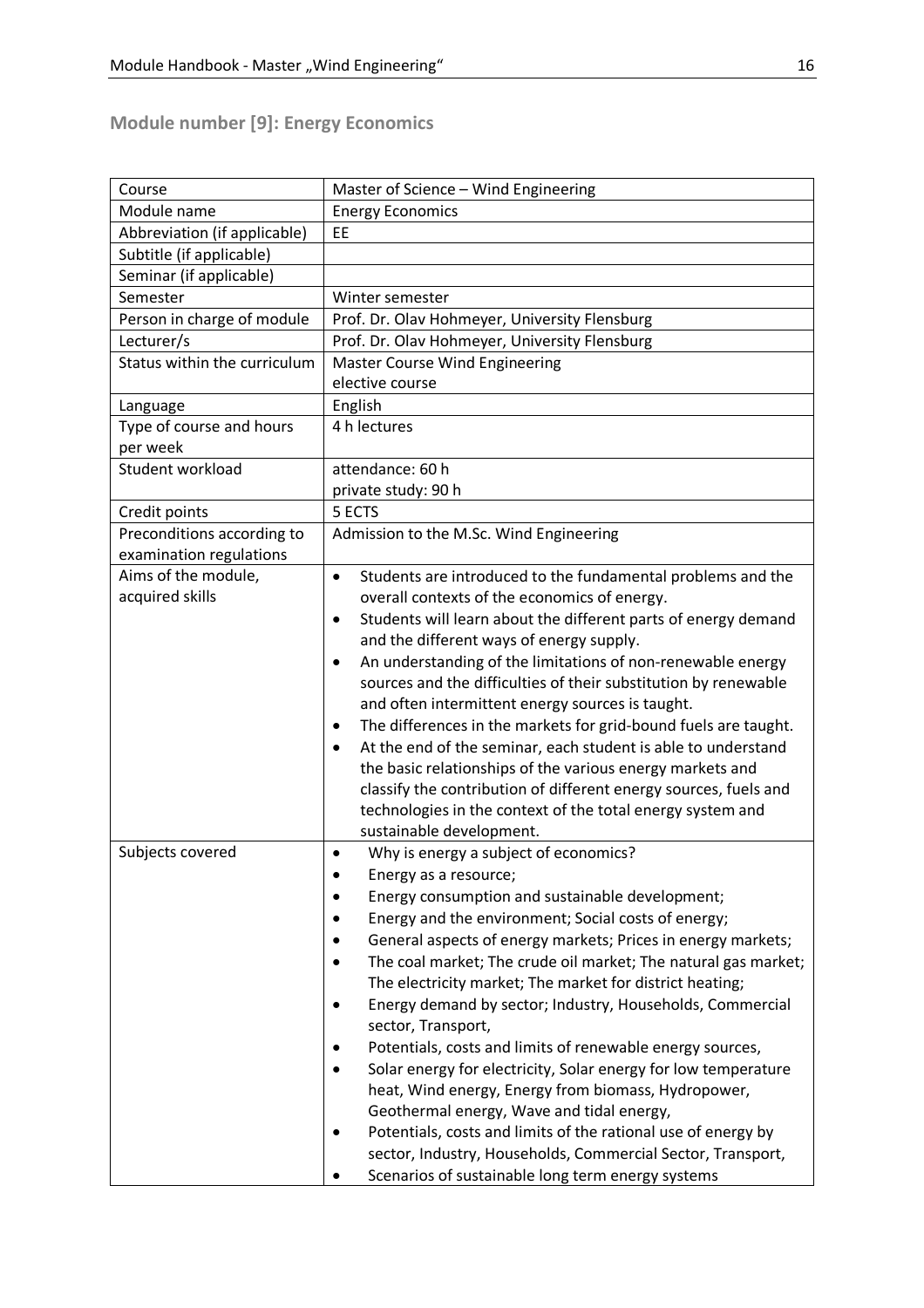| Form of examination    | Presentation of the different teams and a final written report by     |
|------------------------|-----------------------------------------------------------------------|
|                        | each team                                                             |
| Media used             | Group work and lectures with projector based presentations            |
| Recommended literature | Hensing, I. et.al. (1998): Energiewirtschaft. Einführung in           |
|                        | Theorie und Politik. R. Oldenbourg Verlag, München.                   |
|                        | Banks, Ferdinand B.: Energy Economics: A Modern<br>$\bullet$          |
|                        | Introduction. Kluewer Academic Publishers, Boston                     |
|                        | BP (see most recent year): World Energy Report. Internet<br>$\bullet$ |
|                        | Bundesministerium für Wirtschaft und Arbeit (see most recent<br>٠     |
|                        | year): Energie Daten 201x. Nationale und internationale               |
|                        | Entwicklung. (Internet BMWi)                                          |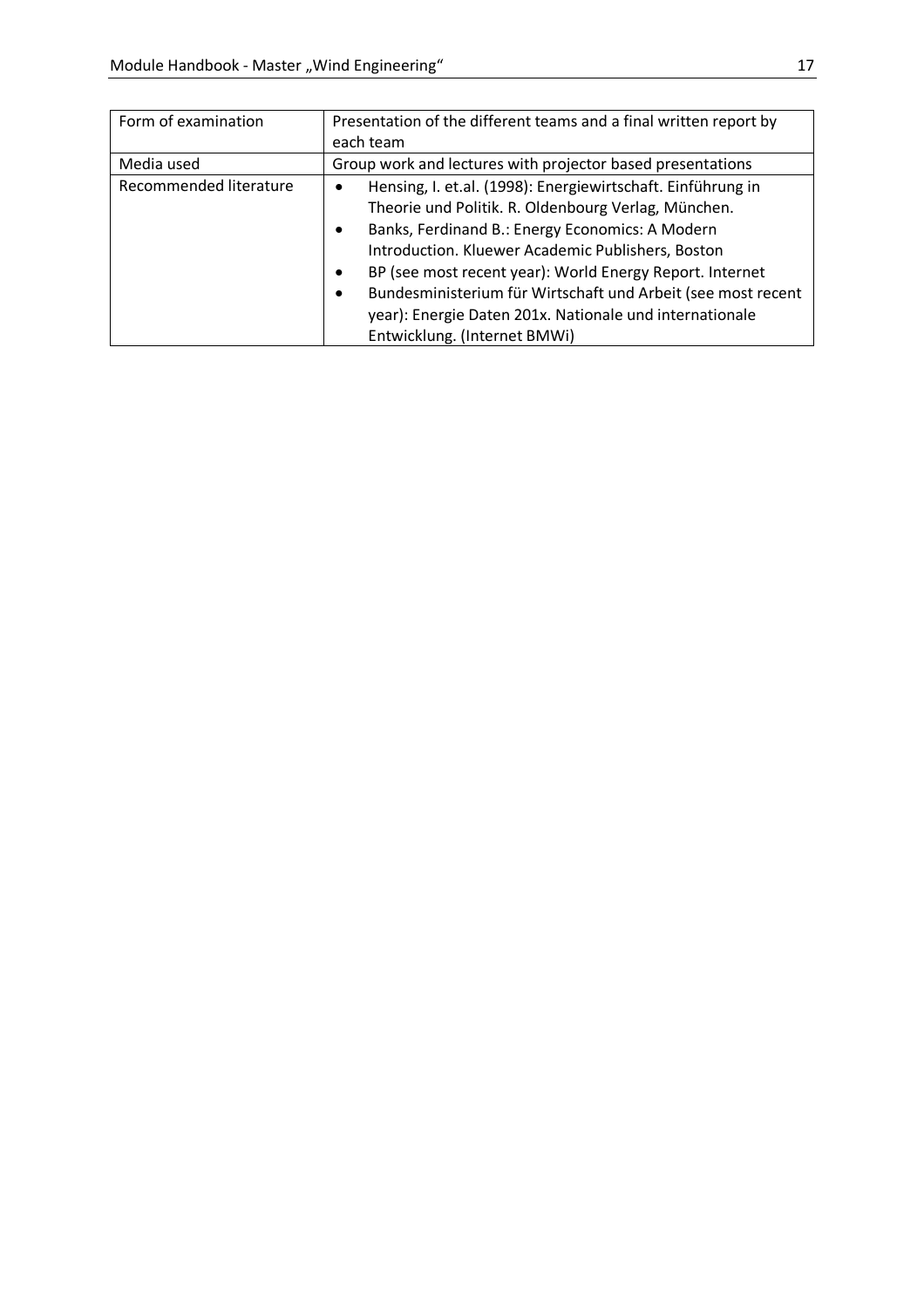# **Module number [10]: Introduction to Wind Turbine Aerodynamics**

| Course                       | Master of Science - Wind Engineering                                        |
|------------------------------|-----------------------------------------------------------------------------|
| Module name                  | Introduction to Windturbine Aerodynamics                                    |
| Abbreviation (if applicable) | IntroAero                                                                   |
| Subtitle (if applicable)     | Basic knowledge of Wind Turbine Aerodynamics                                |
| Seminar (if applicable)      |                                                                             |
| Semester                     | Summer semester                                                             |
| Person in charge of module   | Prof. Dr.-Ing. David Schlipf, HS Flensburg                                  |
| Lecturer/s                   | Prof. Dr.-Ing. David Schlipf, MSc. Kai Mommsen, HS Flensburg                |
| Status within the curriculum | <b>Master Course Wind Engineering</b>                                       |
|                              | mandatory course                                                            |
| Language                     | English                                                                     |
| Type of course and hours     | 4 h lectures and exercises                                                  |
| per week                     |                                                                             |
| Student workload             | attendance: 60 h                                                            |
|                              | private study: 90 h                                                         |
| Credit points                | 5 ECTS                                                                      |
| Preconditions according to   | Sound Knowledge of undergraduate Mathematic                                 |
| examination regulations      |                                                                             |
| Aims of the module,          | Introduction into blade-element and momentum theory<br>$\bullet$            |
| acquired skills              | Students then are able to understand and use standard BEM<br>$\bullet$      |
|                              | Codes                                                                       |
| Subjects covered             | Integral and differential methods of fluid dynamics<br>$\bullet$            |
|                              | 2D Airfoils<br>$\bullet$                                                    |
|                              | Simple Momentum-theory of Wind-Turbine, The Betz Limit<br>$\bullet$         |
|                              | <b>General Momentum Theory</b><br>$\bullet$                                 |
|                              | Vortex-Theory of Wind-Turbine<br>$\bullet$                                  |
|                              | The Blade Element Momentum Theory                                           |
| Form of examination          | Written Examination (120 min)                                               |
| Media used                   | black board, power point presentation, internet, Matlab                     |
| Recommended literature       | A. P. Schaffarczyk, Introduction to Wind Turbine Aerodynamics,<br>$\bullet$ |
|                              | Springer Verlag, 2014, ISBN 978-3-642-36408-2.                              |
|                              | M. O. L. Hansen, Aerodynamics of Wind Turbines, Earthscan,<br>$\bullet$     |
|                              | ISBN 978-1-13877-507-7.                                                     |
|                              | T. Burton, N. Jenkins, D. Sharpe, and E. Bossanyi, Wind Energy<br>$\bullet$ |
|                              | Handbook - Chapter 3 - Aerodynamics of horizontal axis wind                 |
|                              | turbines. New York, USA: John Wiley & Sons, 2011.                           |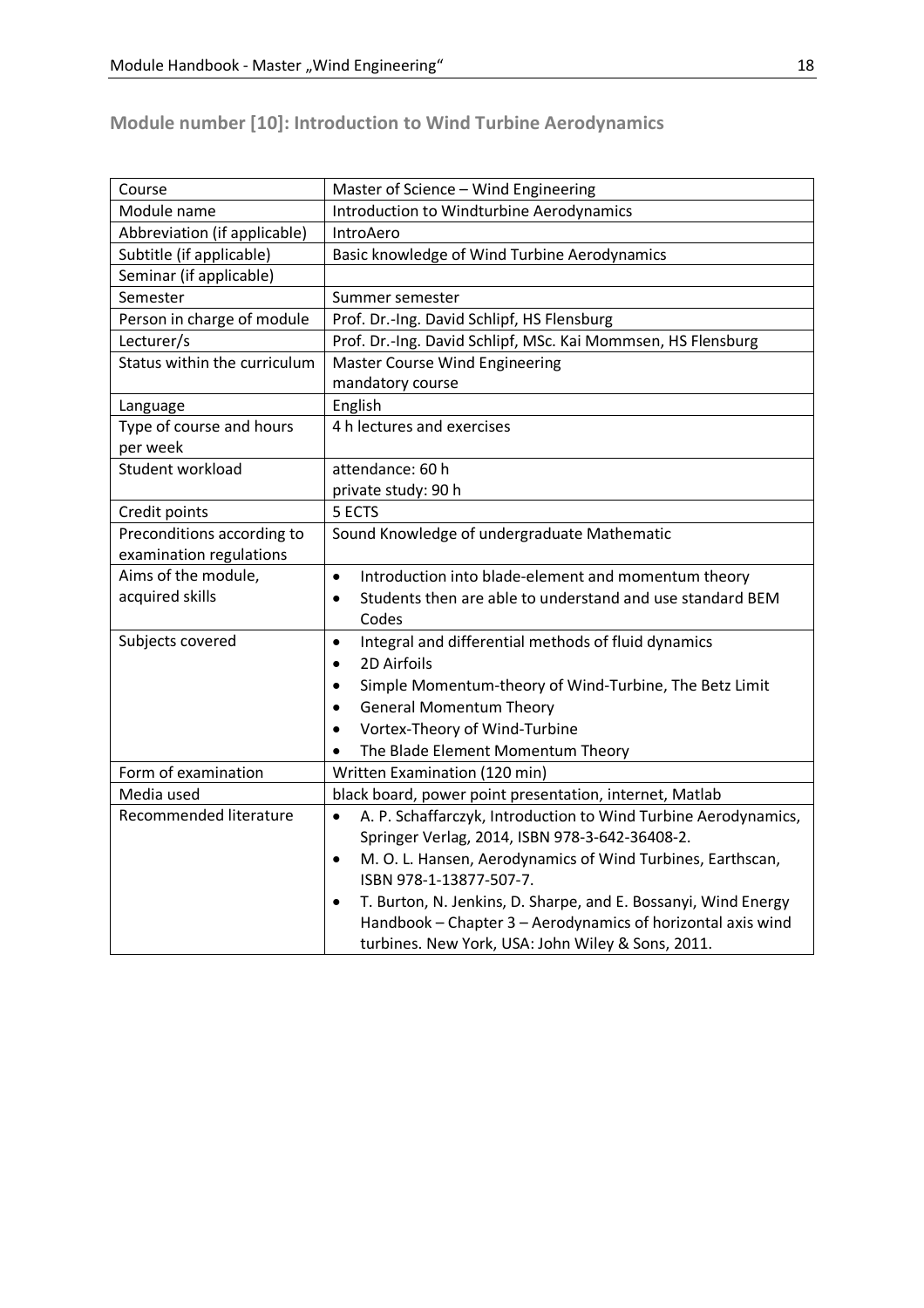| Course                       | Master of Science - Wind Engineering                                   |
|------------------------------|------------------------------------------------------------------------|
| Module name                  | Certification, load assumptions and simulations                        |
| Abbreviation (if applicable) | <b>CERT</b>                                                            |
| Subtitle (if applicable)     | Basic knowledge about loads, certification, standards and guidelines   |
|                              | of wind turbines                                                       |
| Seminar (if applicable)      |                                                                        |
| Semester                     | Summer semester                                                        |
| Person in charge of module   | Prof. Dr. - Ing. Torsten Faber, University of applied sciences         |
|                              | Flensburg                                                              |
| Lecturer/s                   | Prof. Dr. - Ing. Torsten Faber, University of applied sciences         |
|                              | Flensburg                                                              |
|                              | Andreas Manjock, University of applied sciences Flensburg/DNV GL       |
| Status within the            | <b>Master Course Wind Engineering</b>                                  |
| curriculum                   | mandatory course                                                       |
| Language                     | English                                                                |
| Type of course and hours     | 2 h lectures,                                                          |
| per week                     | 2 h exercises                                                          |
| Student workload             | attendance: 60 h                                                       |
|                              | private study: 90 h                                                    |
| Credit points                | 5 ECTS                                                                 |
| Preconditions according to   | General knowledge in undergraduate mechanics, general ability to       |
| examination regulations      | use computers, basic experience in the use of engineering software     |
| Aims of the module,          | Knowledge and understanding of general items about loads,<br>$\bullet$ |
| acquired skills              | standards and guidelines, type and project certification               |
|                              | Possibility to connect this knowledge about loads and<br>$\bullet$     |
|                              | certification with practical background of the person who is           |
|                              | teaching this course                                                   |
|                              | Introduction to load simulation for wind turbines.<br>$\bullet$        |
|                              | The students will understand and learn about the design<br>$\bullet$   |
|                              | processes of wind turbines. They will be able to understand the        |
|                              | importance of dynamic load simulations for wind turbines and           |
|                              | can calculate different load cases.                                    |
| Subjects covered             | General Items<br>$\bullet$                                             |
|                              | Extreme and fatigue load calculations                                  |
|                              | <b>Standards and Guidelines</b>                                        |
|                              | Type Certification:                                                    |
|                              | Numbering systems<br>0                                                 |
|                              | <b>Certification Report</b><br>0                                       |
|                              | <b>Statement of Compliance</b><br>0                                    |
|                              | Type Certificate:<br>o                                                 |
|                              | - Design Assessment                                                    |
|                              | - Quality Management                                                   |
|                              | $-$ IPE                                                                |
|                              | - Prototype Testing                                                    |
|                              | <b>Project Certification:</b>                                          |
|                              | Site Assessment<br>o                                                   |
|                              | Site Specific Design Assessment<br>о                                   |
|                              | <b>Manufacturing Surveillance</b><br>o                                 |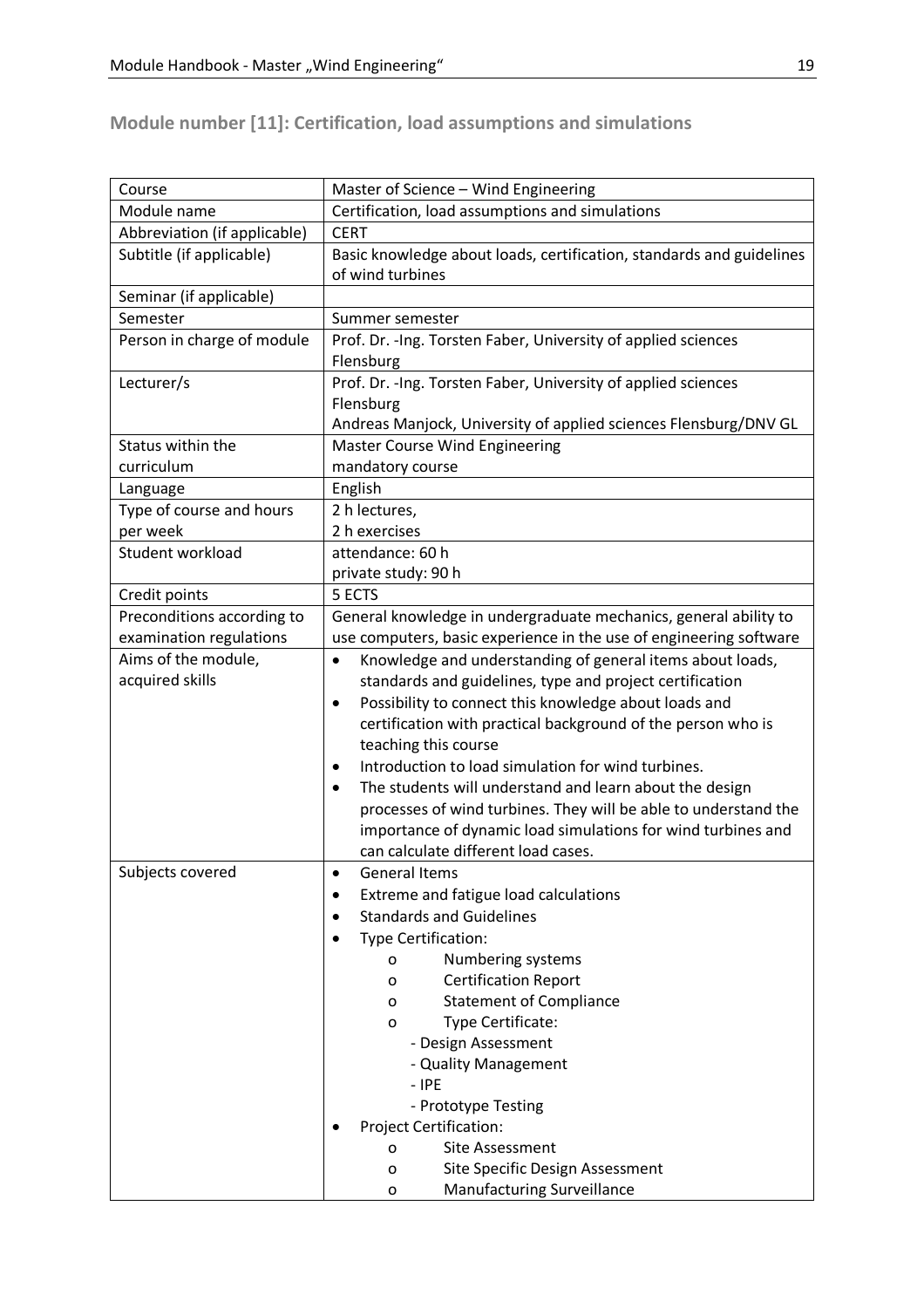|                        | Surveillance of Transport, Installation and<br>o                                                      |
|------------------------|-------------------------------------------------------------------------------------------------------|
|                        | Commissioning                                                                                         |
|                        | Physics and Aerodynamic Principles<br>٠                                                               |
|                        | <b>Guidelines and Standards</b><br>$\bullet$                                                          |
|                        | <b>Wind Turbine Design Process</b><br>$\bullet$                                                       |
|                        | <b>Load Case Definitions</b><br>$\circ$                                                               |
|                        | <b>Turbine Design</b><br>$\circ$                                                                      |
|                        | Load case simulation<br>$\circ$                                                                       |
|                        | Extreme Loads (for Example DLC 1.3)<br>٠                                                              |
|                        | Fatigue Loads                                                                                         |
| Form of examination    | Written Examination (120 min) or Oral examination (depending on                                       |
|                        | the number of students)                                                                               |
| Media used             | black board, power point presentation, projector, PC                                                  |
| Recommended literature | Understanding Wind Energy Technology, Wiley, 2014<br>$\bullet$                                        |
|                        | (expected)                                                                                            |
|                        | Hau, E.: Windkraftanlagen. Springer Verlag, Berlin, 2008<br>$\bullet$                                 |
|                        | Manwell, J.F. et.al.: Wind Energy Explained. Wiley Ltd,<br>$\bullet$                                  |
|                        | Chichester, 2009                                                                                      |
|                        | Heier, S.: Windkraftanlagen im Netzbetrieb, Vieweg u. Teubner<br>$\bullet$<br>Verlag, Wiesbaden, 2009 |
|                        | Gasch, R., Twele, J.: Windkraftanlagen. Vieweg u. Teubner<br>$\bullet$                                |
|                        | Verlag, Wiesbaden, 2010                                                                               |
|                        | CEwind eG, Alois Schaffarczyk: Einführung in die<br>$\bullet$                                         |
|                        | Windenergietechnik, Carl Hanser Verlag, München, 2012                                                 |
|                        | Guideline for the Certification of Wind Turbines On- and<br>$\bullet$                                 |
|                        | Offshore                                                                                              |
|                        | <b>DIBt Regulations</b><br>$\bullet$                                                                  |
|                        |                                                                                                       |
|                        | Germanischer Lloyd, Guideline for the Certification of Wind<br>$\bullet$                              |
|                        | Turbines, Edition 2003/2004                                                                           |
|                        | Germanischer Lloyd, Guideline for the Certification of Wind<br>$\bullet$                              |
|                        | Turbines, Edition 2010                                                                                |
|                        | IEC 61400-1:1999 (Edition 2)<br>$\bullet$                                                             |
|                        | IEC 61400-1:2005 (Edition 3) + Amendement 2010<br>$\bullet$                                           |
|                        | DIN EN 61400-1:2006 / DS EN 61400-1:2006 (Denmark)<br>$\bullet$                                       |
|                        | DIBt, German Typenprüfung                                                                             |
|                        | TAPS2000 (India)                                                                                      |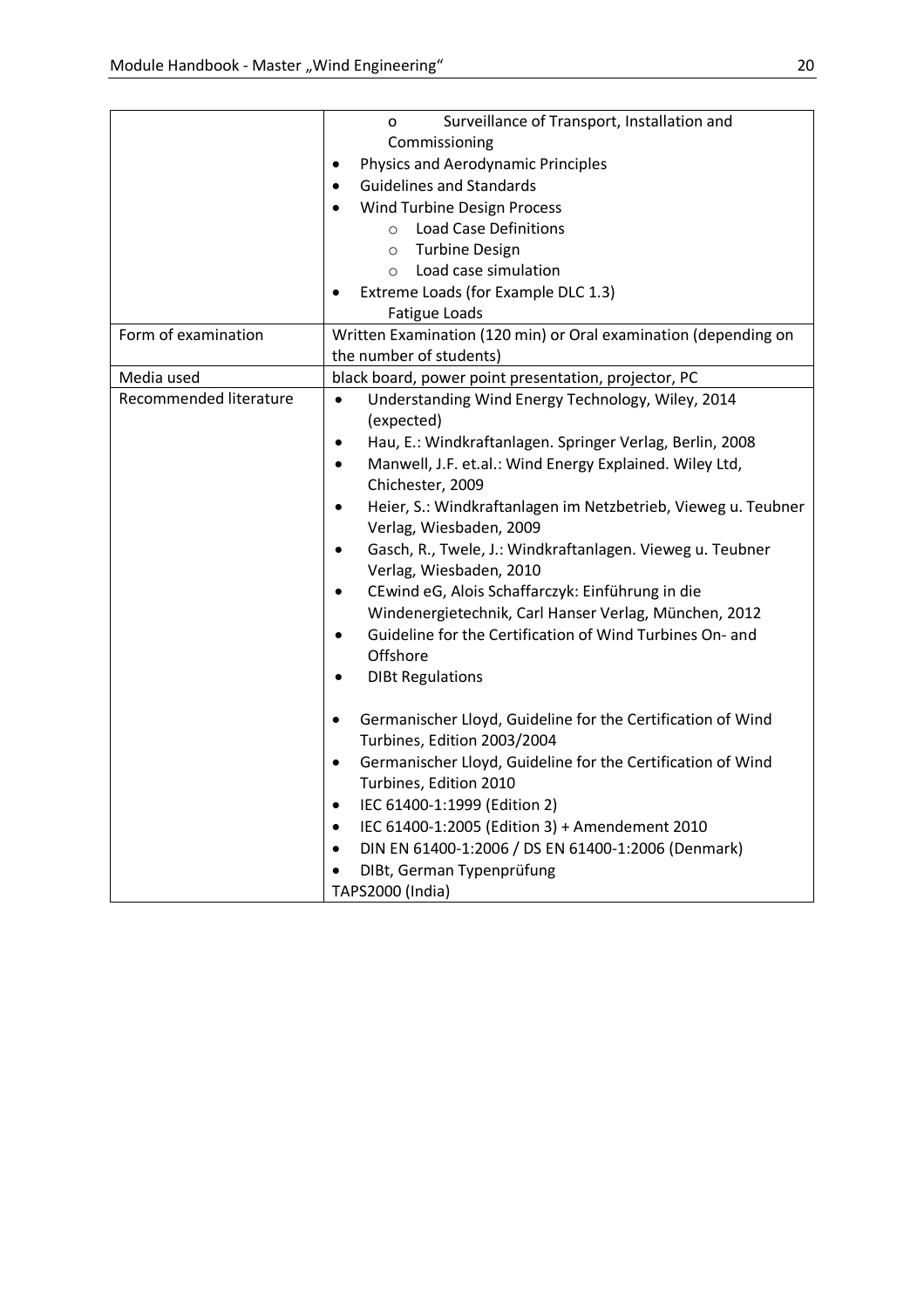# **Module number [12]: Control and automation of wind power plants**

| Course                               | Master of Science - Wind Engineering                                                                                |
|--------------------------------------|---------------------------------------------------------------------------------------------------------------------|
| Module name                          | Control and automation of wind power plants                                                                         |
| Abbreviation (if applicable)         | <b>CSAWPP</b>                                                                                                       |
| Subtitle (if applicable)             |                                                                                                                     |
| Seminar (if applicable)              |                                                                                                                     |
| Semester                             | Summer semester                                                                                                     |
| Person in charge of module           | Prof. Dr.-Ing. Reiner Schütt, University of applied sciences<br>Westküste                                           |
| Lecturer/s                           | Prof. Dr.-Ing. Reiner Schütt, University of applied sciences<br>Westküste                                           |
| Status within the curriculum         | <b>Master Course Wind Engineering</b><br>mandatory course                                                           |
| Language                             | English                                                                                                             |
| Type of course and hours<br>per week | 4h lectures, exercises, project work                                                                                |
| Student workload                     | attendance: 60 h                                                                                                    |
|                                      | private study: 90 h                                                                                                 |
| Credit points                        | <b>5ECTS</b>                                                                                                        |
| Preconditions according to           | general knowledge of undergraduate mathematics, general                                                             |
| examination regulations              | knowledge of automation and control, general knowledge of                                                           |
|                                      | electrical drives and power electronics, admission to the M.Sc. in                                                  |
|                                      | <b>Wind Engineering</b>                                                                                             |
| Aims of the module,                  | • The students know and understand the control systems for pitch,                                                   |
| acquired skills                      | azimuth, speed and power adjustment, the automation as well as                                                      |
|                                      | the possibilities of process control, remote control and                                                            |
|                                      | maintenance systems.                                                                                                |
|                                      | • They can layout and optimize the subsystems. They can judge,                                                      |
|                                      | which can be fulfilled tasks in which automation level and with                                                     |
|                                      | which characteristics.                                                                                              |
| Subjects covered                     | • Introduction: defining control systems and automation, basics in                                                  |
|                                      | wind energy conversion systems, their definition and standards                                                      |
|                                      | • Feedback control systems: objectives and strategies, system                                                       |
|                                      | description, application to motion control systems                                                                  |
|                                      | • Feedback control in wind energy conversion systems: overview,                                                     |
|                                      | generator systems, yaw-, pitch-, rotor-power- and speed-control,<br>dc-voltage-control and electrical power control |
|                                      | • Process management: open loop control, operating states,                                                          |
|                                      | supervisory control, grid integration management,                                                                   |
|                                      | communication systems                                                                                               |
|                                      | • Summary                                                                                                           |
| Form of examination                  | Oral or written examination (120 min)                                                                               |
| Media used                           | Blackboard, overhead, beamer, internet                                                                              |
| Recommended literature               | • Heier, Siegfried: Grid Integration of WECS, John Wiley & Sons,                                                    |
|                                      | 2008                                                                                                                |
|                                      | • Hau, Erich: Wind Turbines, Springer Verlag, 2006                                                                  |
|                                      | • Gasch, Robert: Wind Power Plants, Springer Verlag, 2006 2008                                                      |
|                                      | • CEwind: Understanding Wind Power Technology, John Wiley &                                                         |
|                                      | Sons, 2014                                                                                                          |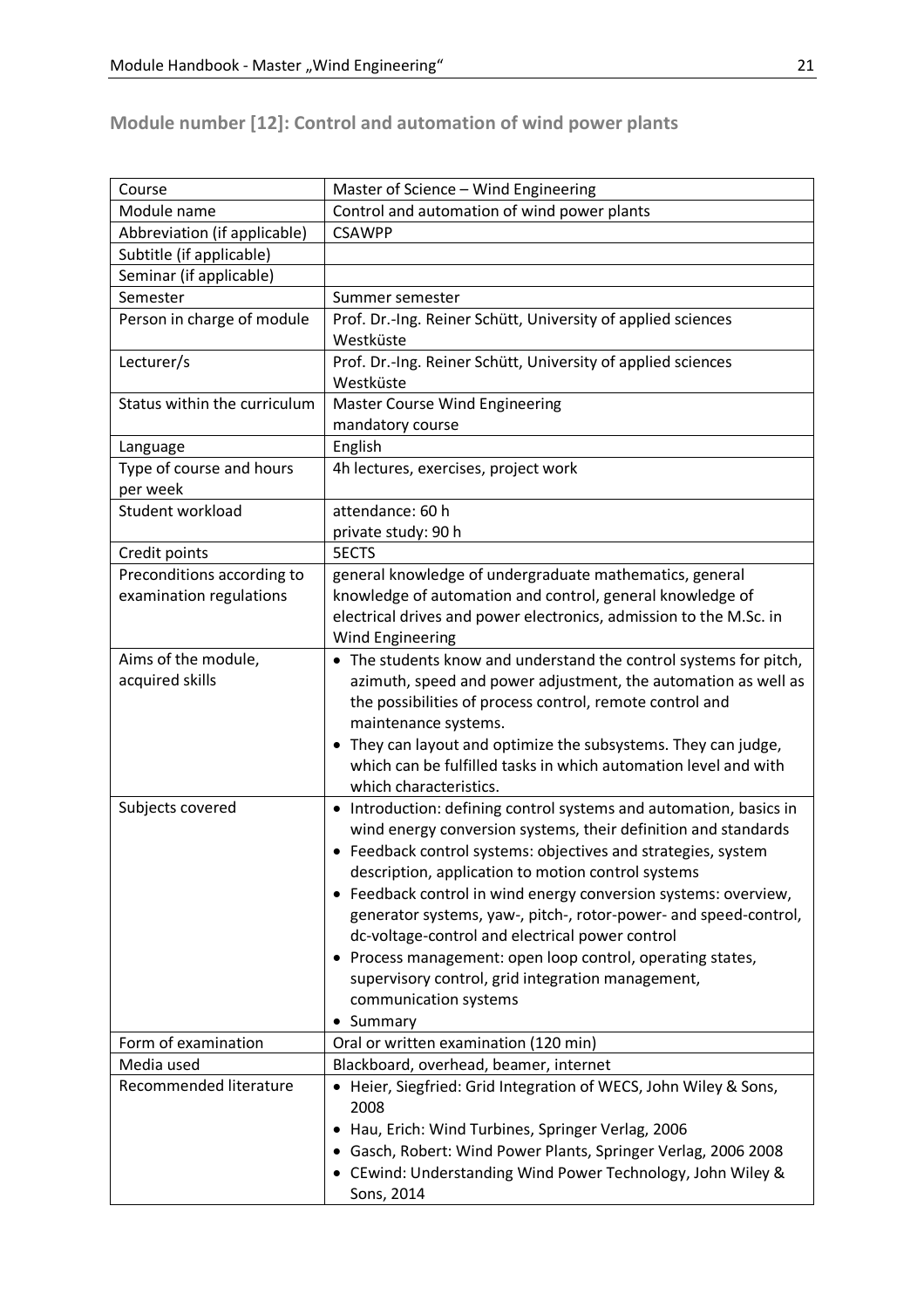| • Garcia-Sanz, Mario: Wind Energy Systems Control Engineering<br>Design, Taylor & Francis, 2012<br>• Schütt, Reiner: Control Systems and Automation of Wind Power<br>Plants, lecture notes, 2013<br>• Leonhard, Werner: Control of Electr. Drives, Springer Verlag, |
|---------------------------------------------------------------------------------------------------------------------------------------------------------------------------------------------------------------------------------------------------------------------|
| 2001                                                                                                                                                                                                                                                                |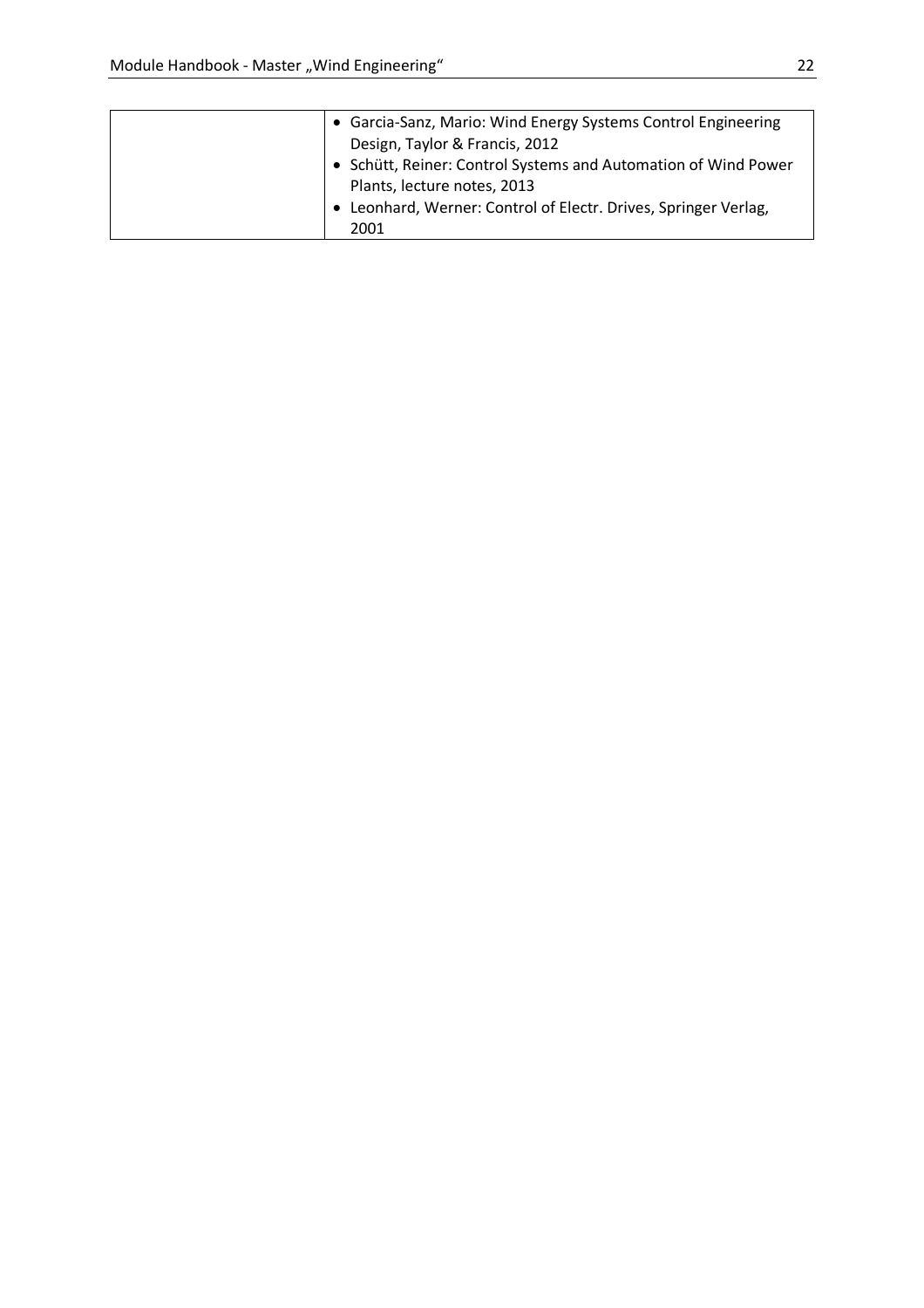**Module number [13]: Tower and rotor structures**

| Course                       | Master of Science - Wind Engineering                                |
|------------------------------|---------------------------------------------------------------------|
| Module name                  | Tower and rotor structures                                          |
| Abbreviation (if applicable) | ToRo                                                                |
| Subtitle (if applicable)     | Basic knowledge about towers and rotor blades of wind turbines      |
| Seminar (if applicable)      |                                                                     |
| Semester                     | Summer semester                                                     |
| Person in charge of module   | Prof. Dr. - Ing. Torsten Faber, University of applied sciences      |
|                              | Flensburg Prof. Dr. Alois Peter Schaffarczyk, University of applied |
|                              | sciences Kiel                                                       |
| Lecturer/s                   | Prof. Dr. - Ing. Torsten Faber, University of applied sciences      |
|                              | Flensburg Prof. Dr. Alois Peter Schaffarczyk, University of applied |
|                              | sciences Kiel                                                       |
| Status within the curriculum | <b>Master Course Wind Engineering</b>                               |
|                              | mandatory course                                                    |
| Language                     | English                                                             |
| Type of course and hours     | 2 h lectures,                                                       |
| per week                     | 2 h exercises                                                       |
| Student workload             | attendance: 60 h                                                    |
|                              | private study: 90 h                                                 |
| Credit points                | 5 ECTS                                                              |
| Preconditions according to   | none                                                                |
| examination regulations      |                                                                     |
| Aims of the module,          | Knowledge and understanding of general items about<br>$\bullet$     |
| acquired skills              | structures of towers and rotorblades                                |
|                              | Possibility to connect this knowledge about loads and<br>$\bullet$  |
|                              | certification with practical background of the person who is        |
|                              | teaching this course                                                |
| Subjects covered             | General items<br>$\bullet$                                          |
|                              | Relevant standards & materials used<br>$\bullet$                    |
|                              | Tower and rotor types<br>$\bullet$                                  |
|                              | Safety Concept and design calculation<br>$\bullet$                  |
|                              | Detail calculations                                                 |
|                              | <b>Modal Analysis</b>                                               |
| Form of examination          | Written examination (120 min) and Oral examination (depending       |
|                              | on the number of students)                                          |
| Media used                   | black board, power point presentation, beamer                       |
| Recommended literature       | Understanding Wind Energy Technology, Wiley, 2014<br>$\bullet$      |
|                              | (expected)                                                          |
|                              | Guideline for the Certification of Wind Turbines On- and            |
|                              | Offshore                                                            |
|                              | <b>DIBt Regulations</b>                                             |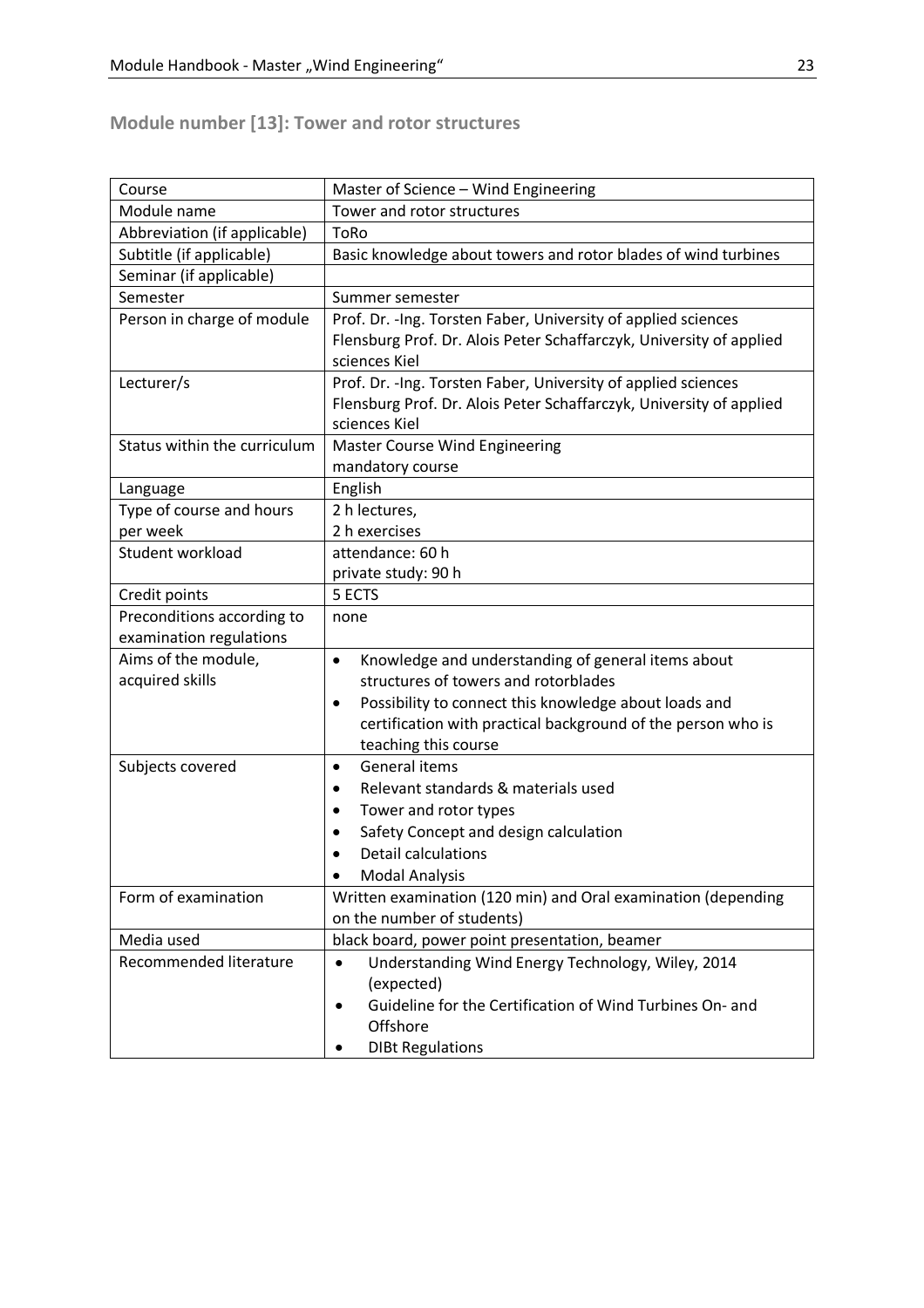**Module number [14]: Mechanical drive train**

| Course                       | Master of Science - Wind Engineering                                |
|------------------------------|---------------------------------------------------------------------|
| Module name                  | Mechanical drive train                                              |
| Abbreviation (if applicable) | <b>MDT</b>                                                          |
| Subtitle (if applicable)     |                                                                     |
| Seminar (if applicable)      |                                                                     |
| Semester                     | Summer semester                                                     |
| Person in charge of module   | Prof. Dipl.-Ing. P. Quell, University of applied sciences Kiel      |
| Lecturer/s                   | Prof. Dipl.-Ing. P. Quell, University of applied sciences Kiel      |
| Status within the curriculum | <b>Master Course Wind Engineering</b>                               |
|                              | mandatory course                                                    |
| Language                     | English                                                             |
| Type of course and hours     | 4 h lectures / exercises                                            |
| per week                     |                                                                     |
| Student workload             | attendance: 60 h                                                    |
|                              | private study: 90 h                                                 |
| Credit points                | 5 ECTS                                                              |
| Preconditions according to   | none                                                                |
| examination regulations      |                                                                     |
| Aims of the module,          | • The students have a profound knowledge of the general set-up,     |
| acquired skills              | tasks and functionalities of wind turbine drive trains and their    |
|                              | components.                                                         |
|                              | • They do understand the technological and economical aspects of    |
|                              | different solutions and are able to select preferred technical      |
|                              | concepts for given conditions and demands.                          |
|                              | • The students are able to describe the operational und             |
|                              | environmental conditions and their impact on the wind turbine       |
|                              | drive trains.                                                       |
|                              | • They know the methods and processes of calculating and            |
|                              | designing the main components and to integrate them in the          |
|                              | drive train system.                                                 |
|                              | • The students do understand the operation and maintenance          |
|                              | requirements and the applied processes to achieve a successful      |
|                              | and economical efficient operation throughout the whole life-       |
|                              | cycle.                                                              |
|                              | • In parallel they know how to analyze and solve specific tasks and |
|                              | assignments given to them within a team. They know how to           |
|                              | present their results effectively and convincingly.                 |
| Subjects covered             | • Tasks and functionalities of wind turbine drive trains            |
|                              |                                                                     |
|                              | • Variants, technology and economics of drive trains                |
|                              | • Design of gearboxes                                               |
|                              | • Geared and directly driven generators                             |
|                              | • Rotor bearing solutions                                           |
|                              | • Rotor shafts and joins                                            |
|                              | • Couplings, brakes, shaft-hub-joints                               |
|                              | • Operation and maintenance                                         |
|                              |                                                                     |
| Form of examination          | Assignments with presentation and written examination (90 min.)     |
| Media used                   | Blackboard, beamer,                                                 |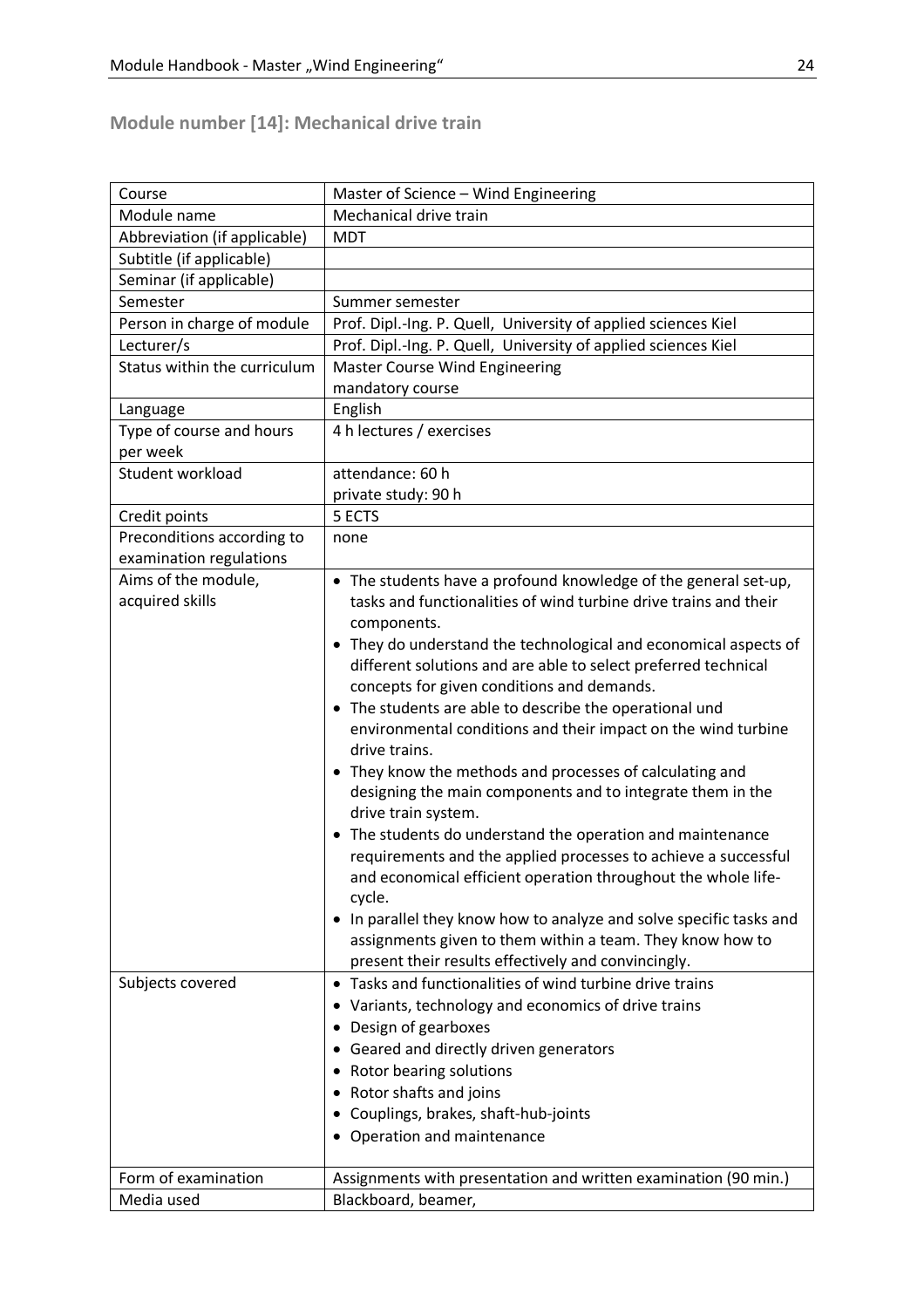| Recommended literature | • Germanischer Lloyd (GL): Guideline for the Certification of Wind |
|------------------------|--------------------------------------------------------------------|
|                        | Turbines, 2010                                                     |
|                        | • EN 61400-1: Design Requirements for Wind Turbines, 2011          |
|                        | • Schaffarczyk, A.: Introduction to Wind Energy Technology, 2013,  |
|                        | Wiley                                                              |
|                        | • Gasch, R.: Wind Power Plants, 2011, Springer-Verlag              |
|                        | • Hau, E.: Wind Turbines, Springer-Verlag, 2013                    |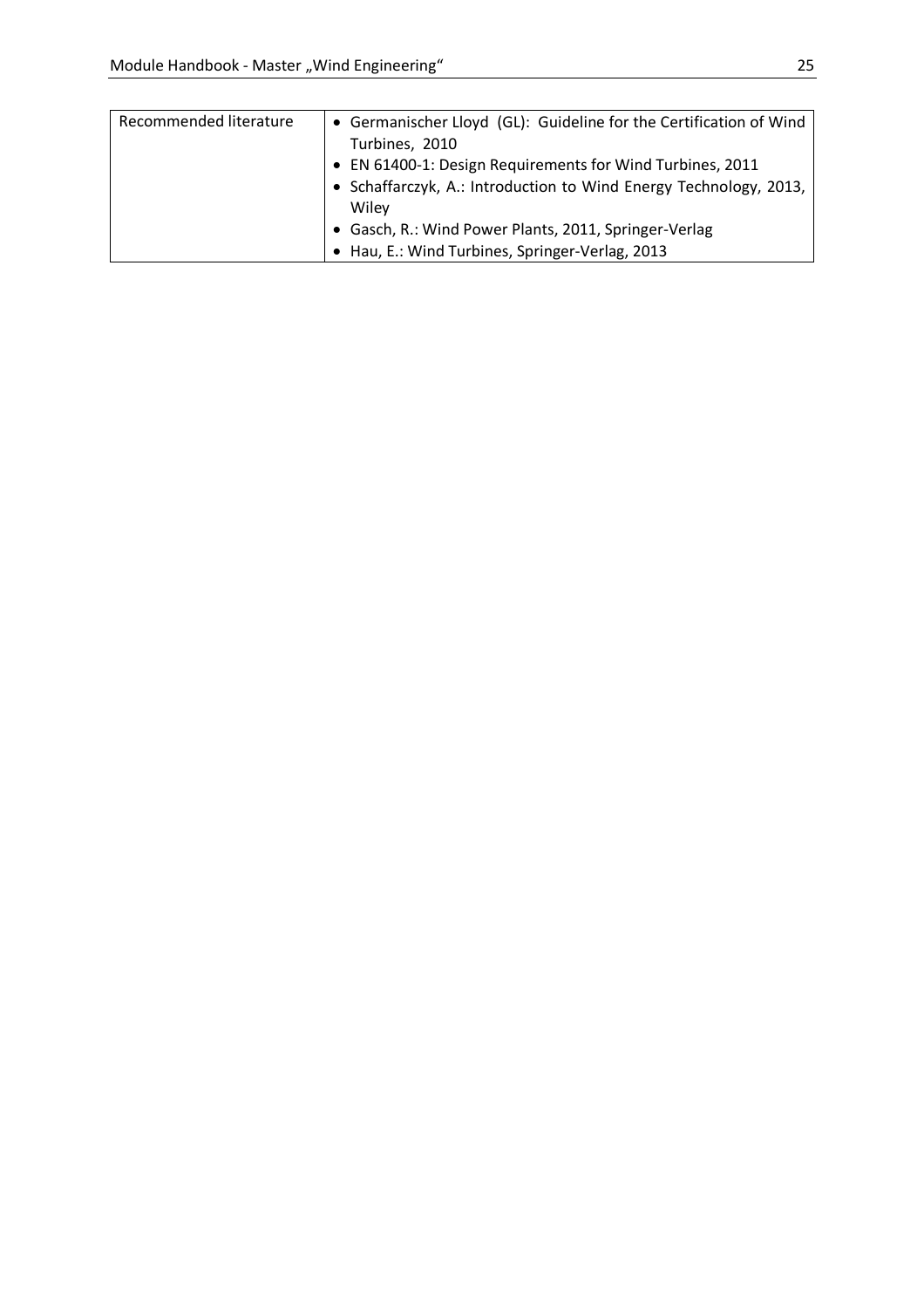# **Module number [15]: Electrical engineering for wind turbines**

| Course                       | Master of Science - Wind Engineering                                             |
|------------------------------|----------------------------------------------------------------------------------|
| Module name                  | Electrical engineering for wind turbines                                         |
| Abbreviation (if applicable) | EE for WT                                                                        |
| Subtitle (if applicable)     |                                                                                  |
| Seminar (if applicable)      |                                                                                  |
| Semester                     | Summer semester                                                                  |
| Person in charge of module   | Prof. Dr. Frank Hinrichsen, University of applied sciences Flensburg             |
| Lecturer/s                   | Prof. Dr. Frank Hinrichsen, University of applied sciences Flensburg             |
| Status within the curriculum | <b>Master Course Wind Engineering</b>                                            |
|                              | mandatory course                                                                 |
| Language                     | English                                                                          |
| Type of course and hours     | 4 h lectures                                                                     |
| per week                     |                                                                                  |
| Student workload             | attendance: 60 h                                                                 |
|                              | private study: 90 h                                                              |
| Credit points                | 5 ECTS                                                                           |
| Preconditions according to   | Bachelor degree in an electrical engineering biased discipline, or               |
| examination regulations      | successful completion of Module "Electrical engineering for                      |
|                              | mechanical engineers"                                                            |
|                              |                                                                                  |
| Aims of the module,          | Understanding the electrical issues related to wind turbines<br>$\bullet$        |
| acquired skills              | Getting to know the electrical components of a wind turbine<br>$\bullet$         |
|                              | power plant                                                                      |
| Subjects covered             | Basics application of electric machines and power electronics<br>$\bullet$       |
|                              | used in wind turbines: generators, transformers, motors,                         |
|                              | rectifiers, frequency converters, softstarters in power circuit                  |
|                              | and in auxiliary equipment                                                       |
|                              | Pitch and yaw systems<br>$\bullet$                                               |
|                              | Cables of different voltage levels and for different purposes in<br>$\bullet$    |
|                              | wind turbines and wind parks                                                     |
|                              | Switch gear (contactors, circuit breakers, fuses, relays)<br>٠                   |
|                              | Safety issues in electric installations                                          |
|                              | Lightning protection in wind turbines                                            |
|                              | Controller hardware, communication systems and other                             |
|                              | microelectronics used in wind turbines                                           |
|                              | Condition monitoring<br>٠                                                        |
|                              | Reading and understanding wiring diagrams                                        |
| Form of examination          | Written examination (120 min)                                                    |
| Media used                   | black board, power point presentation,                                           |
| Recommended literature       | Burton, T. et al.: " Wind Energy Handbook", 2 <sup>nd</sup> Ed., Wiley, Mai 2011 |
|                              | Ackermann, T.: "Wind Power in Power Systems", Wiley-Blackwell,                   |
|                              | Mai 2012                                                                         |
|                              | Stiebler, M.: "Wind Energy Systems for Electric Power Generation:                |
|                              | Green Energy and Technology", Springer, 2010                                     |
|                              | Heier, S.: "Grid Integration of Wind Energy: Onshore and Offshore                |
|                              | Conversion Systems", Wiley, 2014                                                 |
|                              |                                                                                  |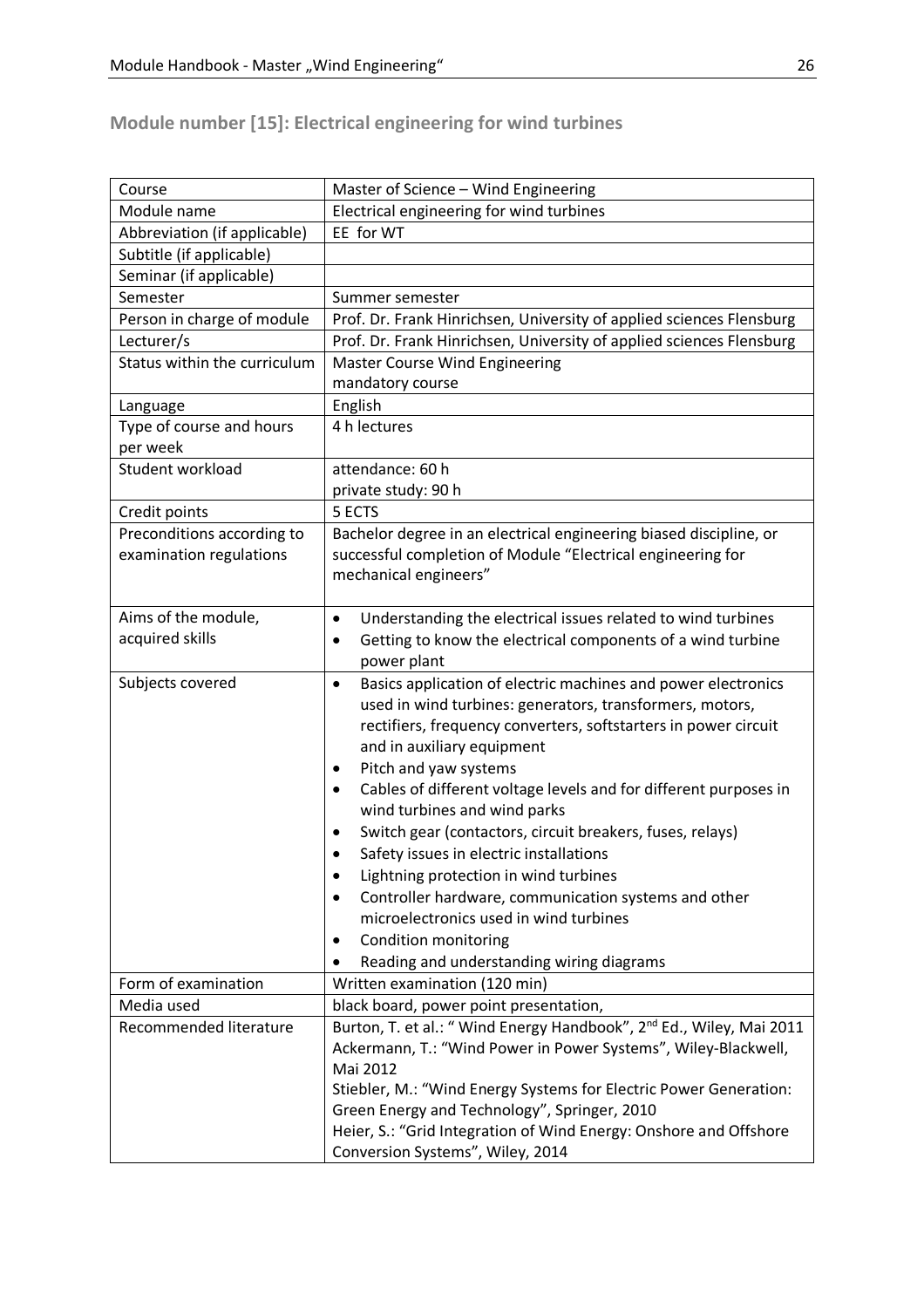# **Module number [16]: FE & Fatique Analysis**

| Course                       | Master of Science - Wind Engineering                                         |
|------------------------------|------------------------------------------------------------------------------|
| Module name                  | FE & Fatique Analysis                                                        |
| Abbreviation (if applicable) | <b>FFA</b>                                                                   |
| Subtitle (if applicable)     |                                                                              |
| Seminar (if applicable)      |                                                                              |
| Semester                     | Winter semester                                                              |
| Person in charge of module   | Ulf Karnath, k2 E+C GmbH                                                     |
|                              | Rainer Osthorst, aerodyn Energiesysteme GmbH                                 |
| Lecturer/s                   | Ulf Karnath, k2 E+C GmbH                                                     |
|                              | Rainer Osthorst, aerodyn Energiesysteme GmbH                                 |
| Status within the curriculum | <b>Master Course Wind Engineering</b>                                        |
|                              | mandatory-optional course                                                    |
| Language                     | English                                                                      |
| Type of course and hours     | 2 h lectures                                                                 |
| per week                     | 2 h exercises                                                                |
| Student workload             | attendance: 60 h                                                             |
|                              | private study: 90 h                                                          |
| Credit points                | 5 ECTS                                                                       |
| Preconditions according to   | none                                                                         |
| examination regulations      |                                                                              |
| Aims of the module,          | basic use of ANSYS Workbench<br>$\bullet$                                    |
| acquired skills              | performing a static linear FE Analysis<br>$\bullet$                          |
|                              | validation of mesh quality<br>$\bullet$                                      |
|                              | validation of stress results<br>$\bullet$                                    |
|                              | Using FKM guideline for fatigue analyses<br>$\bullet$                        |
|                              | Performing fatigue analyses of forged steel and cast iron for<br>$\bullet$   |
|                              | wind turbine components                                                      |
| Subjects covered             | linear static analyses<br>$\bullet$                                          |
|                              | influence of mesh quality at regions with high stress gradients<br>$\bullet$ |
|                              | comparison of FEM stress results with stresses calculated with<br>$\bullet$  |
|                              | analytical approach                                                          |
|                              | minimize stresses at hot spots by modifying local geometry<br>$\bullet$      |
|                              | definitions                                                                  |
|                              | calculation of stress concentration factor on the basis of FEM               |
|                              | results                                                                      |
|                              | introduction to fatigue analyses<br>٠                                        |
|                              | calculation of synthetic SN curves according FKM guideline for<br>$\bullet$  |
|                              | wind turbine rotor shaft                                                     |
|                              | influences of size, mean stress, roughness and notches on SN<br>٠            |
|                              | curves                                                                       |
|                              | using the safety factors of FKM and DNV GL guidelines<br>٠                   |
|                              | analysing the damage sum according to Plamgren/Miner and<br>$\bullet$        |
|                              | safety margin or stress reserve factor                                       |
|                              | fatigue analyses of different materials like forged steel with<br>$\bullet$  |
|                              | different strength and nodular cast iron                                     |
| Form of examination          | documentation of FE Analysis of main shaft WEC "Optimus"                     |
| Media used                   | black board, power point presentation, PC, beamer                            |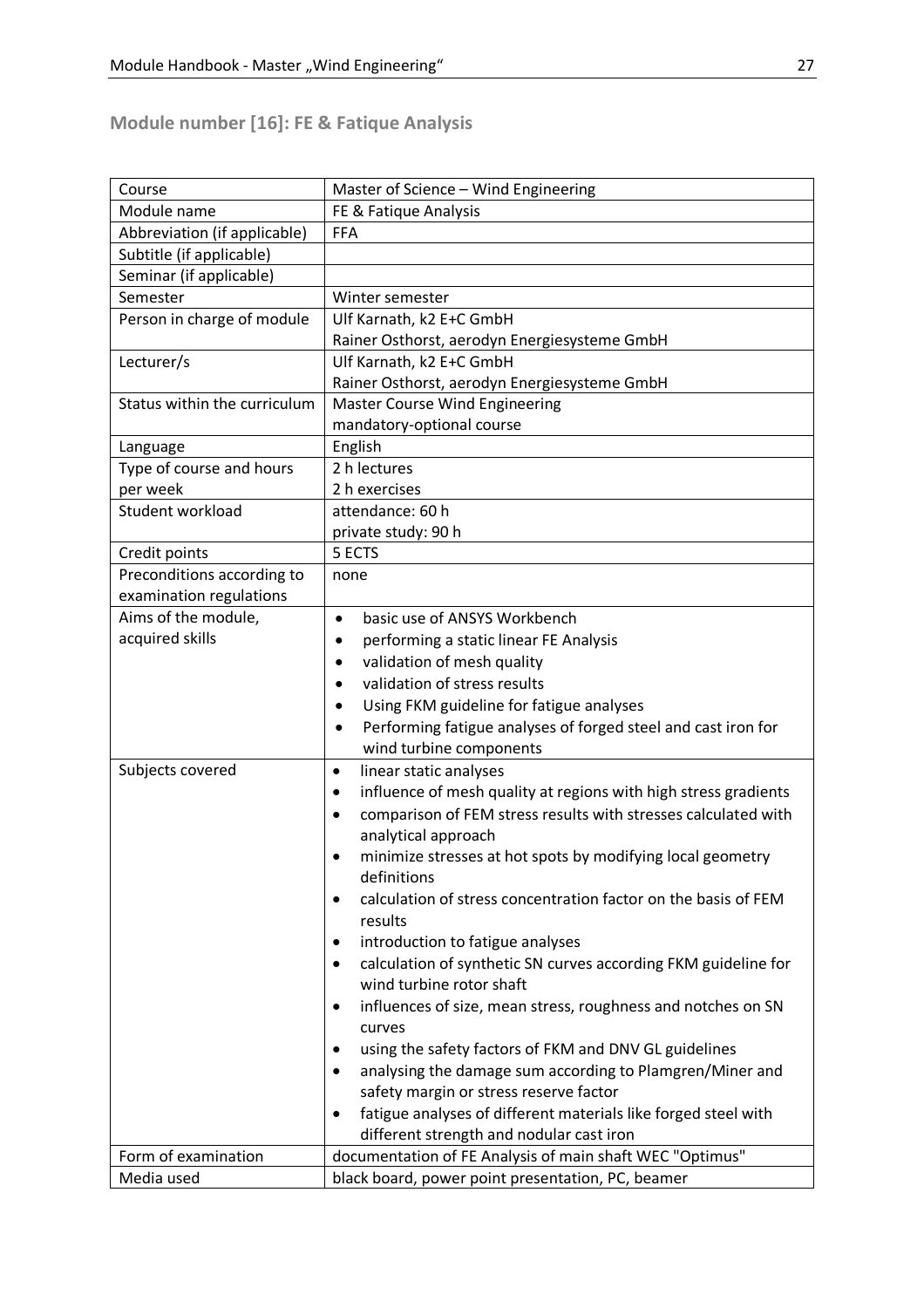| Recommended literature | FKM - Analytical Strength Assessment of Components<br>Edition-6/2012, VDMA |
|------------------------|----------------------------------------------------------------------------|
|                        | DNVGL-ST-0361-2016-09 - Machinery for wind turbines<br>DNV GL Hamburg      |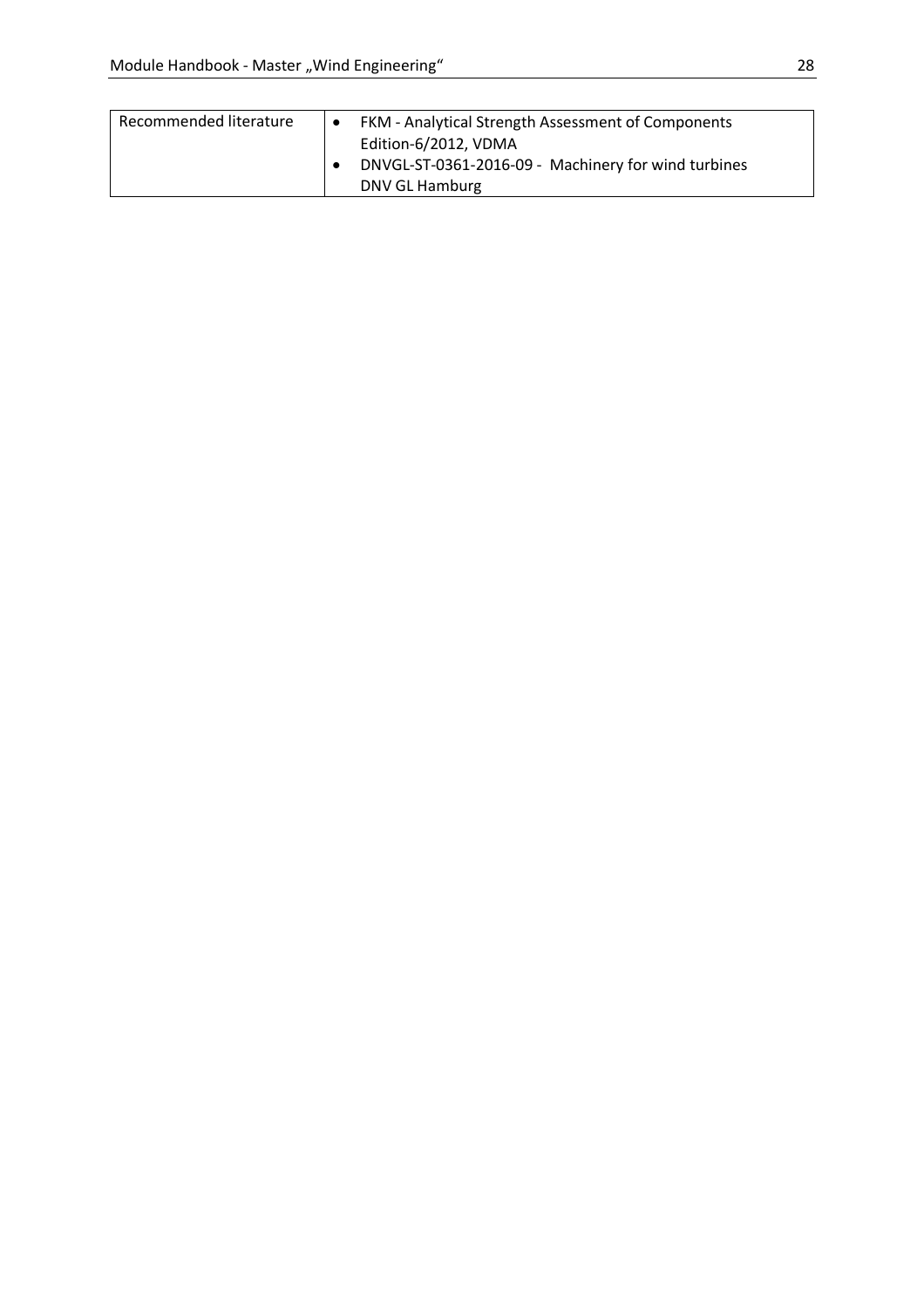# **Module number [17]: Machinery components**

| Course                       | Master of Science - Wind Engineering                                     |
|------------------------------|--------------------------------------------------------------------------|
| Module name                  | Machinery components & rotor blades                                      |
| Abbreviation (if applicable) |                                                                          |
| Subtitle (if applicable)     |                                                                          |
| Seminar (if applicable)      |                                                                          |
| Semester                     | Winter semester                                                          |
| Person in charge of module   | Prof. Dr. Alois Peter Schaffarczyk, University of applied sciences Kiel  |
| Lecturer/s                   | Prof. Dr. Alois Peter Schaffarczyk, University of applied sciences Kiel  |
|                              | $(2$ SWS)                                                                |
|                              | Prof. Dr.-Ing. Michael Thiemke, University of applied sciences           |
|                              | Flensburg (1 SWS)                                                        |
|                              | Helmut Petrin, AVL (1 SWS)                                               |
| Status within the curriculum | <b>Master Course Wind Engineering</b>                                    |
|                              | mandatory course                                                         |
| Language                     | English                                                                  |
| Type of course and hours     | 4h lectures/practice                                                     |
| per week                     |                                                                          |
| Student workload             | attendance: 36 h                                                         |
|                              | private study: 114 h                                                     |
| Credit points                | 5 ECTS                                                                   |
| Preconditions according to   | none                                                                     |
| examination regulations      |                                                                          |
| Aims of the module,          | The students learn how to calculate and to develop the<br>$\bullet$      |
| acquired skills              | machinery components of wind turbines:                                   |
|                              | mechanical drive train                                                   |
|                              | gear boxes                                                               |
|                              | the stress distributions (normal and shear stresses) in                  |
|                              | different structures under combined loads                                |
|                              | natural frequencies and vibrations of structures                         |
|                              | the life cycle behaviour of structures                                   |
|                              | calculation methods (analytical, numerical)                              |
|                              | The students will be able, to calculate the stresses and safety          |
|                              | factors under dynamic wind loads in wind energy converters.              |
|                              | Students finally should be able to read relevant literature in this<br>٠ |
|                              | subject and understand the foundations of aero-elastic codes to          |
|                              | a preliminary structural design of wind turbine blade                    |
| Subjects covered             | Basics of 1 and 2 DOF systems<br>$\bullet$                               |
|                              | Rotating reference systems<br>٠                                          |
|                              | Dynamical equations in Lagrange's formulation<br>$\bullet$               |
|                              | Natural frequencies, Campbell-Diagram<br>٠                               |
|                              | Life cycle calculation methods<br>$\bullet$                              |
|                              | Analytical calculation methods: beam theory, plates<br>٠                 |
|                              | Numerical calculation methods: General mathematical<br>٠                 |
|                              | simulation methods, FEM, condensation of FEM models, multi               |
|                              | body simulations                                                         |
| Form of examination          | Written examination (120 minutes)                                        |
| Media used                   | black board, power point presentation, PC, beamer                        |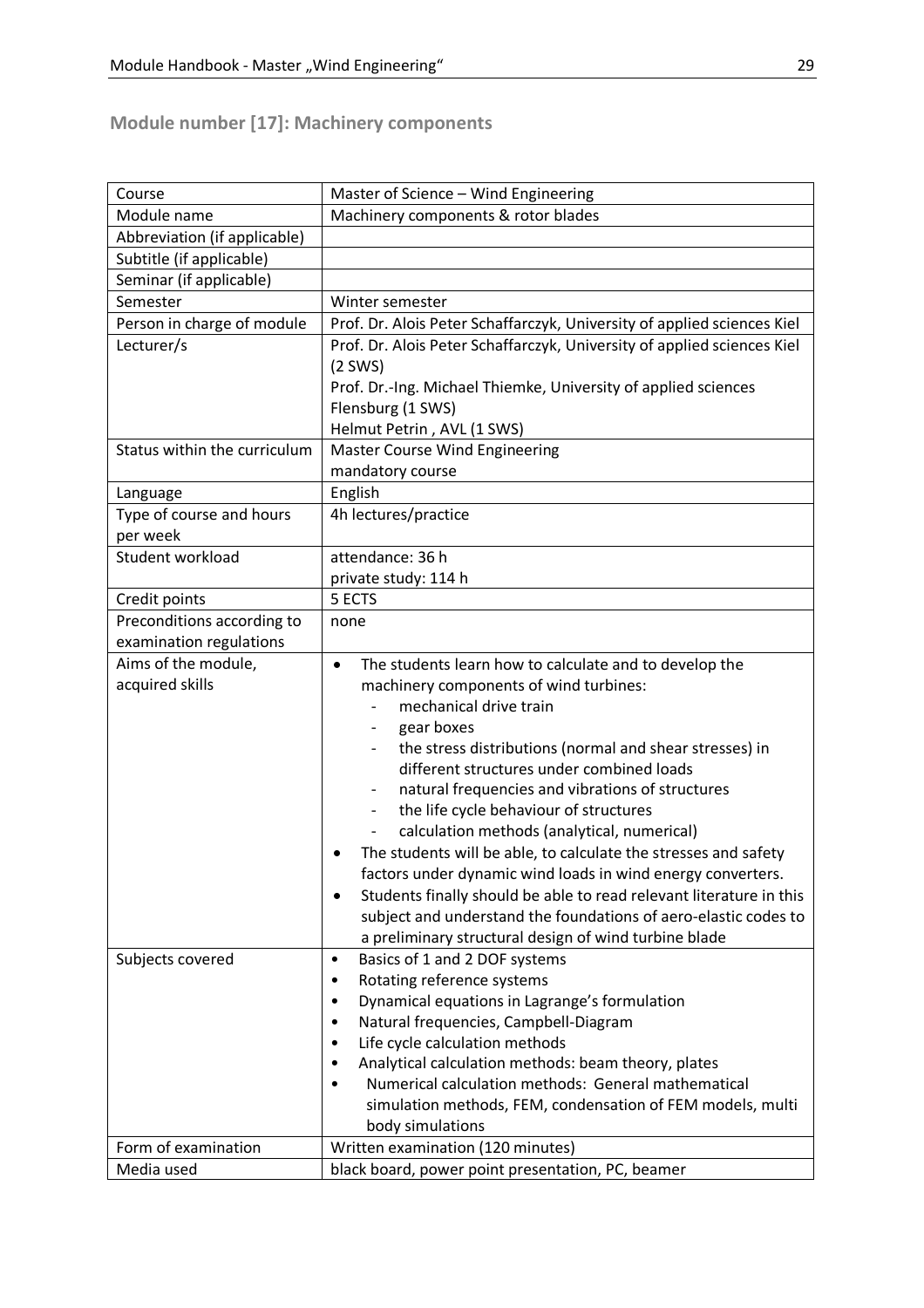| Recommended literature | Schaffarczyk (Ed.) Understanding Wind Power Technology:<br>$\bullet$  |
|------------------------|-----------------------------------------------------------------------|
|                        | Theory, Deployment and Optimization, Wiley, 2014                      |
|                        | Germanischer Lloyd: Wind Turbines, 2003<br>$\bullet$                  |
|                        | Germanischer Lloyd: Regulations for the Certification of Wind         |
|                        | Energy Conversion Systems. Germanischer Lloyd, 1999                   |
|                        | IEC 61400-1: Wind Turbine Generator Systems, 2006<br>٠                |
|                        | Roark: Formulas of Stress and Strain, 1975<br>٠                       |
|                        | Szilard: Theory and Analysis of Plates, 1978<br>٠                     |
|                        | International Organization For Standardization: ISO 6336 -            |
|                        | Calculation of load capacity of spur and helical gears 2006           |
|                        | Deutsches Institut für Normung e.V.: Calculation of load<br>$\bullet$ |
|                        | capacity of cylindrical gears; introduction and general influence     |
|                        | factors, 1987                                                         |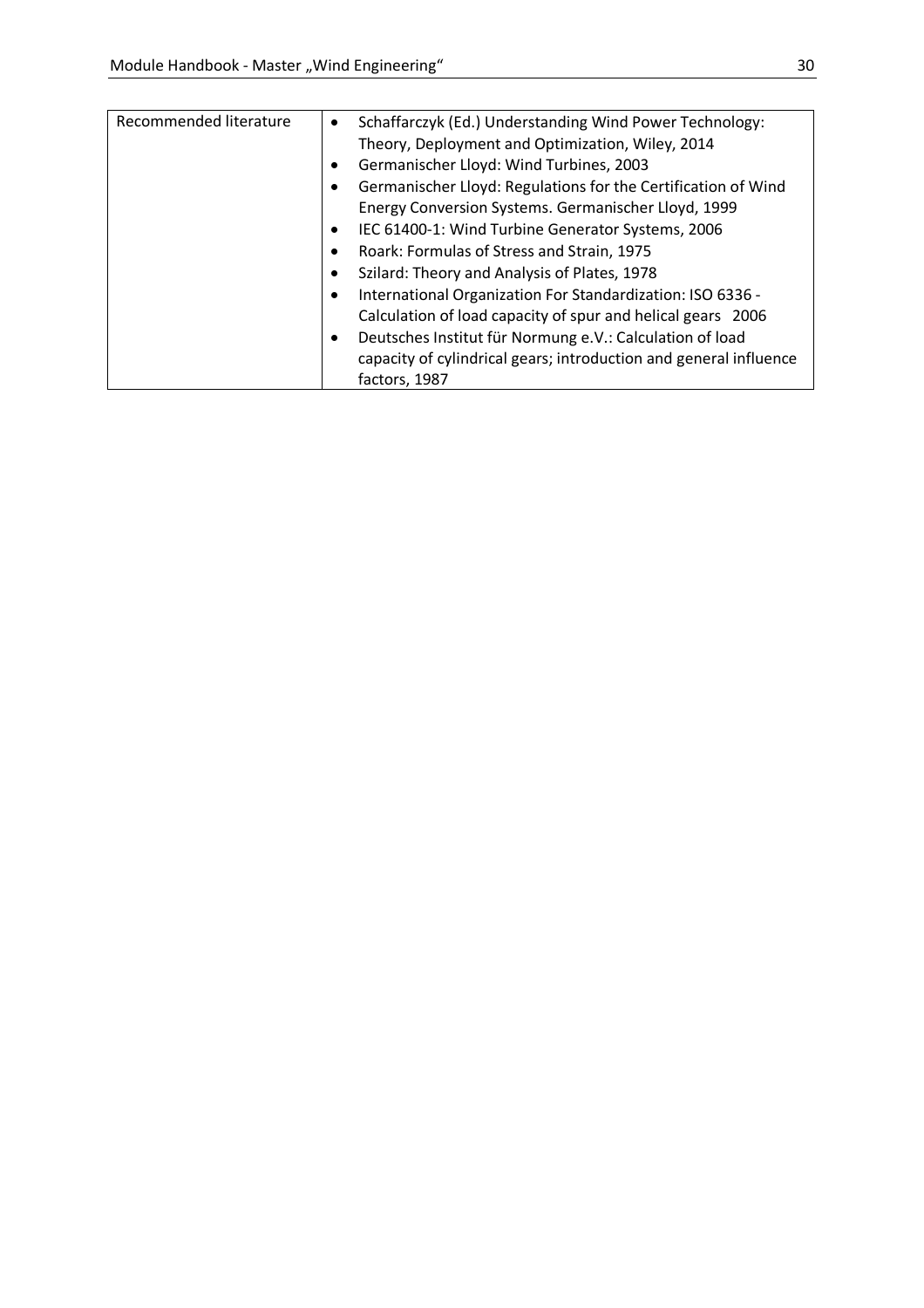**Module number [18]: Electrical machines, power electronics and control** 

| Course                       | Master of Science - Wind Engineering                                      |
|------------------------------|---------------------------------------------------------------------------|
| Module name                  | Electrical machines, power electronics and control                        |
| Abbreviation (if applicable) |                                                                           |
| Subtitle (if applicable)     |                                                                           |
| Seminar (if applicable)      |                                                                           |
| Semester                     | Winter semester                                                           |
| Person in charge of module   | Prof. Dr.-Ing. Frank Hinrichsen, University of applied sciences           |
|                              | Flensburg                                                                 |
| Lecturer/s                   | Prof. Dr.-Ing. Frank Hinrichsen, University of applied sciences           |
|                              | Flensburg                                                                 |
| Status within the curriculum | Master course Wind Engineering                                            |
|                              | mandatory-optional course                                                 |
| Language                     | English                                                                   |
| Type of course and hours     | 4 h lectures                                                              |
| per week                     |                                                                           |
| Student workload             | attendance: 60 h                                                          |
|                              | private study: 90 h                                                       |
| Credit points                | 5 ECTS                                                                    |
| Preconditions according to   | Basic knowledge in electrical engineering, especially electrical          |
| examination regulations      | energy                                                                    |
|                              | engineering                                                               |
| Aims of the module,          | To have basic knowledge on steady state performance of three<br>$\bullet$ |
| acquired skills              | phase AC mains, induction generators, synchronous generators              |
|                              | and power electronic converters for AC machines as used in                |
|                              | wind power stations and be able to calculate their                        |
|                              | performance.                                                              |
| Subjects covered             | Three phase AC mains<br>$\bullet$                                         |
|                              | Induction generators<br>$\bullet$                                         |
|                              | Synchronous generators<br>$\bullet$                                       |
|                              | Power electronic converters for AC machines                               |
| Form of examination          | Written examination (120 min)                                             |
| Media used                   | Black board, power point presentation, beamer                             |
| Recommended literature       | Schaffarczyk, J (Editor).: Understanding Wind Power Technology            |
|                              | - Theory, Deployment and Optimization, Wiley, 2012                        |
|                              | Schaffarczyk, J (Hrsg.).: Einführung in die Windenergietechnik,           |
|                              | Hanser Verlag, 2012                                                       |
|                              | Heier, S.: Grid Integration of Wind Energy - Onshore and<br>$\bullet$     |
|                              | Offshore Conversion Systems, 3rd Edition, Wiley, 2014                     |
|                              | Heier, S.: Windkraftanlagen: Systemauslegung, Netzintegration             |
|                              | und Regelung, Teubner + Vieweg Verlag, 2009                               |
|                              | Stiebler, M.: Green Energy and Technology: Wind Energy                    |
|                              | Systems for Electric Power Generation, Springer, 2012                     |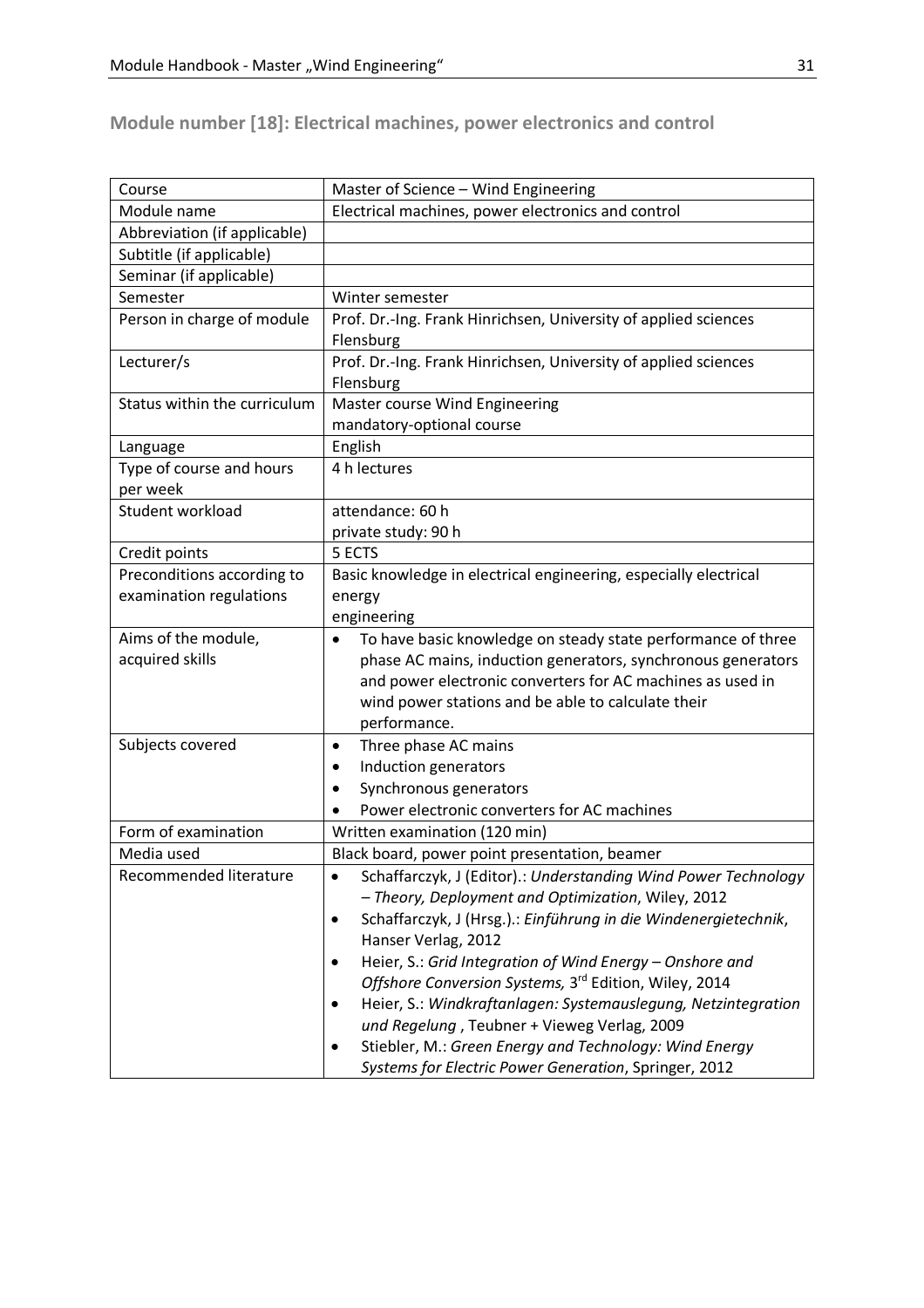| Course                       | Master of Science - Wind Engineering,                                    |
|------------------------------|--------------------------------------------------------------------------|
| Module name                  | <b>Grid Integration</b>                                                  |
| Abbreviation (if applicable) | GI                                                                       |
| Subtitle (if applicable)     | Mutual effects between wind turbines and power systems                   |
| Seminar (if applicable)      | seminar                                                                  |
| Semester                     | Winter semester                                                          |
| Person in charge of module   | Prof. Dr. Clemens Jauch, University of applied sciences Flensburg        |
| Lecturer/s                   | Prof. Dr. Clemens Jauch, University of applied sciences Flensburg        |
| Status within the            | <b>Master Course Wind Engineering</b>                                    |
| curriculum                   | mandatory-optional course                                                |
| Language                     | English                                                                  |
| Type of course and hours     | 4 h lectures                                                             |
| per week                     |                                                                          |
| Student workload             | attendance: 60 h                                                         |
|                              | private study: 90 h                                                      |
| Credit points                | <b>5ECTS</b>                                                             |
| Preconditions according to   | none                                                                     |
| examination regulations      |                                                                          |
| Aims of the module,          | understanding the fundamental principles of power systems<br>$\bullet$   |
| acquired skills              | understanding the behaviour of grid connected wind turbines<br>$\bullet$ |
|                              | understanding the effects grid connected wind turbines have<br>$\bullet$ |
|                              | on power systems                                                         |
|                              | understanding the effects transient and dynamic events in<br>$\bullet$   |
|                              | power systems have on wind turbines                                      |
| Subjects covered             | power system basics<br>$\bullet$                                         |
|                              | basic characteristics and quantities<br>$\circ$                          |
|                              | flicker<br>$\circ$                                                       |
|                              | power system stability<br>O                                              |
|                              | power system simulation                                                  |
|                              | wind farms in power systems                                              |
|                              | interactions between wind turbines and power systems                     |
|                              | long term effects<br>$\circ$                                             |
|                              | feed-in management<br>O                                                  |
|                              | inertial response<br>O                                                   |
|                              | flicker<br>$\circ$                                                       |
|                              | low voltage ride through and and other transient events<br>$\circ$       |
|                              | harmonics                                                                |
| Form of examination          | Written examination (120 minutes)                                        |
| Media used                   | beamer based presentation, blackboard                                    |
| Recommended literature       | B.M. Weedy, B.J. Cory; Electric Power Systems; John Wiley<br>$\bullet$   |
|                              | S. Heier; Grid Integration of Wind Energy Conversion Systems;            |
|                              | John Wiley & Sons                                                        |

# **Module number [19]: Grid Integration**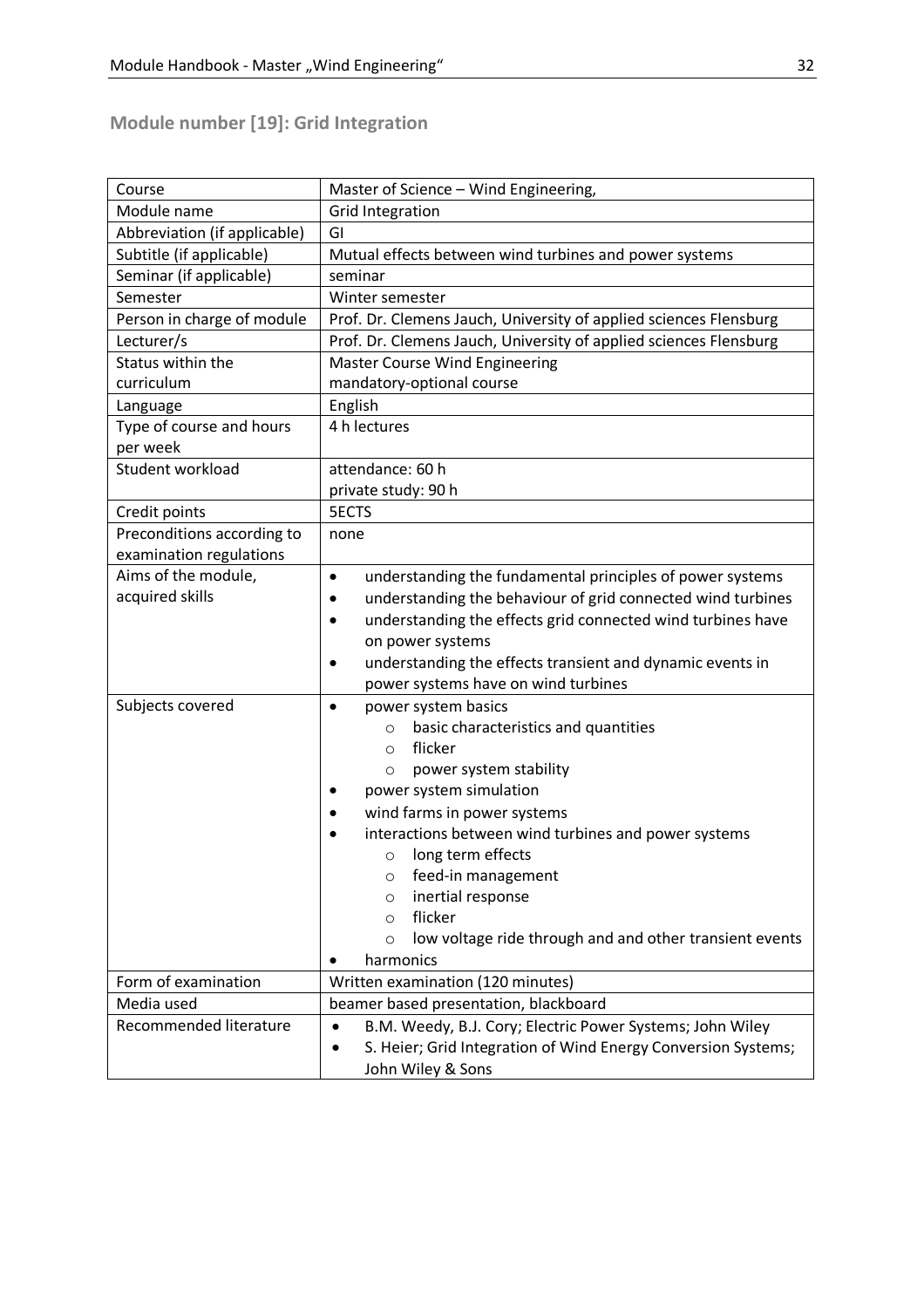**Module number [20]: Tower and sub-structure design and dimensioning & Rotor blades**

| Course                       | Master of Science - Wind Engineering                                      |
|------------------------------|---------------------------------------------------------------------------|
| Module name                  | Tower and sub-structure design and dimensioning simulation                |
| Abbreviation (if applicable) | <b>TSDD</b>                                                               |
| Subtitle (if applicable)     | In-depth knowledge about tower design and dimensioning                    |
| Seminar (if applicable)      |                                                                           |
| Semester                     | Winter semester                                                           |
| Person in charge of module   | Prof. Dr. - Ing. Torsten Faber, University of applied sciences            |
|                              | Flensburg                                                                 |
| Lecturer/s                   | Prof. Dr. - Ing. Torsten Faber, University of applied sciences            |
|                              | Flensburg                                                                 |
| Status within the curriculum | <b>Master Course Wind Engineering</b>                                     |
|                              | Mandatory-optional course                                                 |
| Language                     | English                                                                   |
| Type of course and hours     | 2 h lectures,                                                             |
| per week                     | 2 h exercises                                                             |
| Student workload             | attendance: 60 h                                                          |
|                              | private study: 90 h                                                       |
| Credit points                | 5 ECTS                                                                    |
| Preconditions according to   | Certification and load assumptions<br>$\bullet$                           |
| examination regulations      | Tower and rotor structures                                                |
| Aims of the module,          | <b>Students</b>                                                           |
| acquired skills              | know to design, dimension and optimise the (sub-)structures of<br>٠       |
|                              | a wind turbine and tower in consideration of structural safety,           |
|                              | serviceability and economic efficiency                                    |
|                              | know what materials can be used (steel, reinforced concrete,<br>$\bullet$ |
|                              | GRP, wood etc.)                                                           |
|                              | can evaluate what materials are applicable under specific<br>٠            |
|                              | conditions                                                                |
| Subjects covered             | Design Calculation<br>$\bullet$                                           |
|                              | Verification against Material Failure<br>$\bullet$                        |
|                              | Verification against Stability Failure<br>$\bullet$                       |
|                              | Verification against Fatigue Failure<br>$\bullet$                         |
|                              | Verification of Serviceability<br>$\bullet$                               |
|                              | <b>Detail Calculation</b>                                                 |
|                              | <b>FEM Calculation</b>                                                    |
|                              | <b>Prevention of Resonance</b>                                            |
|                              |                                                                           |
|                              | Internal resistance -<br>٠                                                |
|                              | Dimensioning of concrete and reinforcement steel                          |
|                              | External resistance -<br>$\bullet$                                        |
|                              | Assessment of soil, respective interaction between soil and               |
|                              | foundation                                                                |
|                              | Dynamic behaviour-<br>٠                                                   |
|                              | Validation of natural frequencies which were assumed within               |
|                              | load calculation                                                          |
| Form of examination          | Written examination (120 min) or Oral examination (depending on           |
|                              | the number of students)                                                   |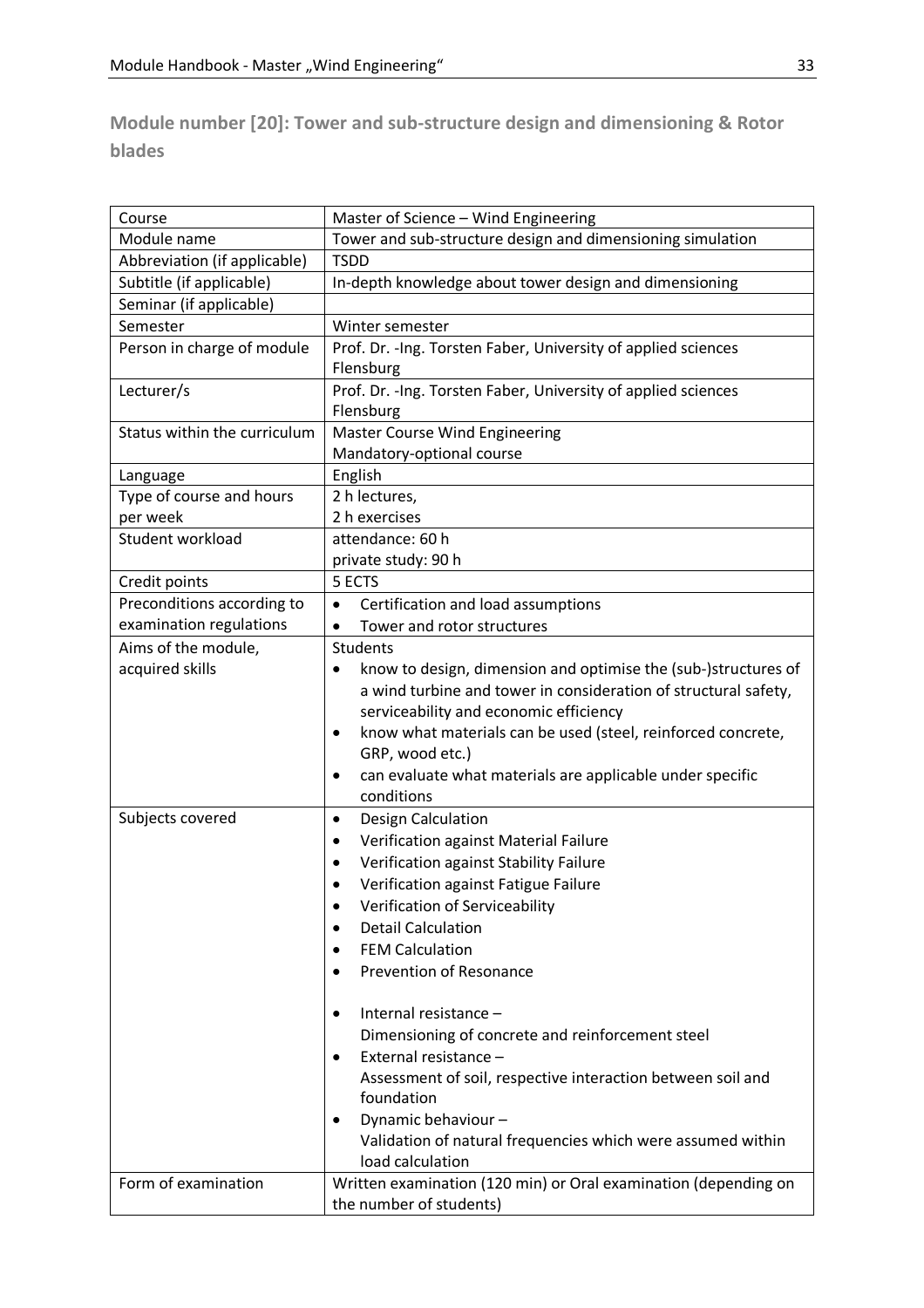| Media used             | black board, power point presentation, beamer and FEM Lab                         |
|------------------------|-----------------------------------------------------------------------------------|
| Recommended literature | Guideline for the Certification of Wind Turbines On- and<br>$\bullet$<br>Offshore |
|                        | <b>DIBt Regulations</b>                                                           |
|                        | Civil Engineering DIN-Standards                                                   |
|                        | Eurocodes for civil engineering<br>$\bullet$                                      |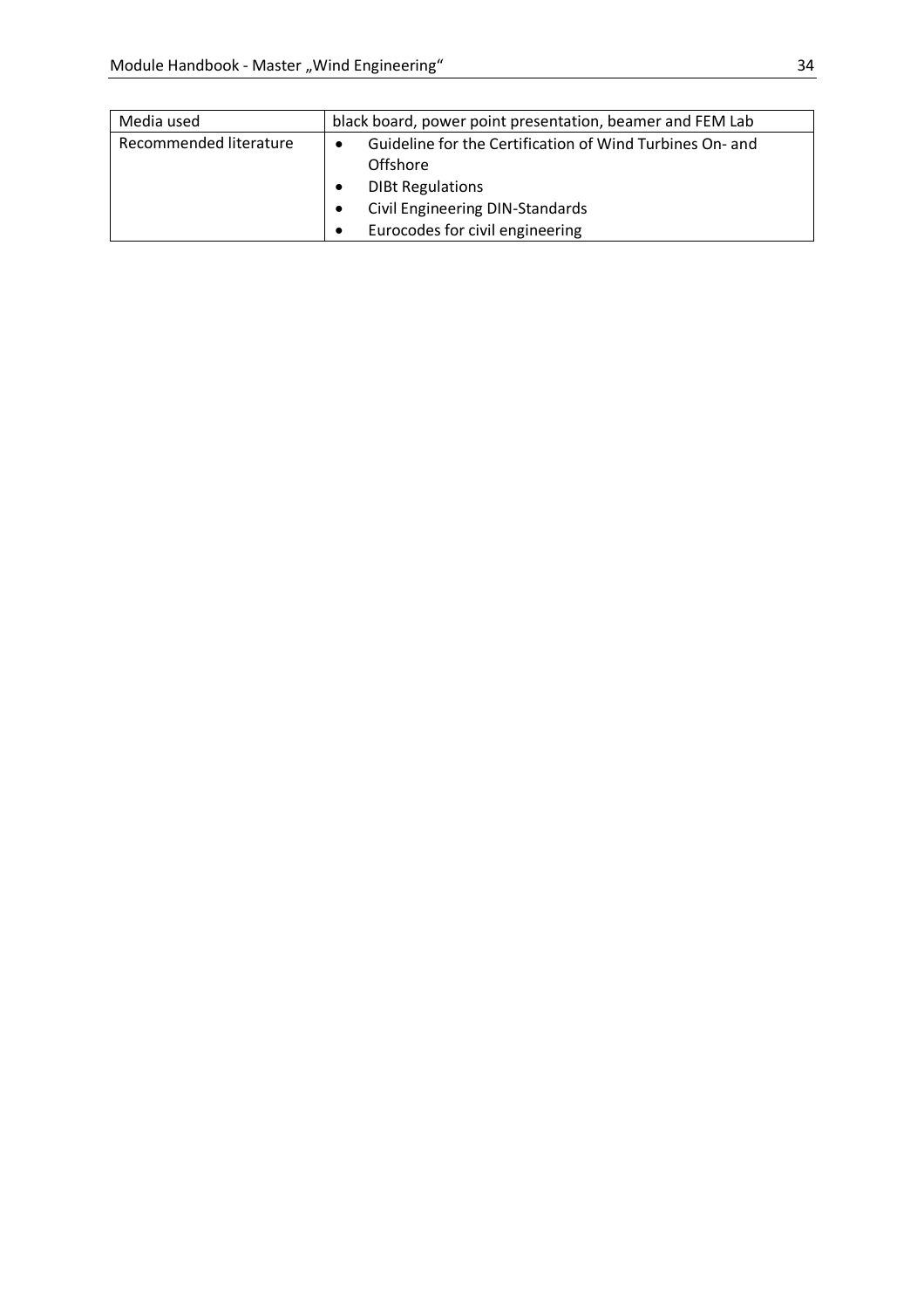# **Module number [21]: Project: Development of a wind turbine**

| Course                       | Master of Science - Wind Engineering                                           |
|------------------------------|--------------------------------------------------------------------------------|
| Module name                  | Project: Development of a wind turbine                                         |
| Abbreviation (if applicable) | P WT                                                                           |
| Subtitle (if applicable)     | Focus:                                                                         |
|                              | A Mechanical engineering                                                       |
|                              | <b>B Electrical engineering</b>                                                |
|                              | C Structures                                                                   |
| Seminar (if applicable)      | project                                                                        |
| Semester                     | Winter semester                                                                |
| Person in charge of module   | Prof. Peter Quell, University of applied sciences Kiel                         |
| Lecturer/s                   | A) Prof. Dr. Alois Schaffarczyk, University of applied sciences Kiel           |
|                              | B) Prof. Dr. Rajesh Saiju, University of applied sciences Flensburg            |
|                              | C) Prof. Dr. Torsten Faber, University of applied sciences Flensburg           |
|                              | D) Dipl.-Ing. Andreas Manjock, DNV-GL                                          |
|                              | E) Prof. Peter Quell, University of applied sciences Kiel                      |
| Status within the curriculum | <b>Master Course Wind Engineering</b>                                          |
|                              | Mandatory-optional course                                                      |
| Language                     | English                                                                        |
| Type of course and hours per | 3 h project discussion                                                         |
| week                         | 17 h self-dependent project work                                               |
| Student workload             | attendance: 30 h                                                               |
|                              | private study: 270 h                                                           |
| Credit points                | 10 ECTS                                                                        |
| Preconditions according to   | none                                                                           |
| examination regulations      |                                                                                |
| Aims of the module, acquired | Project work in an R&D process<br>$\bullet$                                    |
| skills                       | Identification of the components needed to build a wind turbine<br>$\bullet$   |
|                              | with the consideration of varying site conditions                              |
|                              | Dimensioning and designing the relevant mechanical, electrical or<br>$\bullet$ |
|                              | constructional components of a wind turbine (based on the team                 |
|                              | focus)                                                                         |
|                              | Gaining in-depth knowledge about the current market situation of<br>٠          |
|                              | wind turbines                                                                  |
|                              | Understanding the importance of interface management in a                      |
|                              | project and being able to implement interface management to any                |
|                              | project                                                                        |
|                              | Efficiently working and communicating an interdisciplinary team<br>٠           |
| Subjects covered             | Project planning and project management<br>٠                                   |
|                              | Interdisciplinary project team work interacting between<br>٠                   |
|                              | mechanics team, electrics team and structures team                             |
|                              | A<br>Conception of the mechanical drive train<br>$\bullet$                     |
|                              | Designing the rotor bearing, gearbox, couplings and brakes<br>$\bullet$        |
|                              | Aerodynamical and structural design of the rotor blades<br>٠                   |
|                              | B<br>Conception of the electrical system<br>$\bullet$                          |
|                              | Dimensioning transformer, generator, converter and cable<br>$\bullet$          |
|                              | system for the wind turbine                                                    |
|                              | Conception of the control system<br>٠                                          |
|                              | $\mathsf{C}$<br>Load simulation and calculation<br>$\bullet$                   |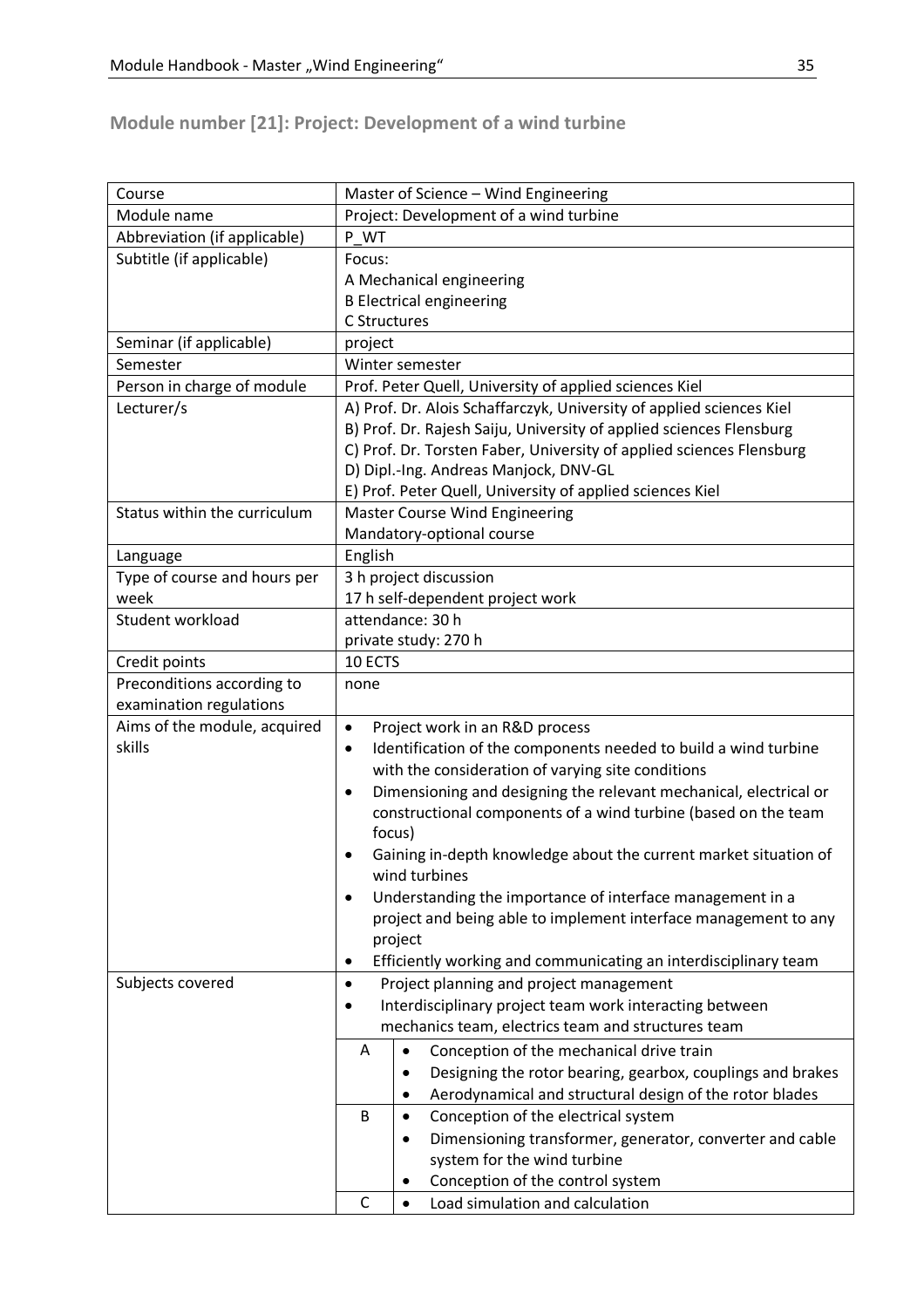|                        | Conception of the tower and foundation<br>$\bullet$                                                                                                                                                                                                                                                                                                                 |
|------------------------|---------------------------------------------------------------------------------------------------------------------------------------------------------------------------------------------------------------------------------------------------------------------------------------------------------------------------------------------------------------------|
|                        | Designing and dimensioning tower and foundation                                                                                                                                                                                                                                                                                                                     |
| Form of examination    | Presentation and project report                                                                                                                                                                                                                                                                                                                                     |
| Media used             |                                                                                                                                                                                                                                                                                                                                                                     |
| Recommended literature | Schaffarczyk, Alois: Understanding Wind Power Technology, Wiley,<br>2014, ISBN: 978-1118647516<br>Hau, Erich: Wind Turbines, Springer, 2013, ISBN: 978-3642271502<br>S. Heier; Grid Integration of Wind Energy Conversion Systems; John<br>٠<br>Wiley & Sons<br>DNV-GL: Guideline for the Certification of Wind Turbines, 2010 DIN<br>EN 61400: Wind turbines, 2010 |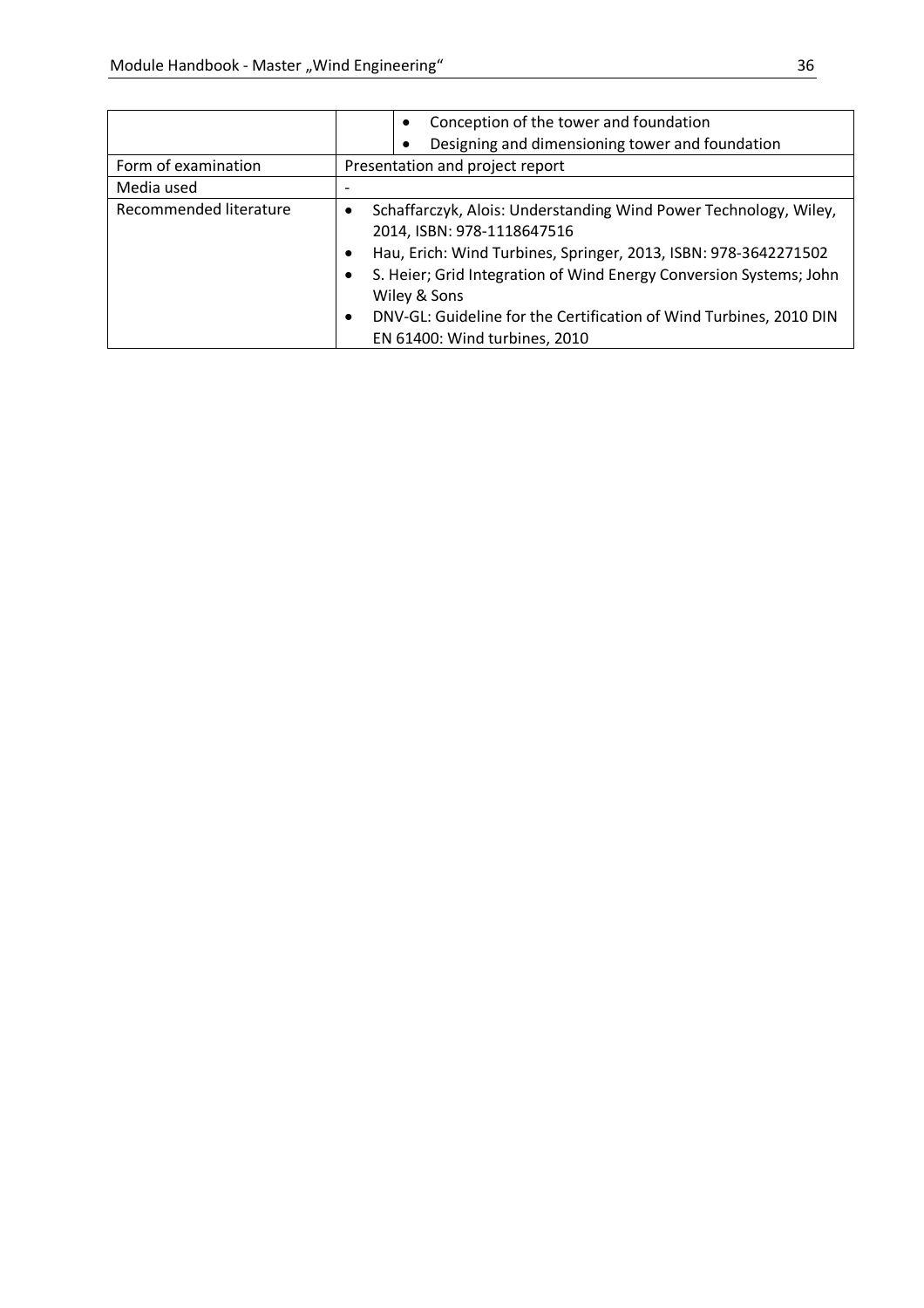# **Module number [22]: Advanced Wind Farm Planning**

| Course                                 | Master of Science - Wind Engineering                                                                                                                                                                                                                                                                                                                                                                                                                                                                                                                                                                                                                                                                                                                                                                                                                                                                                                                                                                                                                                                                                                                                                                                                                                                            |
|----------------------------------------|-------------------------------------------------------------------------------------------------------------------------------------------------------------------------------------------------------------------------------------------------------------------------------------------------------------------------------------------------------------------------------------------------------------------------------------------------------------------------------------------------------------------------------------------------------------------------------------------------------------------------------------------------------------------------------------------------------------------------------------------------------------------------------------------------------------------------------------------------------------------------------------------------------------------------------------------------------------------------------------------------------------------------------------------------------------------------------------------------------------------------------------------------------------------------------------------------------------------------------------------------------------------------------------------------|
| Module name                            | <b>Advanced Wind Farm Planning</b>                                                                                                                                                                                                                                                                                                                                                                                                                                                                                                                                                                                                                                                                                                                                                                                                                                                                                                                                                                                                                                                                                                                                                                                                                                                              |
| Abbreviation (if applicable)           | <b>AWFP</b>                                                                                                                                                                                                                                                                                                                                                                                                                                                                                                                                                                                                                                                                                                                                                                                                                                                                                                                                                                                                                                                                                                                                                                                                                                                                                     |
| Subtitle (if applicable)               |                                                                                                                                                                                                                                                                                                                                                                                                                                                                                                                                                                                                                                                                                                                                                                                                                                                                                                                                                                                                                                                                                                                                                                                                                                                                                                 |
| Seminar (if applicable)                |                                                                                                                                                                                                                                                                                                                                                                                                                                                                                                                                                                                                                                                                                                                                                                                                                                                                                                                                                                                                                                                                                                                                                                                                                                                                                                 |
| Semester                               | Winter semester                                                                                                                                                                                                                                                                                                                                                                                                                                                                                                                                                                                                                                                                                                                                                                                                                                                                                                                                                                                                                                                                                                                                                                                                                                                                                 |
| Person in charge of module             | Dr. rer. nat. Hermann van Radecke, University of applied sciences<br>Flensburg                                                                                                                                                                                                                                                                                                                                                                                                                                                                                                                                                                                                                                                                                                                                                                                                                                                                                                                                                                                                                                                                                                                                                                                                                  |
| Lecturer/s                             | Dr. rer. nat. Hermann van Radecke, University of applied sciences<br>Flensburg                                                                                                                                                                                                                                                                                                                                                                                                                                                                                                                                                                                                                                                                                                                                                                                                                                                                                                                                                                                                                                                                                                                                                                                                                  |
| Status within the curriculum           | <b>Master Course Wind Engineering</b><br>elective course                                                                                                                                                                                                                                                                                                                                                                                                                                                                                                                                                                                                                                                                                                                                                                                                                                                                                                                                                                                                                                                                                                                                                                                                                                        |
|                                        |                                                                                                                                                                                                                                                                                                                                                                                                                                                                                                                                                                                                                                                                                                                                                                                                                                                                                                                                                                                                                                                                                                                                                                                                                                                                                                 |
| Language                               | English                                                                                                                                                                                                                                                                                                                                                                                                                                                                                                                                                                                                                                                                                                                                                                                                                                                                                                                                                                                                                                                                                                                                                                                                                                                                                         |
| Type of course and hours<br>per week   | 4 h practical laboratory exercises in a computer lab, attendance at<br>all minus one laboratory dates is mandatory, otherwise the claim<br>for grading expires                                                                                                                                                                                                                                                                                                                                                                                                                                                                                                                                                                                                                                                                                                                                                                                                                                                                                                                                                                                                                                                                                                                                  |
| Student workload                       | Attendance: 60 h<br>Private study: 90 h                                                                                                                                                                                                                                                                                                                                                                                                                                                                                                                                                                                                                                                                                                                                                                                                                                                                                                                                                                                                                                                                                                                                                                                                                                                         |
| Credit points                          | 5 ECTS                                                                                                                                                                                                                                                                                                                                                                                                                                                                                                                                                                                                                                                                                                                                                                                                                                                                                                                                                                                                                                                                                                                                                                                                                                                                                          |
| Preconditions according to             | Basics in wind properties                                                                                                                                                                                                                                                                                                                                                                                                                                                                                                                                                                                                                                                                                                                                                                                                                                                                                                                                                                                                                                                                                                                                                                                                                                                                       |
| examination regulations                | Basics in wind energy theory                                                                                                                                                                                                                                                                                                                                                                                                                                                                                                                                                                                                                                                                                                                                                                                                                                                                                                                                                                                                                                                                                                                                                                                                                                                                    |
|                                        | Basics in wind turbine systems                                                                                                                                                                                                                                                                                                                                                                                                                                                                                                                                                                                                                                                                                                                                                                                                                                                                                                                                                                                                                                                                                                                                                                                                                                                                  |
| Aims of the module,<br>acquired skills | In the first lecture (introduction) the computer capacity is<br>$\bullet$<br>distributed (no students attendance no claim to one of the<br>limited computer workstations) and students will learn what<br>they should have learned in their first and second semester of<br>master wind engineering concerning wind and energy and if<br>they have gaps what they have to learn by self-reliant learning,<br>doing the exercises and asking the lecturer.<br>Working in the computer lab the students will learn to use the<br>$\bullet$<br>most important wind park planning programs WAsP and<br>WindPRO. At predefined projects with extended lab manuals<br>students are lead trough annual energy productions, the use of<br>wind measurements done with the university own wind tower<br>at the campus and its long term correction. A resource map is<br>generated. Environmental impacts are considered by<br>calculation of noise and shadow emission, visual impact and<br>photomontage. The economy of the wind project is calculated.<br>Possible are park optimization, electrical grid lay out and others<br>if time is left.<br>Finally, the students will be able to evaluate prognoses of wind-<br>energy potential. They will be able to calculate and evaluate<br>emissions. |
| Subjects covered                       | Energy meteorology, annual energy production calculations,<br>٠<br>met-tower, short-term long-term measurements, own and<br>public wind resources, wake models, programs WindPRO, WAsP<br>et al. e.g. Windfarmer<br>Emissions and influences on the environment, noise, shadow,<br>programs Windpro, (Windfarmer) et al.                                                                                                                                                                                                                                                                                                                                                                                                                                                                                                                                                                                                                                                                                                                                                                                                                                                                                                                                                                        |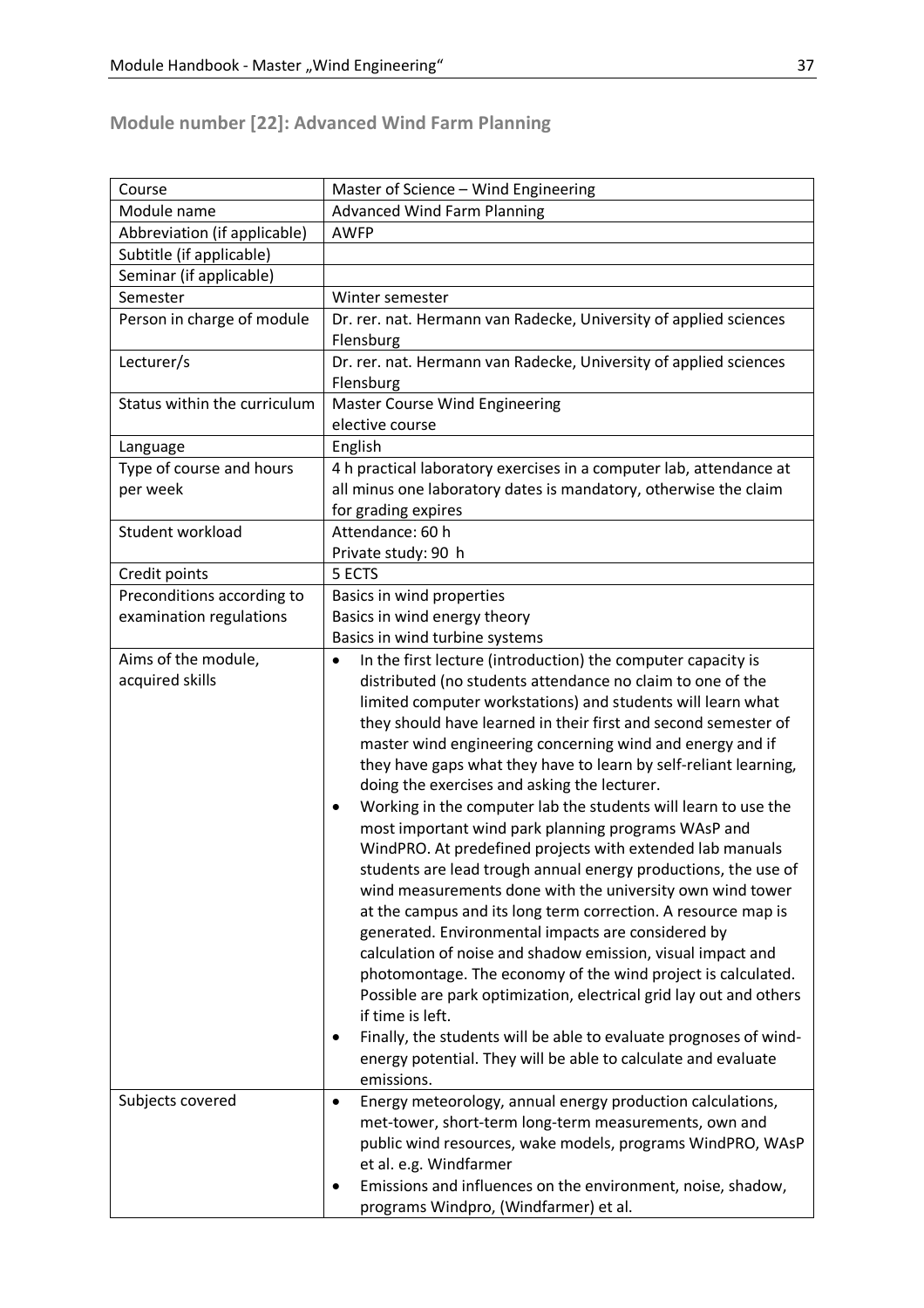|                        | Visual impact, visibility, photomontage, programs Windpro,<br>(Windfarmer) et al.<br>Electrical layout of windpark, programs Windpro, (Windfarmer)<br>٠<br>et al.<br>Optimisation of a windpark layout, programs Windpro,<br>(Windfarmer)<br>Evaluation of economic efficiency of a windpark                                                                                                                                                                                                                                                                                                                                                   |
|------------------------|------------------------------------------------------------------------------------------------------------------------------------------------------------------------------------------------------------------------------------------------------------------------------------------------------------------------------------------------------------------------------------------------------------------------------------------------------------------------------------------------------------------------------------------------------------------------------------------------------------------------------------------------|
| Form of examination    | Written Laboratory report                                                                                                                                                                                                                                                                                                                                                                                                                                                                                                                                                                                                                      |
| Media used             | Computer lab, laboratory experiments, whiteboard, PC and video<br>projector, e-learning platform, lecture notes, program manuals<br><b>Power Point Presentations</b>                                                                                                                                                                                                                                                                                                                                                                                                                                                                           |
| Recommended literature | CEwind, ed. (2014): Understanding Wind Power Technology,<br>٠<br>Theory, Development and Optimization. Wiley Ltd., Chichester.<br>Chapter 3, van Radecke et.al: Wind resources, site assessment,<br>ecology.<br>CEwind, Hrsg. (2012): Einführung in die Windenergietechnik.<br>٠<br>Carl Hanser Verlag, München, Kapitel 3, van Radecke et.al:<br>Windressourcen, Standortbewertung, Ökologie<br>Manwell, J.F., McGowan, J.G., Rogers, A.L.: Wind Energy<br>٠<br>Explained. Wiley, Chichester, 2009<br>Troen, I. and E.L. Petersen: European Wind Atlas. Risø National<br>٠<br>Laboratory, Roskilde, 1989<br>Manual program Windpro in the lab |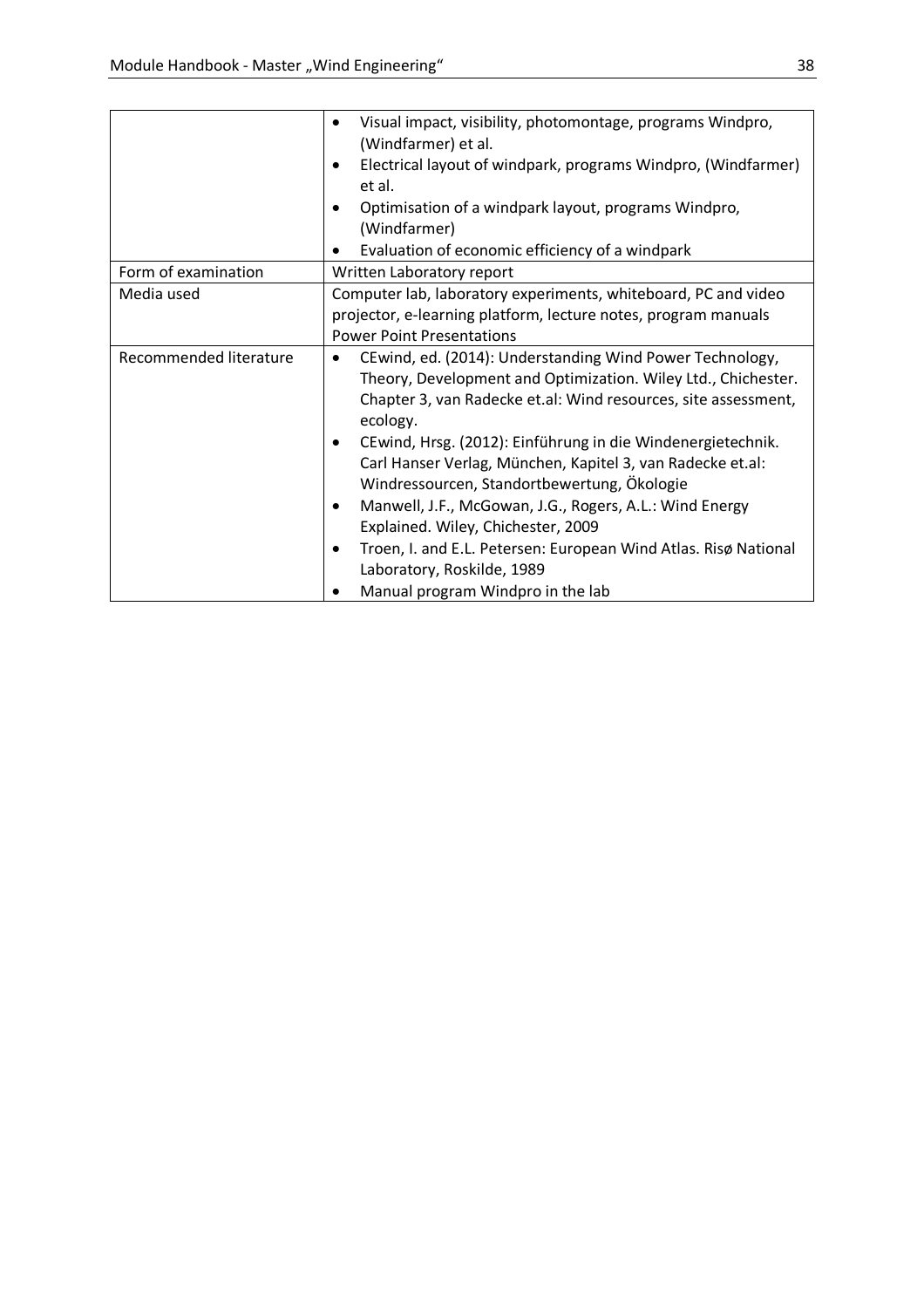| Course                       | Master of Science - Wind Engineering                                       |
|------------------------------|----------------------------------------------------------------------------|
| Module name                  | Offshore wind energy: Operation and Maintenance                            |
| Abbreviation (if applicable) | OWE; O&M                                                                   |
| Subtitle (if applicable)     |                                                                            |
| Seminar (if applicable)      |                                                                            |
| Semester                     | Winter semester                                                            |
| Person in charge of module   | Dr.-Ing. Axel Birk, Hanseatic Renewable Consulting GmbH                    |
| Lecturer/s                   | Dr.-Ing. Axel Birk, Hanseatic Renewable Consulting GmbH                    |
| Status within the            | <b>Master Course Wind Engineering</b>                                      |
| curriculum                   | elective course                                                            |
| Language                     | English                                                                    |
| Type of course and hours     | 4 h lectures                                                               |
| per week                     |                                                                            |
| Student workload             | attendance: 60 h                                                           |
|                              | private study: 90 h                                                        |
| Credit points                | 5 ECTS                                                                     |
| Preconditions according to   | none                                                                       |
| examination regulations      |                                                                            |
| Aims of the module,          | The students have a profound knowledge of the general set up<br>$\bullet$  |
| acquired skills              | and the functionalities of offshore wind wind power plants<br>(OWPP)       |
|                              | They understand the market, the potential and the economics<br>$\bullet$   |
|                              | of offshore wind energy. They are able to select technical                 |
|                              | solutions based on a balanced evaluation of yield and costs.               |
|                              | The students are able to describe the operational und<br>$\bullet$         |
|                              | environmental conditions offshore and their impact on the<br>OWPP.         |
|                              | They know the different types of offshore foundations and are<br>$\bullet$ |
|                              | able to select the best solution for given environmental<br>conditions.    |
|                              | The students are able to describe the logistical processes for             |
|                              | construction, transport, installation and servicing of OWPPs.              |
|                              | The Module will create general understanding to manage                     |
|                              | processes to operate and maintain wind turbines                            |
|                              | The competence to use planning methods for intervention                    |
|                              | (scheduled and unscheduled) will be teached                                |
|                              | The students will learn to create documentation and use life               |
|                              | cycle management techniques                                                |
|                              | In the course the ability to identify and influence main cost              |

elements of O&M phase will be explained

• Operational and environmental conditions offshore

• scheduled interventions (ressources, timing and cost)

• Construction and installation of offshore WECs • business process O&M (elements, interfaces)

Subjects covered • Differences between onshore and offshore applications

• Types of fixed foundations

• Offshore markets and potential • Economics of offshore wind parks

#### **Module number [23]: Offshore wind energy: Operation and Maintenance**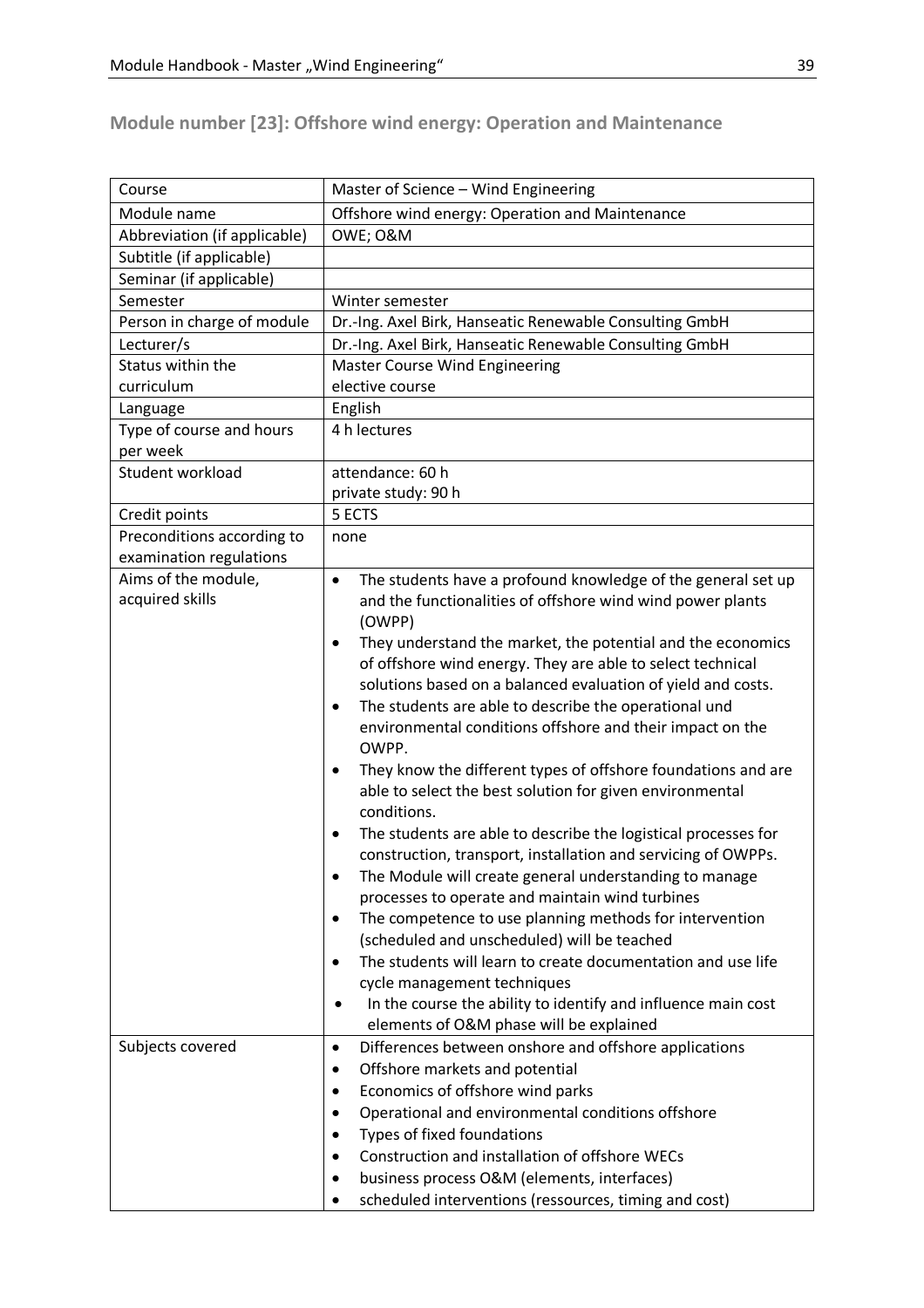|                        | unscheduled intervention (ressources, timing and cost)<br>$\bullet$  |
|------------------------|----------------------------------------------------------------------|
|                        | <b>Health and Safety</b><br>$\bullet$                                |
|                        | Documentation needs for Life Cycle Management<br>$\bullet$           |
|                        | Spare part management for tear and wear parts or regular<br>٠        |
|                        | spares                                                               |
|                        | work instructions for O&M                                            |
|                        | RDS-PP as tool to describe wind power plants                         |
| Form of examination    | Oral examination                                                     |
| Media used             | Beamer based presentation                                            |
| Recommended literature | Heier, S.: Grid Integration of WIND ENERGY CONVERSION<br>$\bullet$   |
|                        | SYSTEMS. 2nd Edition, John Wiley & Sons Ltd. Chichester, New         |
|                        | York, Weinheim, Brisbane, Singapore, Toronto, 2006.                  |
|                        | Translated by Rachel Waddington, Swadlincote, UK                     |
|                        | Lesny, Kerstin: Foundations for Offshore Wind Turbines, VGE,         |
|                        | 2010                                                                 |
|                        | Det Norske Veritas (DNV): Regulations for the Design of<br>$\bullet$ |
|                        | Offshore Wind Turbine Structures, 2005                               |
|                        | Praxishandbuch Schnittstellenmanagement Offshore Wind<br>٠           |
|                        | EEHH, Maritimes Cluster ISBN: 978-3-00-05402024-0                    |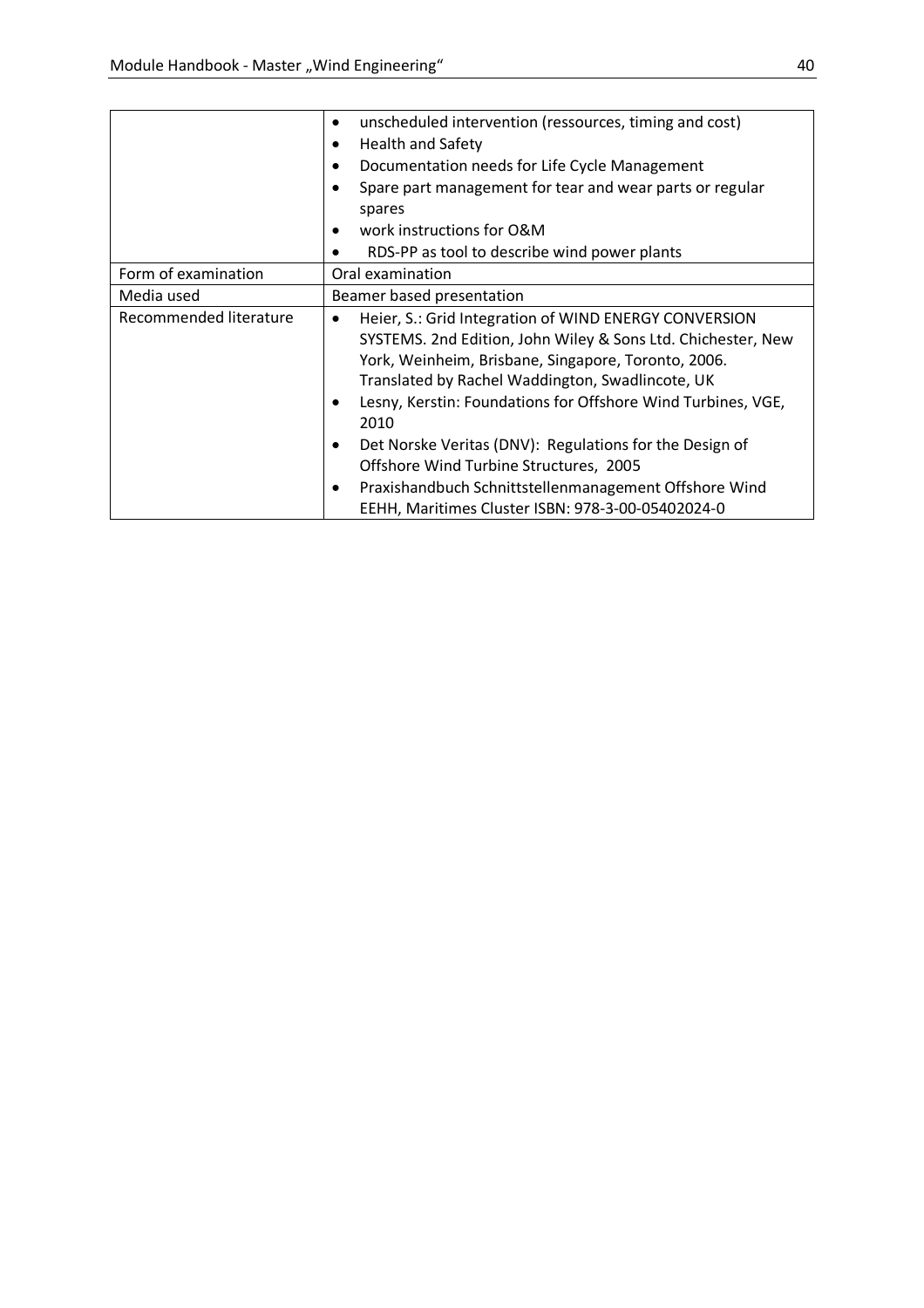# **Module number [24]: Computational Fluid Dynamics**

| Course                       | Master of Science - Wind Engineering,                                              |
|------------------------------|------------------------------------------------------------------------------------|
|                              | elective                                                                           |
| Module name                  | <b>Computational Fluid Dynamics</b>                                                |
| Abbreviation (if applicable) | <b>CFDLS</b>                                                                       |
| Subtitle (if applicable)     | Introduction to Computational Fluid Dynamics with OpenFOAM                         |
| Seminar (if applicable)      |                                                                                    |
| Semester                     | Winter semester                                                                    |
| Person in charge of module   | Prof. Dr. Alois Peter Schaffarczyk, University of applied sciences Kiel            |
| Lecturer/s                   | Prof. Dr. Alois Peter Schaffarczyk, University of applied sciences Kiel            |
| Status within the curriculum | <b>Master Course Wind Engineering</b>                                              |
|                              | elective course                                                                    |
| Language                     | English                                                                            |
| Type of course and hours     | short introduction with large amounts of practice (2)                              |
| per week                     |                                                                                    |
| Student workload             | attendance: 60 h                                                                   |
|                              | private study: 90 h                                                                |
| Credit points                | 5 ECTS                                                                             |
| Preconditions according to   | Sound Knowledge of Wind Turbine Aerodynamics, helpful: basic                       |
| examination regulations      | knowledge of Linux, C++                                                            |
| Aims of the module,          | The module is an introduction to CFD. The students will learn<br>$\bullet$         |
| acquired skills              | how to use CFD and how to apply it to wind turbine                                 |
|                              | aerodynamics                                                                       |
|                              | Additionally the students will get to know and learn how to use<br>٠               |
|                              | OpenFOAM and other open source codes                                               |
| Subjects covered             | What is CFD?<br>$\bullet$                                                          |
|                              | Understanding and working with Linux and C++<br>$\bullet$                          |
|                              | Understanding and working with OpenFOAM<br>$\bullet$                               |
|                              | Meshing, Solving, Post-Processing<br>$\bullet$                                     |
|                              | Solving Problem 1: laminar and turbulent flat-plate boundary<br>$\bullet$<br>layer |
|                              | Solving Pr. 2: 2D Wind Turbine Airfoil DU-W-300-mod<br>٠                           |
|                              | Solving Pr. 3: Actuator Disk-Model of the MEXICO Rotor<br>$\bullet$                |
|                              | Solving Pr. 4: Full 3D Wind Turbine Wing (Mexico)<br>٠                             |
| Form of examination          | Oral examination                                                                   |
| Media used                   | PC, power point presentation                                                       |
| Recommended literature       | A. P. Schaffarczyk, Introduction to Wind Turbine Aerodynamics,<br>$\bullet$        |
|                              | Springer Verlag, 2014, ISBN 978-3-642-36408-2                                      |
|                              | CAJ Fletcher, Computaional Techniques for Fluid Dynamics, 2<br>٠                   |
|                              | Vol. Springer, 1991                                                                |
|                              | OpenFOAM User Guide 2.2.1, June 2013                                               |
|                              | G. Schepers et al, Final report of IEA Task 29, Mexnext (Phase                     |
|                              | 1): Analysis of Mexico wind tunnel measurements, ECN-E-12-                         |
|                              | 004, Petten, NL, 202                                                               |
|                              |                                                                                    |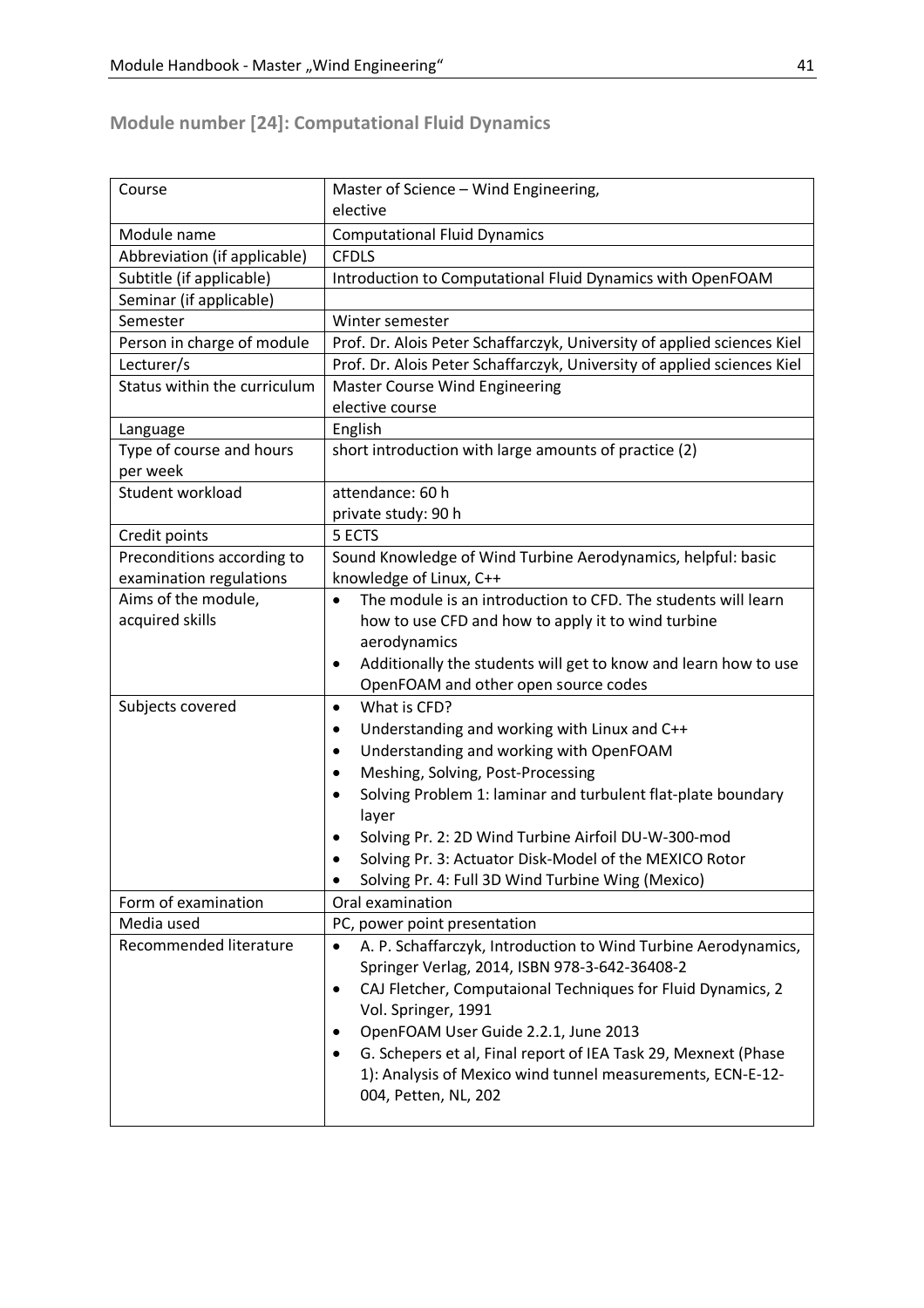# **Module number [25]: Modelling & Simulation of Wind Turbines**

| Course                       | Master of Science - Wind Engineering                                                                            |
|------------------------------|-----------------------------------------------------------------------------------------------------------------|
| Module name                  | Modelling & Simulation of Wind Turbines                                                                         |
| Abbreviation (if applicable) | MaS                                                                                                             |
| Subtitle (if applicable)     | Modelling wind turbines in a commonly used simulation                                                           |
|                              | environment for simulating the general behaviour of wind turbines                                               |
|                              | during normal operation                                                                                         |
| Seminar (if applicable)      | seminar                                                                                                         |
| Semester                     | Winter semester                                                                                                 |
| Person in charge of module   | Prof. Dr. Clemens Jauch, Flensburg University of Applied Sciences                                               |
| Lecturer/s                   | Prof. Dr. Clemens Jauch, Flensburg University of Applied Sciences                                               |
| Status within the            | <b>Master Course Wind Engineering</b>                                                                           |
| curriculum                   | elective course                                                                                                 |
| Language                     | English                                                                                                         |
| Type of course and hours     | 2 h lectures                                                                                                    |
| per week                     | 2 h laboratory exercise                                                                                         |
| Student workload             | attendance: 60 h                                                                                                |
|                              | private study:90 h                                                                                              |
| Credit points                | 5 ECTS                                                                                                          |
| Preconditions according to   | General knowledge in undergraduate mathematics, general ability                                                 |
| examination regulations      | to use computers, basic experience in the use of engineering                                                    |
|                              | software                                                                                                        |
| Aims of the module,          | The students learn the general functionality of a wind turbine<br>$\bullet$                                     |
| acquired skills              | system: The interrelation between wind speed, pitch angle,                                                      |
|                              | rotor speed, torque and power in a wind turbine are discussed                                                   |
|                              | to the extent so the students can apply this knowledge in the                                                   |
|                              | laboratory                                                                                                      |
|                              | The lab exercise comprises modelling a general wind turbine<br>system with the simulation tool Matlab/Simulink. |
|                              | Goal of the lab exercise is a running simulation model in                                                       |
|                              | Matlab/Simulink that reproduces the response of a wind                                                          |
|                              | turbine in terms of pitch angle, rotor speed, torque and power,                                                 |
|                              | when subject to variations in the wind speed and variations in                                                  |
|                              | grid quantities                                                                                                 |
| Subjects covered             | An Introduction to Modelling and Simulation                                                                     |
|                              | Fields of Application and Advantages of Modelling and                                                           |
|                              | Simulation                                                                                                      |
|                              | Simulation Environments for Engineering<br>٠                                                                    |
|                              | Time-Invariant and Time-Variant Systems                                                                         |
|                              | Linear and Non-Linear Systems                                                                                   |
|                              | <b>Differential Equations</b><br>٠                                                                              |
|                              | <b>Numerical Integration</b>                                                                                    |
|                              | <b>Block Diagram Representation</b><br>٠                                                                        |
|                              | Transfer Functions and State Space Approach<br>٠                                                                |
|                              | Per Unit Representation                                                                                         |
|                              | Initialisation                                                                                                  |
|                              | Anti-Windup of Integrators                                                                                      |
|                              | Lookup Function                                                                                                 |
|                              |                                                                                                                 |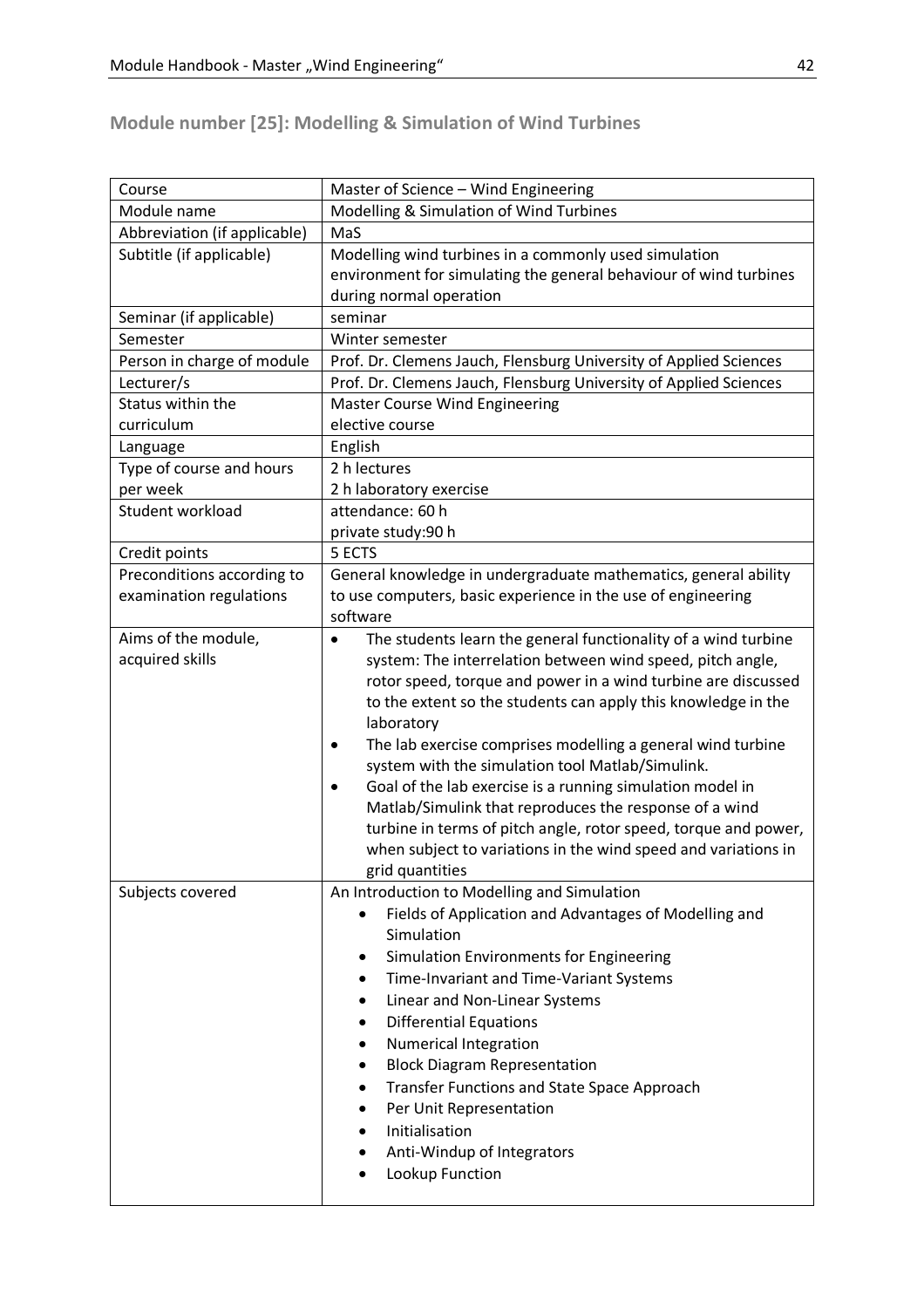|                        | <b>Modelling Wind Turbines</b><br>Models of Wind Turbine Subsystems<br>Wind Model<br>$\bigcap$<br>Aerodynamics<br>$\circ$<br><b>Drive Train</b><br>Tower<br>$\Omega$<br><b>Generator and Converter</b><br>Control System<br>$\circ$ |
|------------------------|-------------------------------------------------------------------------------------------------------------------------------------------------------------------------------------------------------------------------------------|
|                        | Interface to Power System<br>$\circ$                                                                                                                                                                                                |
|                        | <b>Block Diagrams of Different Wind Turbine Systems</b>                                                                                                                                                                             |
| Form of examination    | Written examination (120 minutes)                                                                                                                                                                                                   |
| Media used             | Beamer based presentation, blackboard, computer laboratory with                                                                                                                                                                     |
|                        | Matlab/Simulink software                                                                                                                                                                                                            |
| Recommended literature | Documentations and examples on the Matlab homepage<br>http://www.mathworks.de/support/                                                                                                                                              |

L,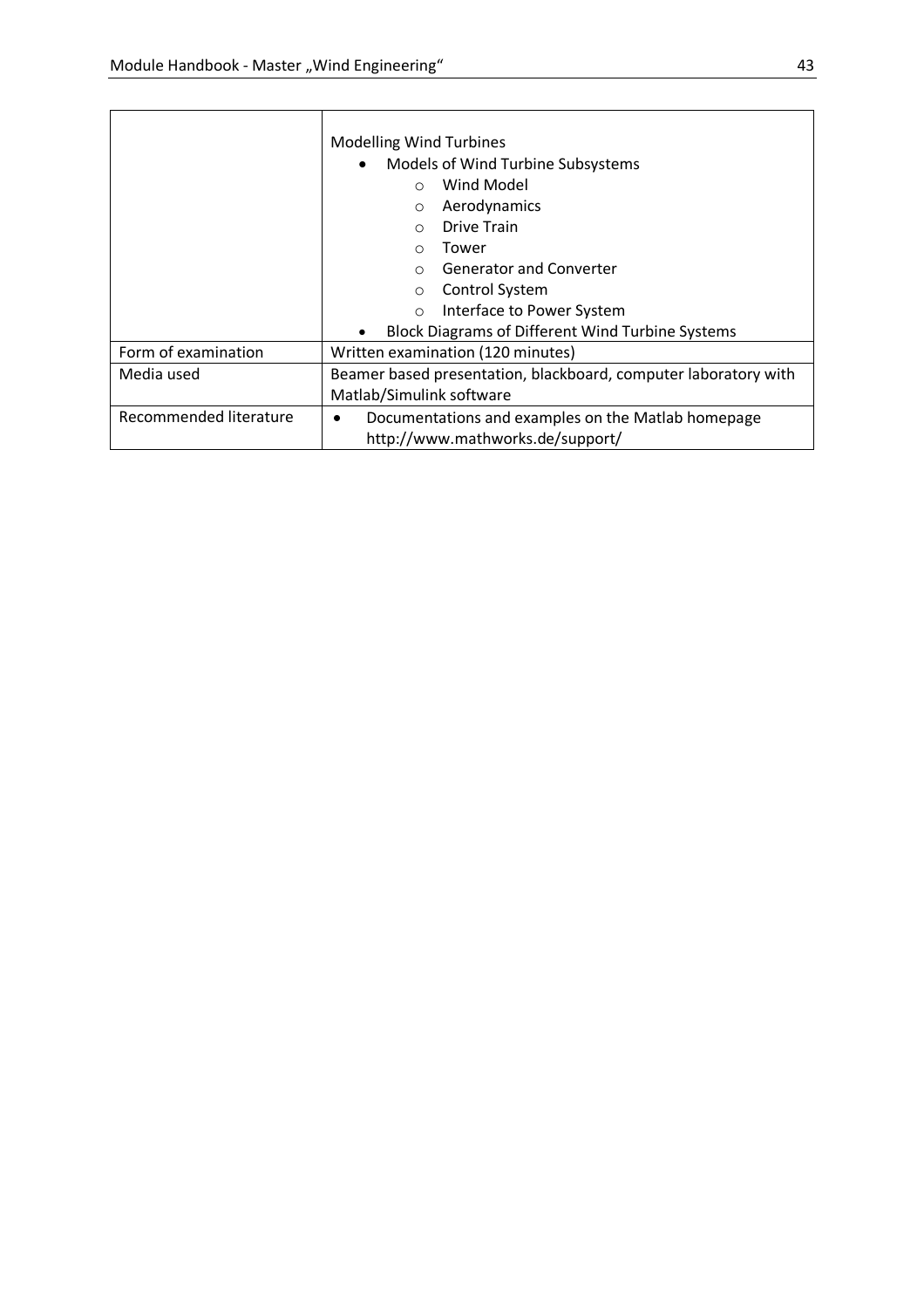#### **Module number [26]: Turbine Measurements**

| Course                       | Master of Science - Wind Engineering                                        |
|------------------------------|-----------------------------------------------------------------------------|
| Module name                  | <b>Turbine Measurements</b>                                                 |
| Abbreviation (if applicable) | Meas                                                                        |
| Subtitle (if applicable)     | $---$                                                                       |
| Seminar (if applicable)      |                                                                             |
| Semester                     | Winter semester                                                             |
| Person in charge of module   | Marko Ibsch, DNV GL                                                         |
| Lecturer/s                   | Management Team of GL Garrad Hassan Deutschland                             |
| Status within the curriculum | <b>Master Course Wind Engineering</b>                                       |
|                              | elective course                                                             |
| Language                     | English                                                                     |
| Type of course and hours     | 4 h lecture                                                                 |
| per week                     |                                                                             |
| Student workload             | attendance: 60 h                                                            |
|                              | private study: 90 h                                                         |
| Credit points                | <b>SECTS</b>                                                                |
| Preconditions according to   | Basics in wind energy theory                                                |
| examination regulations      | Basics in wind turbine systems                                              |
| Aims of the module,          | Knowledge and understanding of general items about the<br>$\bullet$         |
| acquired skills              | respective standards and the different types of measurements                |
|                              | Characteristics of wind turbines<br>$\bullet$                               |
|                              | Market relevance<br>$\bullet$                                               |
|                              | Possibility to learn from the experience of the lecturers, who<br>$\bullet$ |
|                              | come from one of the leading testing companies worldwide                    |
| Subjects covered             | General overview<br>$\bullet$                                               |
|                              | <b>Standards and Guidelines for Turbine Measurements</b><br>$\bullet$       |
|                              | Prototype testing<br>$\bullet$                                              |
|                              | <b>Power Performance</b>                                                    |
|                              | Loads                                                                       |
|                              | Acoustics                                                                   |
|                              | <b>Power Quality</b>                                                        |
|                              | Test of Turbine Behavior                                                    |
|                              |                                                                             |
| Form of examination          | Written examination (120 min)                                               |
| Media used                   | <b>Power Point Presentations</b>                                            |
| Recommended literature       | Wind Turbines - Fundamentals, Technologies, Application,<br>$\bullet$       |
|                              | Economics - 2nd edition                                                     |
|                              | E Hau                                                                       |
|                              | Springer 2006                                                               |
|                              | Hardcover XVIII, 783 p. 552 illus ISBN 3540242406                           |
|                              | Wind Power Plants - Fundamentals, Design, Construction and<br>٠             |
|                              | Operation                                                                   |
|                              | Edited by Prof.Dr.-Ing.Robert Gasch and Dr.-Ing.Jochen Twele                |
|                              | James and James October 2005                                                |
|                              | Softcover 416pp ISBN 9781902916385                                          |
|                              | Wind Power in Power Systems                                                 |
|                              | <b>Edited by Thomas Ackermann</b>                                           |
|                              | Wiley January 2005                                                          |
|                              | Hardcover 742 pp ISBN 0470855088                                            |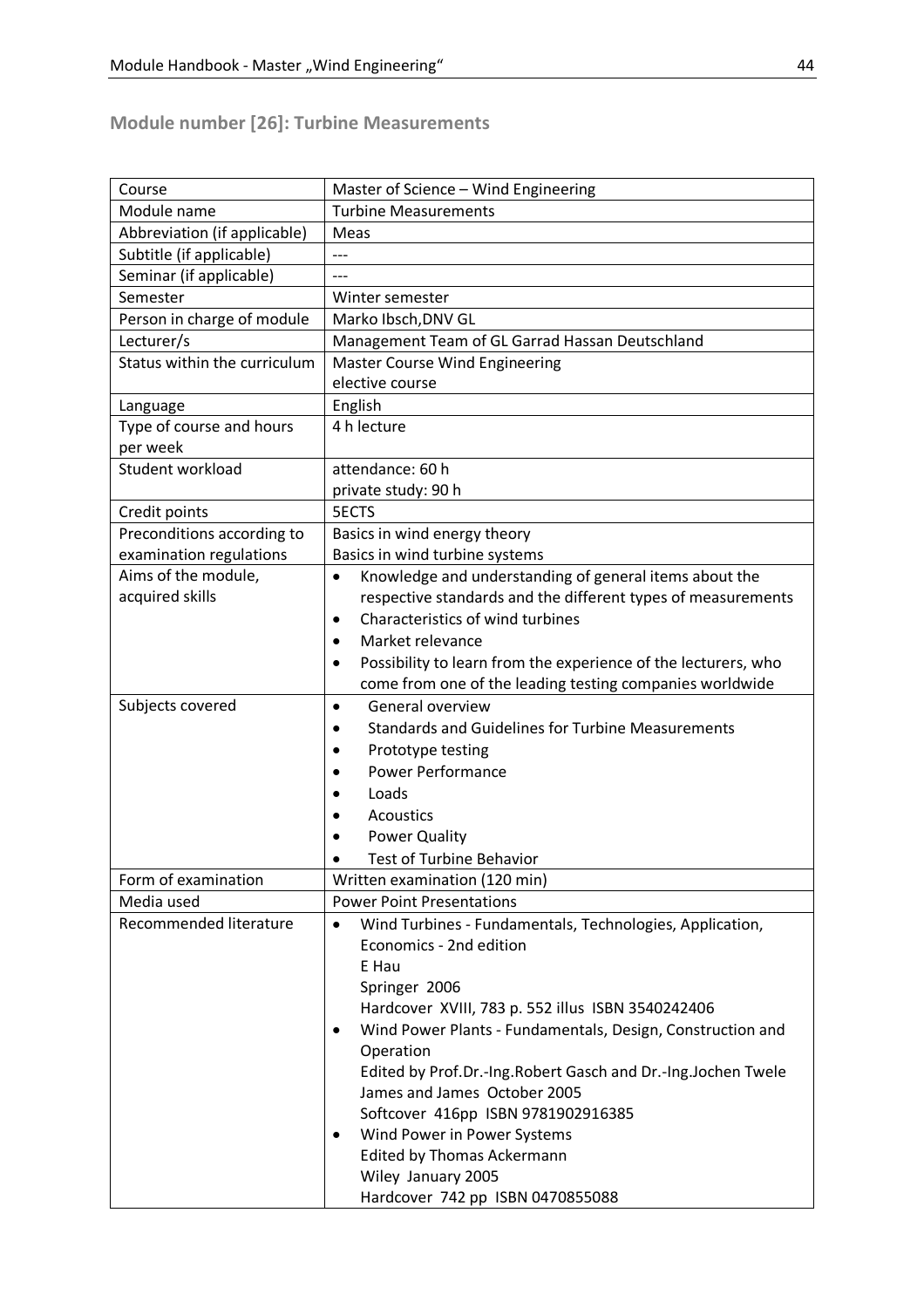| Wind Energy - The Facts                               |
|-------------------------------------------------------|
| European Wind Energy Association (EWEA)               |
| Earthscan, March 2009                                 |
| Hardback, 488 pages, ISBN: 978184407710               |
| Aerodynamics of Wind Turbines (2nd Edition)           |
| Martin O.L. Hansen                                    |
| Earthscan                                             |
| Hardcover 192pp ISBN 9781844074389                    |
| Wind Energy Explained: Theory, Design and Application |
| By James Manwell, Jon McGowan, Anthony Rogers         |
| Hardcover, 590 Pages, 2002. Wiley & Sons, publisher.  |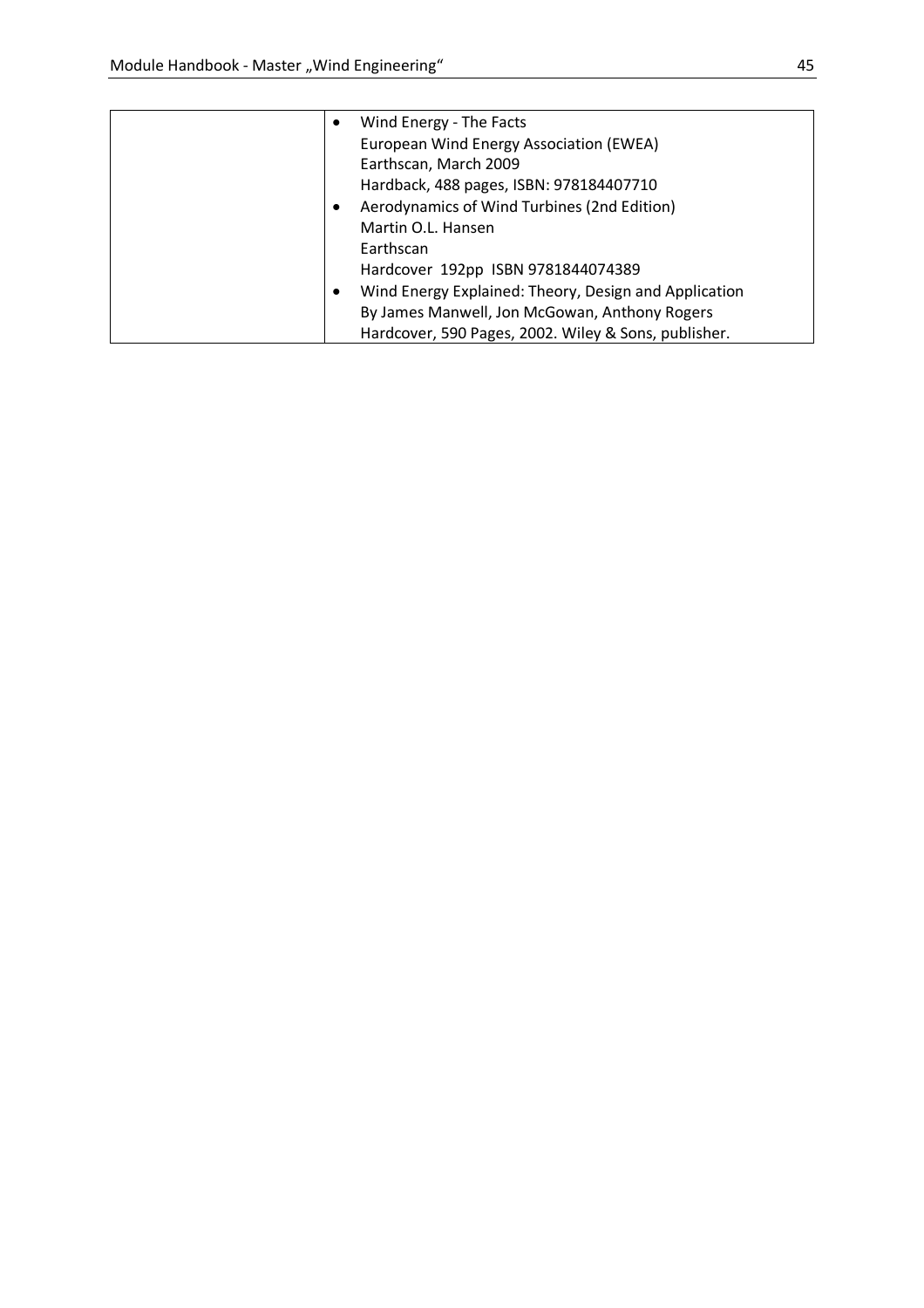**Module number [27]: Controller Design for Wind Turbines and Wind Farms** 

| Course                       | Master of Science - Wind Engineering                                           |
|------------------------------|--------------------------------------------------------------------------------|
| Module name                  | Controller Design for Wind Turbines and Wind Farms                             |
| Abbreviation (if applicable) | <b>CWT</b>                                                                     |
| Subtitle (if applicable)     | Design and evaluation of basic feedback and feedforward control                |
|                              | loops for wind turbines. Overview on wind farm control.                        |
| Seminar (if applicable)      | seminar                                                                        |
| Semester                     | winter semester                                                                |
| Person in charge of module   | Prof. Dr.-Ing. David Schlipf, HS Flensburg                                     |
| Lecturer/s                   | Prof. Dr.-Ing. David Schlipf, HS Flensburg                                     |
| Status within the            | <b>Master Course Wind Engineering</b>                                          |
| curriculum                   | elective course                                                                |
| Language                     | English                                                                        |
| Type of course and hours     | 2 h lectures                                                                   |
| per week                     | 2 h laboratory exercise                                                        |
| Student workload             | attendance: 60h                                                                |
|                              | private study: 90h                                                             |
| Credit points                | 5 ECTS                                                                         |
| Preconditions according to   | General basic knowledge in Matlab, undergraduate mathematics                   |
| examination regulations      | and mechanics                                                                  |
| Aims of the module,          | The students are able to describe the basic dynamics of wind                   |
| acquired skills              | turbines.                                                                      |
|                              | The students are able to design a basic controller, basic filters<br>$\bullet$ |
|                              | and additional control loops for wind turbines and test and                    |
|                              | evaluate them in Matlab/Simulink.                                              |
|                              | The students are able to process lidar data and use them for<br>$\bullet$      |
|                              | feedforward control.                                                           |
|                              | The students are able to reproduce the challenges in wind farm<br>$\bullet$    |
|                              | control and to explain basic wind farm control approaches.                     |
| Subjects covered             | Controller design model<br>$\bullet$                                           |
|                              | Baseline pitch and torque control<br>$\bullet$                                 |
|                              | Additional control loops and filter design<br>$\bullet$                        |
|                              | Individual pitch control and other concepts                                    |
|                              | Lidar-assisted control                                                         |
|                              | Wind farm control                                                              |
|                              | Floating wind turbine Control                                                  |
| Form of examination          | Individual oral exam (30 min)                                                  |
| Media used                   | Beamer based presentation, blackboard, computer laboratory with                |
|                              | Matlab/Simulink software                                                       |
| Recommended literature       | T. Burton, N. Jenkins, D. Sharpe, and E. Bossanyi, Wind Energy                 |
|                              | Handbook - Chapter 8 - The Controller. New York, USA: John                     |
|                              | Wiley & Sons, 2011.                                                            |
|                              | A. Scholbrock, P. Fleming, D. Schlipf, A. Wright, K. Johnson, N.               |
|                              | Wang, Lidar-Enhanced Wind Turbine Control: Past, Present, and                  |
|                              | Future, DOI: 10.1109/ACC.2016.7525113                                          |
|                              | D. Schlipf, Lidar-assisted control concepts for wind turbines,                 |
|                              | Ph.D. dissertation, University of Stuttgart, 2016. doi:                        |
|                              | 10.18419/opus-8796.                                                            |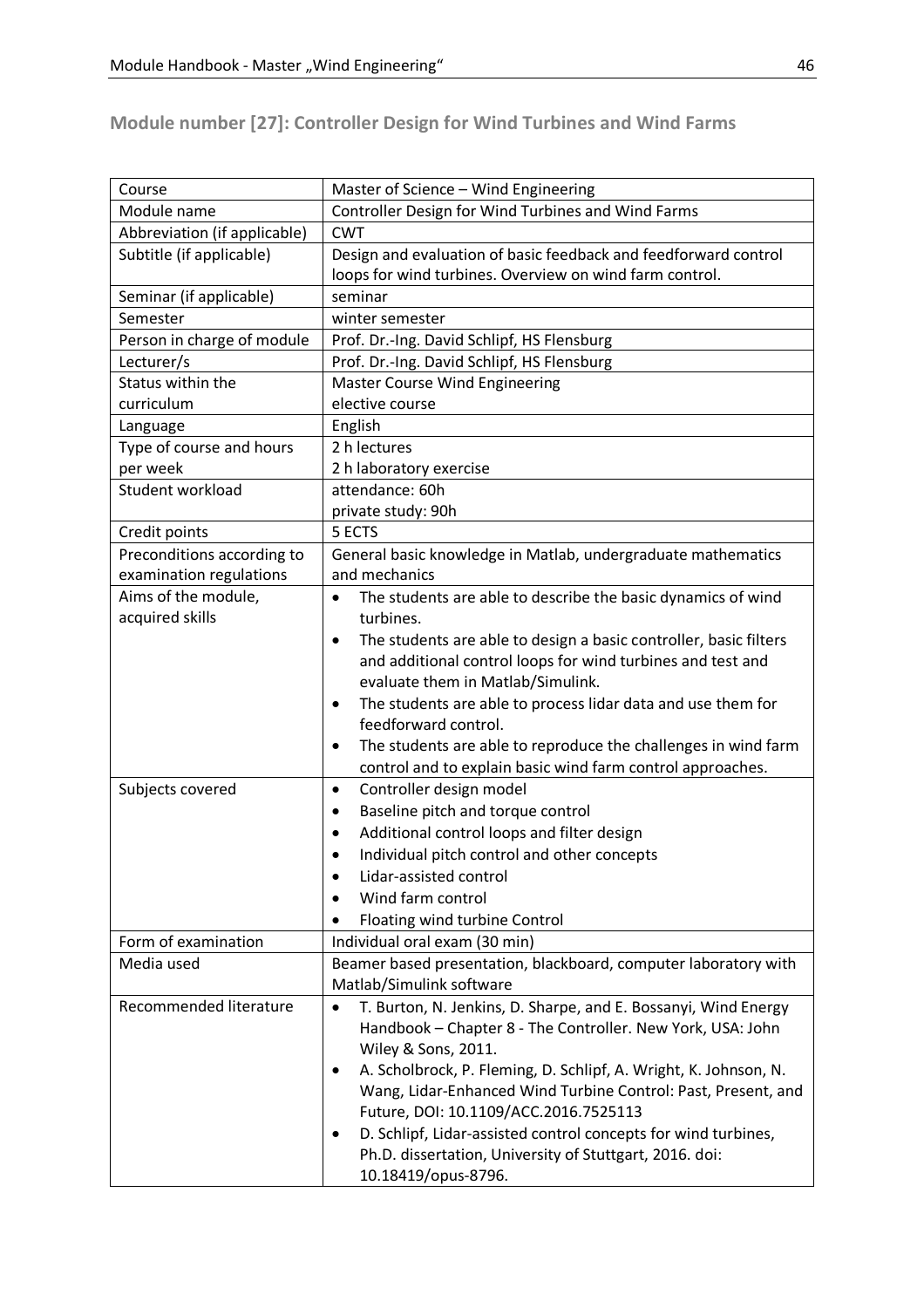| G. J. van der Veen, I. J. Couchman and R. O. Bowyer, "Control of<br>floating wind turbines," 2012 American Control Conference doi: |
|------------------------------------------------------------------------------------------------------------------------------------|
| 10.1109/ACC.2012.6315120                                                                                                           |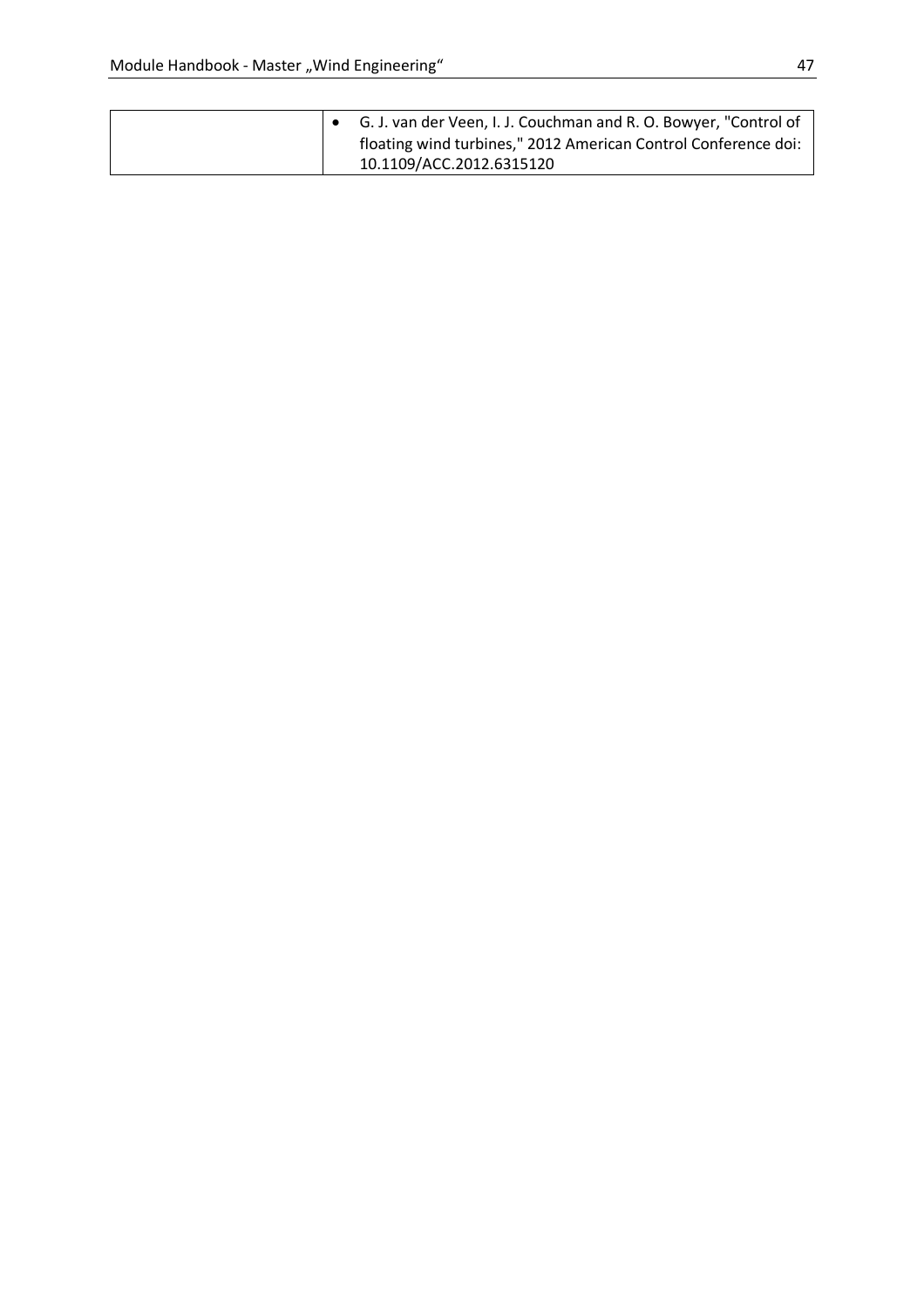# **Module number [28]: Wind Engineering Challenge Project**

| Course                       | Master of Science - Wind Engineering                                                                                                                                                  |
|------------------------------|---------------------------------------------------------------------------------------------------------------------------------------------------------------------------------------|
| Module name                  | Wind Engineering Challenge Project                                                                                                                                                    |
| Abbreviation (if applicable) | <b>WEP</b>                                                                                                                                                                            |
| Subtitle (if applicable)     | a) Mechanical & Electrical Engineering                                                                                                                                                |
|                              | b) System Design (Modeling & Optimization)                                                                                                                                            |
|                              | c) Physical Prototyping                                                                                                                                                               |
|                              | d) Project Management                                                                                                                                                                 |
| Seminar (if applicable)      | project                                                                                                                                                                               |
| Semester                     | Winter semester                                                                                                                                                                       |
| Person in charge of module   | Prof. Dr. Torsten Faber, Rasmus Borrmann, Robert Rudolf, University                                                                                                                   |
|                              | of applied sciences Flensburg                                                                                                                                                         |
| Lecturer/s                   | Robert Rudolf, Rasmus Borrmann                                                                                                                                                        |
| Status within the curriculum | optional                                                                                                                                                                              |
| Language                     | English                                                                                                                                                                               |
| Type of course and hours     | 2h project discussion                                                                                                                                                                 |
| per week                     | 2h project work                                                                                                                                                                       |
| Student workload             | Attendance: 60h                                                                                                                                                                       |
|                              | Private study: 90h                                                                                                                                                                    |
| Credit points                | 5 ECTS                                                                                                                                                                                |
| Preconditions according to   | None                                                                                                                                                                                  |
| examination regulations      |                                                                                                                                                                                       |
| Aims of the module,          | Acquire practical R&D experience by participating in a wind-specific                                                                                                                  |
| acquired skills              | engineering competition or challenge                                                                                                                                                  |
| Subjects covered             | Design Theory<br>Practical aerodynamic design (Rotor design tradeoffs, surface<br>finish effects, fairing design, manufacturing)<br>Project-specific theory (e.g. competition)        |
|                              | <b>Virtual Prototyping</b><br>CFD: 2D boundary layer code (XFoil), 3D panel method<br>(XFLR5), and rotor BEM (QBlade)<br><b>Performance Modeling</b><br><b>Numerical Optimization</b> |
|                              | <b>Physical Prototyping</b><br>Geometric Dimensioning and Tolerancing (GD&T)<br>CNC machining (Hot wire cutting, milling, 3D printing)                                                |
|                              | Measurement<br>System characterization (Friction, Drag, etc.)<br>Wind tunnel testing<br>$\bullet$<br>Site assessment<br>Performance measurement<br>$\bullet$<br>Optional: telemetry   |
| Form of examination          | Periodic design reviews (33%), simulation report (33%), physical<br>prototype (34%)                                                                                                   |
| Media used                   | n/a                                                                                                                                                                                   |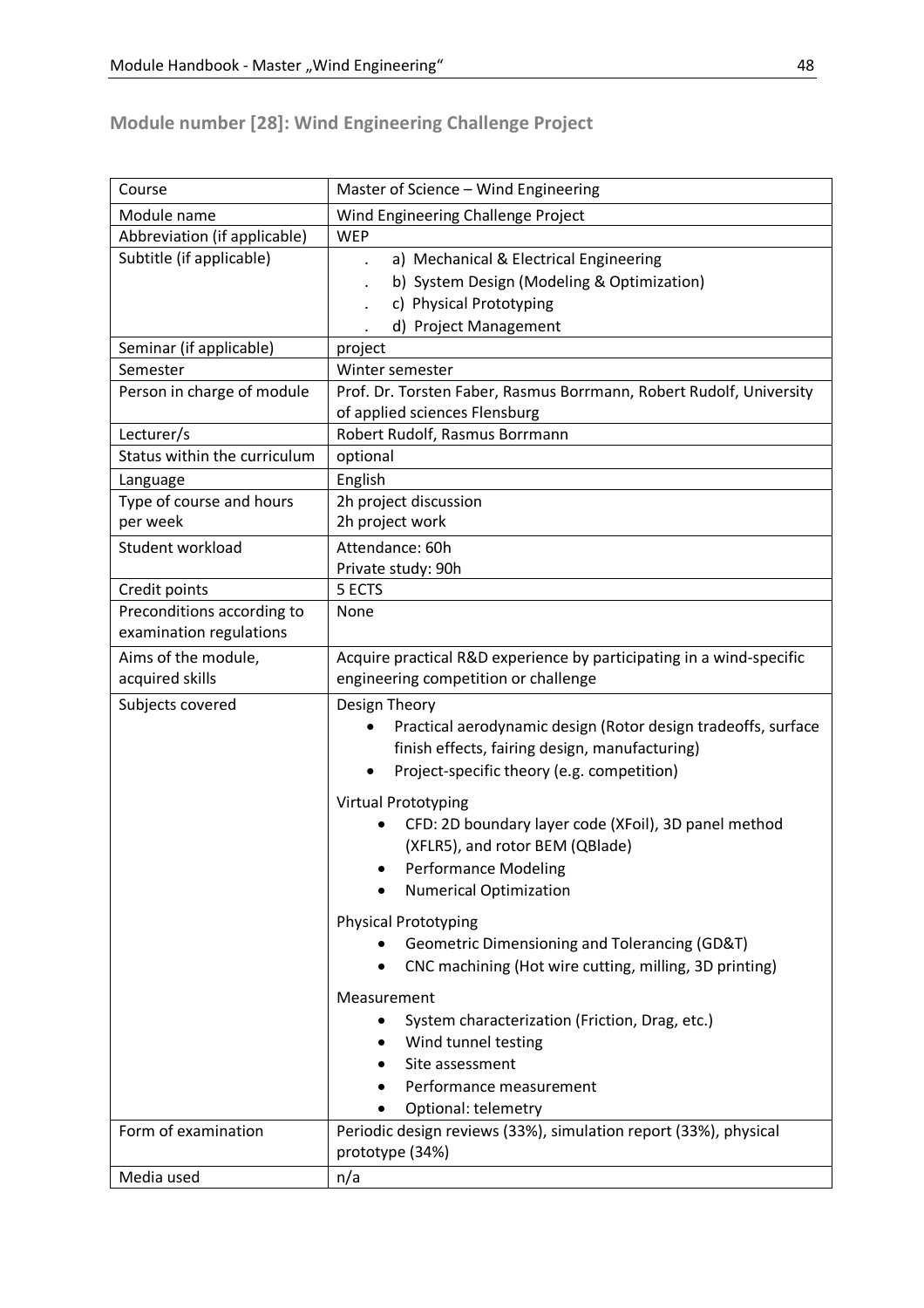| Gaunaa, M., Øye, S. & Mikkelsen, R. (2009). Theory and<br>Design of Flow Driven Vehicles Using Rotors for Energy<br>Conversion. In EWEC 2009 Proceedings online. Brussels: EWEC<br>• Manwell, J., McGowan, J. & Rogers, A. (2009). Wind Energy<br>Explained: Theory, Design and Application. Chichester: John<br>Wiley & Sons Ltd.<br>Marten, D., Wendler, J., Pechlivanoglou, G., Nayeri, C. &<br>$\bullet$<br>Paschereit, C. (2009). QBlade: An open source tool for Design<br>and Simulation of horizontal and vertical axis wind turbines.<br>International Journal of Emerging Technology and Advanced<br>Engineering 3 (Special Issue 3), 264-269.<br>Meschia, F. (2008). Model analysis with XFLR5. Radio<br>$\bullet$ |
|-------------------------------------------------------------------------------------------------------------------------------------------------------------------------------------------------------------------------------------------------------------------------------------------------------------------------------------------------------------------------------------------------------------------------------------------------------------------------------------------------------------------------------------------------------------------------------------------------------------------------------------------------------------------------------------------------------------------------------|
| Controlled Soaring Digest 25(2), 27-51.<br>Competition-/challenge-specific material (TBD)                                                                                                                                                                                                                                                                                                                                                                                                                                                                                                                                                                                                                                     |
|                                                                                                                                                                                                                                                                                                                                                                                                                                                                                                                                                                                                                                                                                                                               |